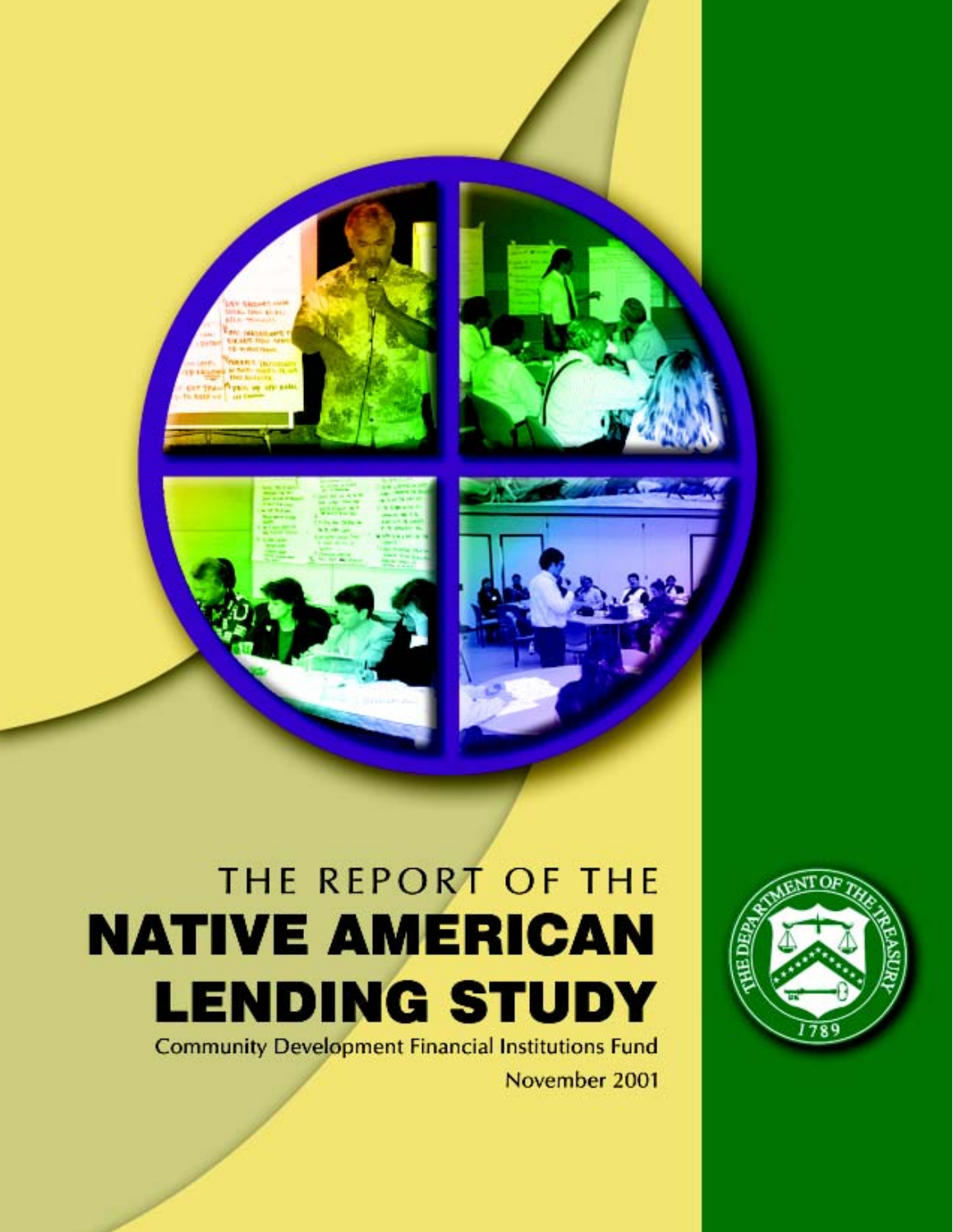#### ACKNOWLEDGEMENTS

The CDFI Fund is very grateful to all the Tribal leaders, Tribal economic development professionals, Native Hawaiian representatives, representatives of commercial banking organizations, private equity investors, federal government agency officials, financial supervisory agency officials, and Native American entrepreneurs who took the time to participated in the Native American Lending Study Workshops and Roundtable meetings. Their economic development and financing expertise greatly contributed to identifying barriers to accessing capital and possible remedies. In addition, the advice and contribution by the Study's ad hoc advisory group is greatly appreciated.

The CDFI Fund acknowledges and appreciates the professionalism of the Johnson Strategy Group, Inc. for facilitating all the Workshops and Roundtable meetings, and for its contribution to the final report.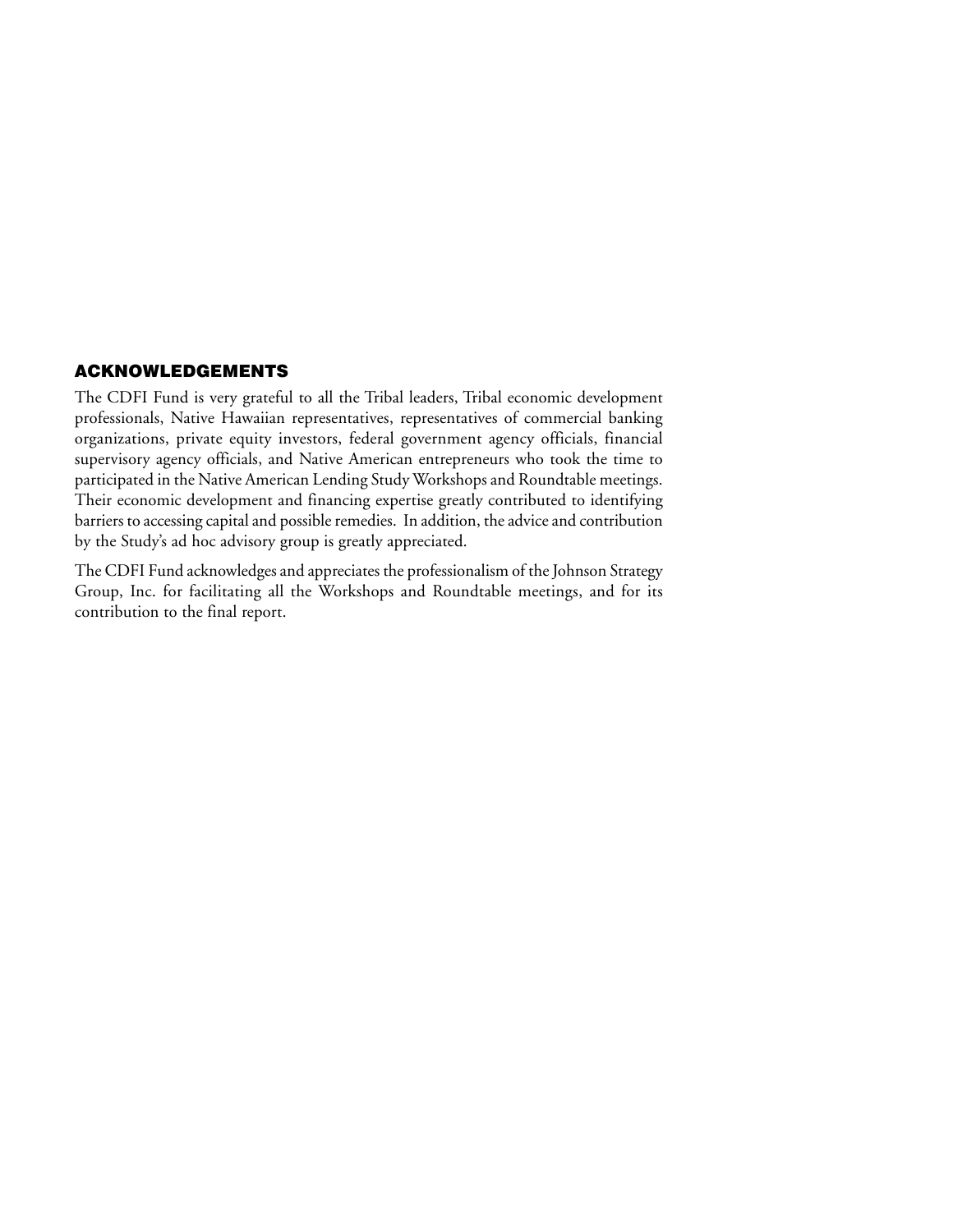# THE REPORT OF THE NATIVE AMERICAN LENDING STUDY

COMMUNITY DEVELOPMENT FINANCIAL INSTITUTIONS FUND

U.S. DEPARTMENT OF THE TREASURY NOVEMBER 2001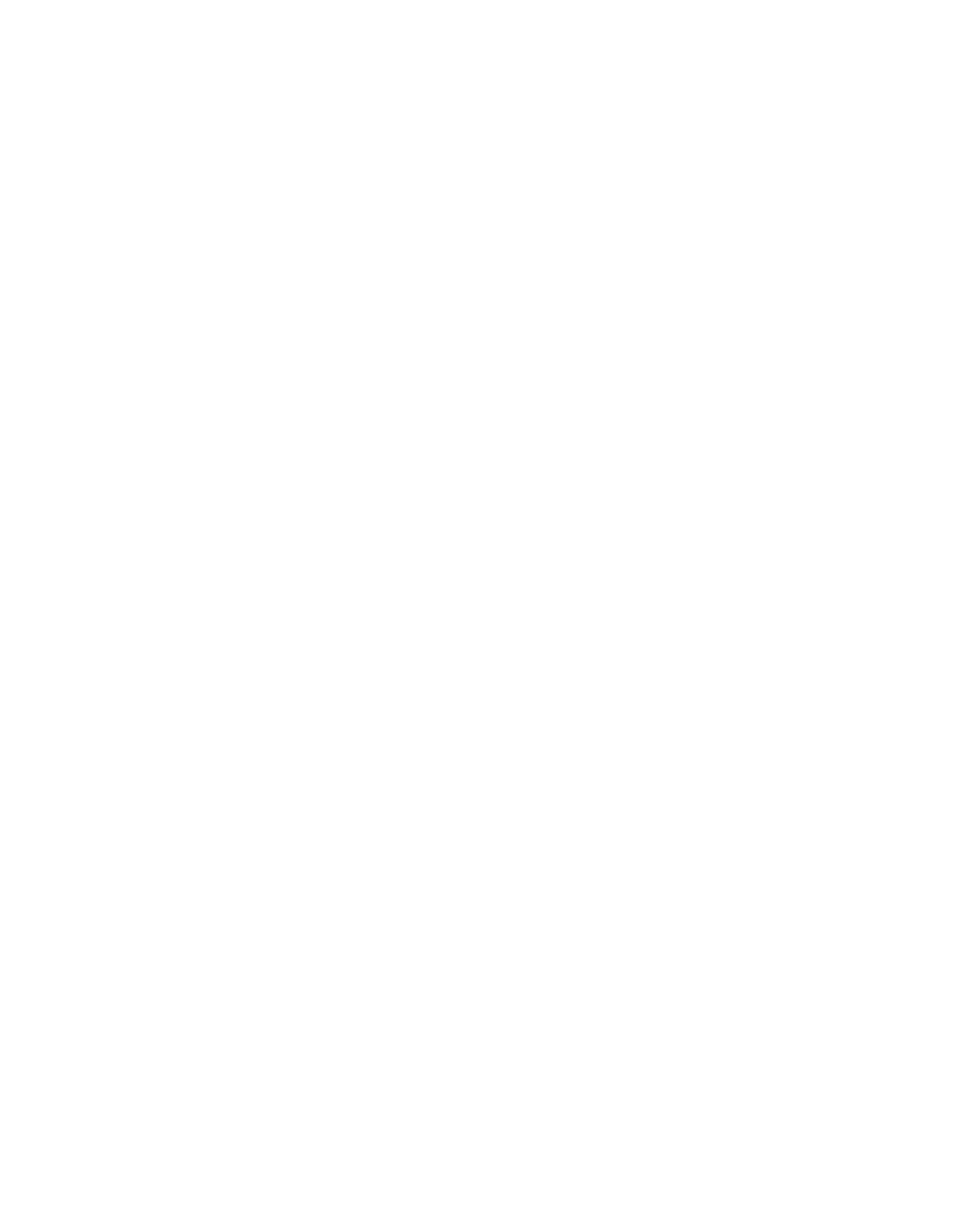# Table of Contents

#### CHAPTER ONE

| Economic Conditions on |
|------------------------|
|                        |
|                        |

#### CHAPTER TWO

| The Equity Investment Roundtable and Research Report on Equity Investment. 20 |  |
|-------------------------------------------------------------------------------|--|
|                                                                               |  |
|                                                                               |  |
|                                                                               |  |

#### CHAPTER THREE

| <b>BARRIERS TO PRIVATE FINANCING</b> |  |
|--------------------------------------|--|
|                                      |  |
|                                      |  |
|                                      |  |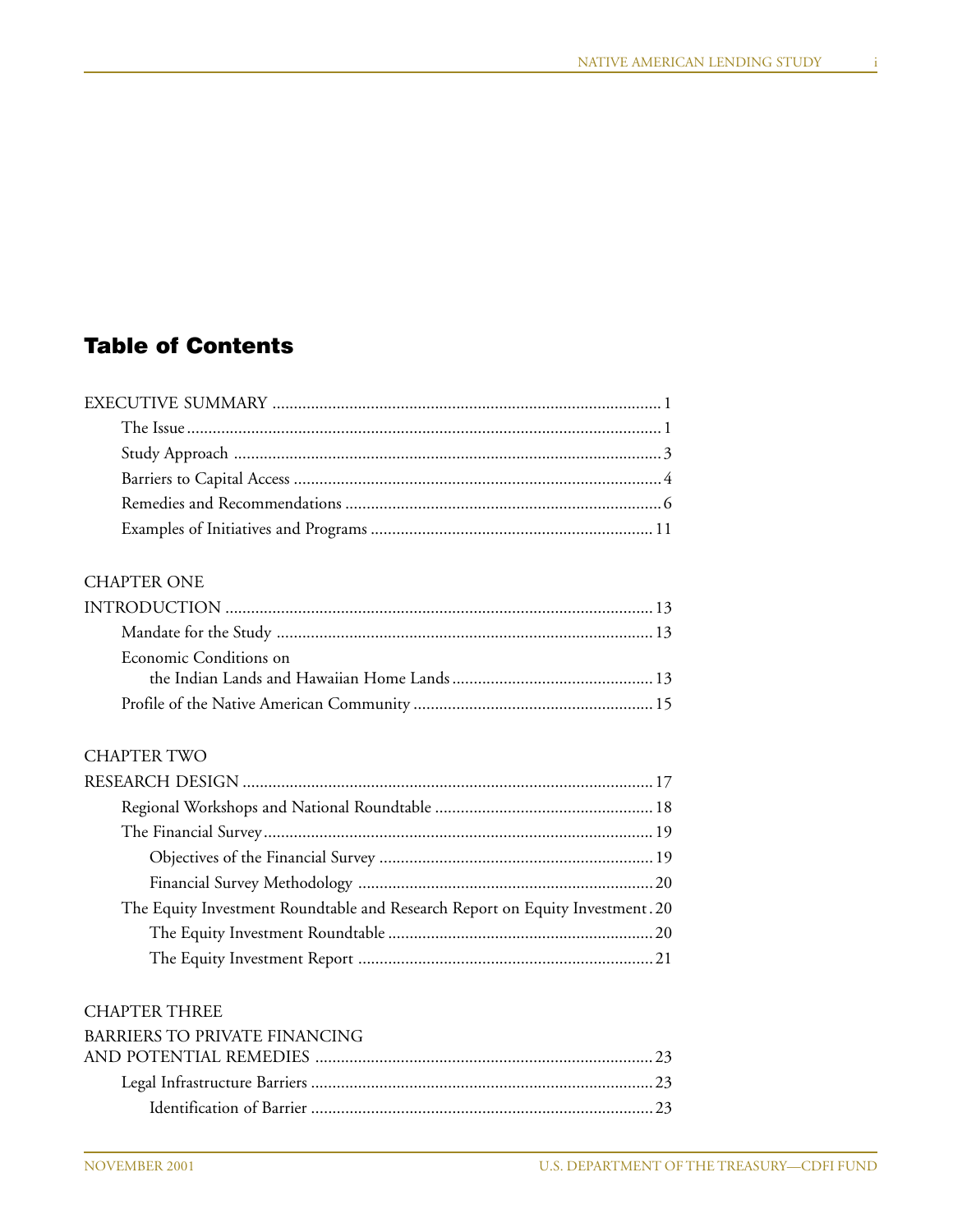| Inadequate Tribal Commercial Laws and Regulations  23                                                                                  |  |
|----------------------------------------------------------------------------------------------------------------------------------------|--|
|                                                                                                                                        |  |
|                                                                                                                                        |  |
|                                                                                                                                        |  |
|                                                                                                                                        |  |
| Cumbersome, Conflicting,<br>or Inefficient Federal or State Programs and Regulations  26                                               |  |
| Inflexible Bank Lending Rules and Regulations  26                                                                                      |  |
| Uncertainty Generated by                                                                                                               |  |
|                                                                                                                                        |  |
| Improve Tribal Planning Processes and Structure  27                                                                                    |  |
| Separate the Goals and Management of<br>Tribal Government From Those of Tribal Business  28                                            |  |
|                                                                                                                                        |  |
| Streamline and Improve the Efficiency and Effectiveness of Federal and<br>State Programs for Native Americans and Native Hawaiians  29 |  |
|                                                                                                                                        |  |
|                                                                                                                                        |  |
|                                                                                                                                        |  |
| Lack of Capital, Collateral, and/or Credit Histories<br>of Native Americans on Indian Lands and Native Hawaiians  31                   |  |
|                                                                                                                                        |  |
| Lack of Networking<br>of Native-owned Businesses with Equity Investors 32                                                              |  |
|                                                                                                                                        |  |
| Create Alternative Collateral Options for Trust Land  33                                                                               |  |
| Develop Ways to Access Debt<br>and Equity Capital on Indian Lands and Hawaiian Home Lands33                                            |  |
| Increase Equity Investment<br>on Indian Lands and Hawaiian Home Lands  34                                                              |  |
| Establish a Native American and Native Hawaiian Equity Fund  38                                                                        |  |
|                                                                                                                                        |  |
|                                                                                                                                        |  |
| Lack of Financial Institutions on<br>or Near Indian Lands or Native Hawaiian Communities  39                                           |  |
| Lack of Physical and Telecommunications Infrastructure                                                                                 |  |
|                                                                                                                                        |  |
| Increase the Number of Financial Institutions on<br>or Near Indian Lands and Hawaiian Home Lands  41                                   |  |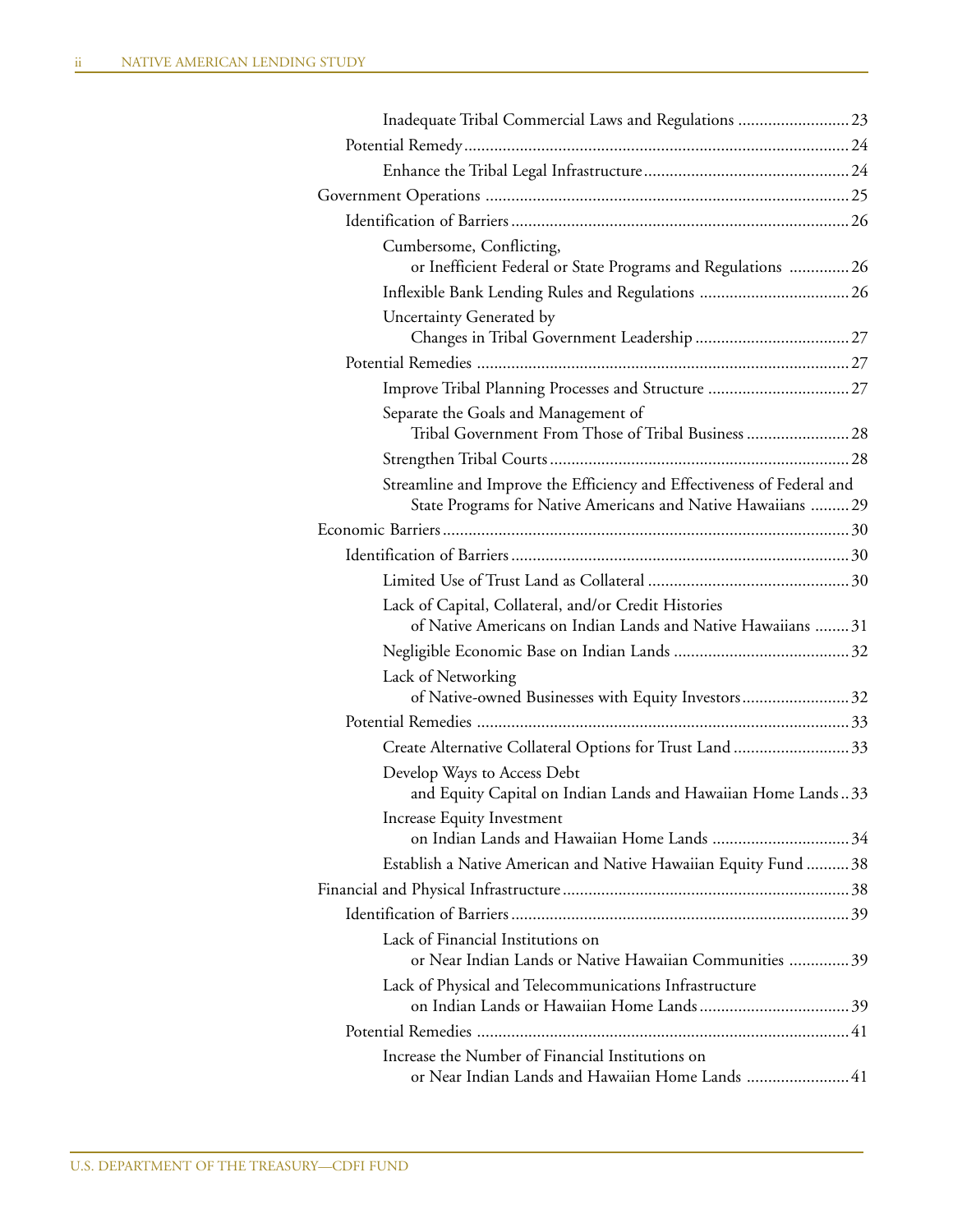| Develop Financial Products and Services that Will Meet              |                                                          |
|---------------------------------------------------------------------|----------------------------------------------------------|
| the Needs of Native American                                        |                                                          |
|                                                                     | and Native Hawaiian Depositors and Borrowers  43         |
| Create Innovative Strategies to Develop Indian Lands                |                                                          |
|                                                                     |                                                          |
|                                                                     |                                                          |
|                                                                     |                                                          |
| Lack of Knowledge or Experience with                                |                                                          |
| the Financial World on the Part of Tribes                           |                                                          |
|                                                                     | and Individual Native Americans and Native Hawaiians  45 |
|                                                                     |                                                          |
| Failure of Lenders and Investors                                    |                                                          |
|                                                                     | to Understand Tribal Government or Legal Systems  46     |
| Poor Understanding of Tribal Sovereignty and Sovereign Immunity  46 |                                                          |
| Historical Absence of Trust Between Tribes and Banks  47            |                                                          |
| Differences Between Native American                                 |                                                          |
| and Native Hawaiian Cultures and                                    |                                                          |
|                                                                     |                                                          |
| Discrimination Against and/or Stereotyping                          |                                                          |
|                                                                     | of Native American and Native Hawaiian Communities  48   |
|                                                                     |                                                          |
| <b>Expand Financial Education</b>                                   |                                                          |
|                                                                     |                                                          |
| Develop Entrepreneurship Programs                                   |                                                          |
|                                                                     | for Native Americans and Native Hawaiians  49            |
|                                                                     |                                                          |
|                                                                     |                                                          |
|                                                                     |                                                          |

#### CHAPTER FOUR

#### APPENDICES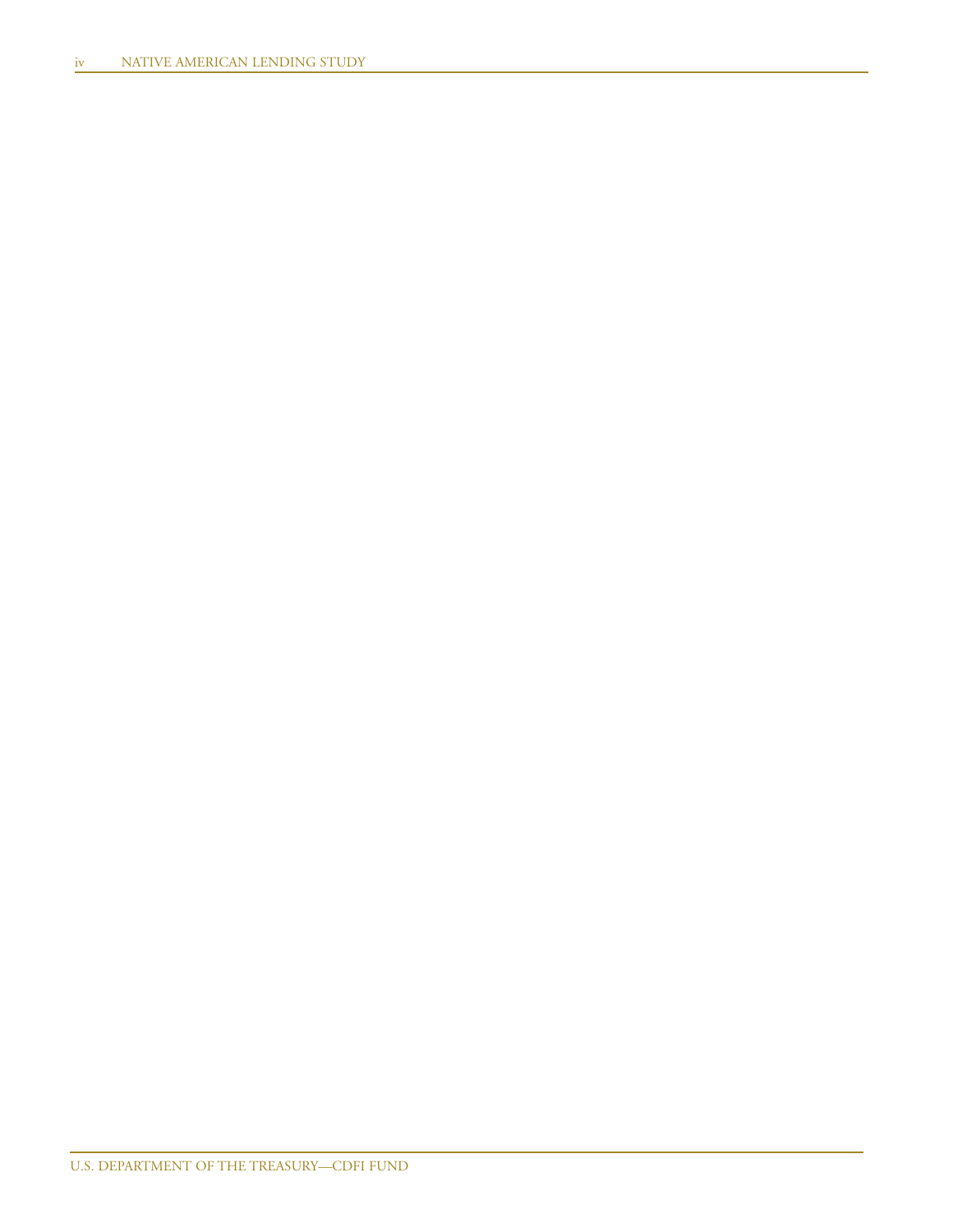### EXECUTIVE SUMMARY

The Native American Lending Study (the "Study")<sup>1</sup> was undertaken by the Community Development Financial Institutions Fund (the "CDFI Fund"), a government corporation within the U.S. Department of Treasury, for the purposes of examining the access to capital and financial services on Indian Lands<sup>2</sup> and Hawaiian Home Lands<sup>3</sup>, identifying the barriers to access, and providing options to address these barriers. The mission of the CDFI Fund is to expand the capacity of financial institutions to provide capital, credit and financial services in underserved markets.

#### THE ISSUE

In the Community Development Banking and Financial Institutions Act  $(1994)^4$ , Congress found that "[m]any of the Nation's urban, rural and Native American communities face critical social and economic problems arising in part from the lack of economic growth, people living in poverty, and the lack of employment and other economic opportunities."5 Indeed, many communities located in Indian Lands face economic and social challenges that place them significantly behind the rest of the U.S. economy.

Financial Survey respondents and Workshop participants identified a number of historical, economic, and institutional reasons for these conditions. Affirming the Congressional findings with respect to the absence of economic opportunity, many of

<sup>4</sup> 12 *U.S.C* §§ 4701, *et seq.* (2000).

 $5$  12 U.S.C. § 4701 (a) (1) (2000).

<sup>&</sup>lt;sup>1</sup> The *Native American Lending Study* reports the findings of: (1) 13 Regional Workshops (the "Workshops"), convened by the CDFI Fund from March through December, 1999 – which included over 700 individual participants, of whom: 43 percent were representatives of Tribal governments as herein after defined; 33 percent were representatives of federal, state and non-profit organizations; and 24 percent were representatives of financial institutions; (2) the National Roundtable, convened January 13-14, 2000; (3) the Community Development Financial Institutions Fund Financial Survey (the "Financial Survey"), administered October, 2000 to 1,600 Tribal and financial organizations; and (4) the Equity Investment Roundtable, convened on November 27-28, 2000, and the CDFI Fund Equity Research Investment Report. For a more detailed description of the Study design, see Chapter II.

<sup>&</sup>lt;sup>2</sup> "Indian Lands" are defined for the purposes of the Study as lands owned by or under the control of Tribal governments, including reservations, Indian Lands in Oklahoma, and Alaska Native Villages. For purposes of the Study, Alaska Native Villages shall have the definition ascribed by 43 U.S.C. § 1602, *et. seq.*

<sup>&</sup>lt;sup>3</sup> "Hawaiian Home Lands" are defined for the purposes of the Study as trust lands held for the benefit of Native Hawaiian people and are administered by the State of Hawaii's Department of Hawaiian Home Lands.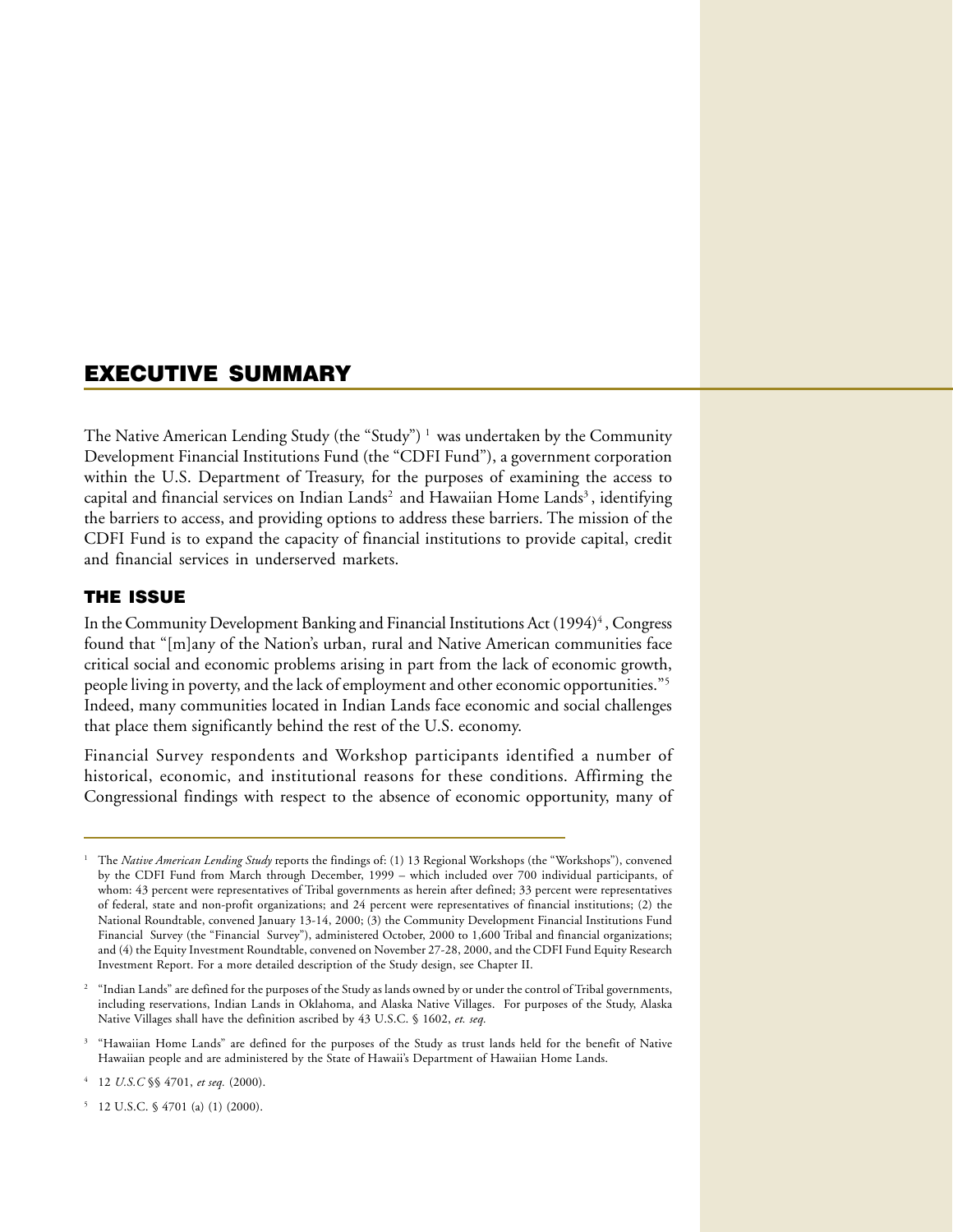the Study participants identified one significant factor: a lack of access to capital and financial services in Native American and Native Hawaiian communities.<sup>6</sup> In fact, the CDFI Fund's research found that there exists a significant difference in the amount of capital investment when comparing the rest of the United States to Indian Lands and Hawaiian Home Lands. 7

The Financial Survey and supporting research found the following evidence of this historic underinvestment on Indian Lands and Hawaiian Home Lands<sup>8</sup>:

- 65 percent of Native American and Native Hawaiian respondents to the Financial Survey report that conventional mortgages are "difficult" or "impossible" to obtain. Home equity loans and construction and property rehabilitation loans are also in short supply on Indian Lands and Hawaiian Home Lands.
- Business loans were rated as "impossible" to obtain by 24 percent of Native American and Native Hawaiian respondents to the Financial Survey and as "difficult" to obtain by 37 percent. Larger business loans, those over \$100,000, are even more difficult to obtain; 67 percent of said Financial Survey respondents rated them as "difficult" to impossible to obtain.
- 66 percent of Native American and Native Hawaiian respondents to the Financial Survey stated that private equity investments are "difficult" or "impossible" to obtain for Native American and Native Hawaiian business owners.
- The CDFI Fund's Equity Research Report estimates that the investment gap between Native American and Native Hawaiian economies and the United States overall totals  $$44$  billion<sup>9</sup>.

Accordingly, the major objectives of the Study are to identify the barriers to capital access, credit, and basic financial services on Indian Lands and Hawaiian Home Lands and to develop policy recommendations that address these barriers.

See Chapter II for a detailed description of the design of the research and the Financial Surveys. A more detailed discussion of the barriers follows in Chapter III.

<sup>6</sup> For the purposes of the Study, the term "Native Hawaiian" is defined as "a person having origins in the original peoples of Hawaii", see 62 *Fed. Reg.* 58,781 (1997). "Native Hawaiian" is not a term comparable to a federallyrecognized American Indian Tribe. Inclusion of Native Hawaiians in the study does not confer or imply any specific, legally enforceable duties on the United States as trustee that apply under certain circumstances when it manages tribal or individual Indian property or resources. In addition, this study does not support or create any right enforceable or cause of action by or against the United States, its agencies, officers or any person. The CDFI Fund's experience with CDFIs and prospective CDFIs in Hawaii has suggested that Native Hawaiians face many of the same issues and barriers as Native Americans and Alaska Natives in their attempts to access loans and investment capital. Accordingly, in 1999, the CDFI Fund proposed to Congress to expand the Study beyond the original Congressional mandate to include Native Hawaiians. The Senate Committee on Indian Affairs encouraged and supported the proposed expansion.

<sup>7</sup> Based upon research prepared for the CDFI Fund by Complexity Management, Inc., a business, financial, and economic development consultant firm, it is estimated that a given region or country can support equity investment at a particular rate based on the level Gross Domestic Product, and other economic and demographic factors. Based on that calculation, Indian Lands and Hawaiian Home Lands, with their "local GDP" (i.e.- the cost of goods and services purchased and sold), could support equity investment in an amount equal to \$16 billion. However, it is estimated that \$10 billion is currently invested in Indian Lands and Hawaiian Home Lands. Indeed, similar estimates project that Indian Lands and Hawaiian Home Lands could support approximately \$40 billion of equity investment if their demographics and economic conditions more closely reflected those of the rest of the United States as a whole. This Study refers to the difference between investment at the prescribed rate and current investment as the "investment gap" or "equity gap." See Ch. III for additional discussion.

See Chapter II for a detailed description of the design of the equity research. See also, n. 7, above.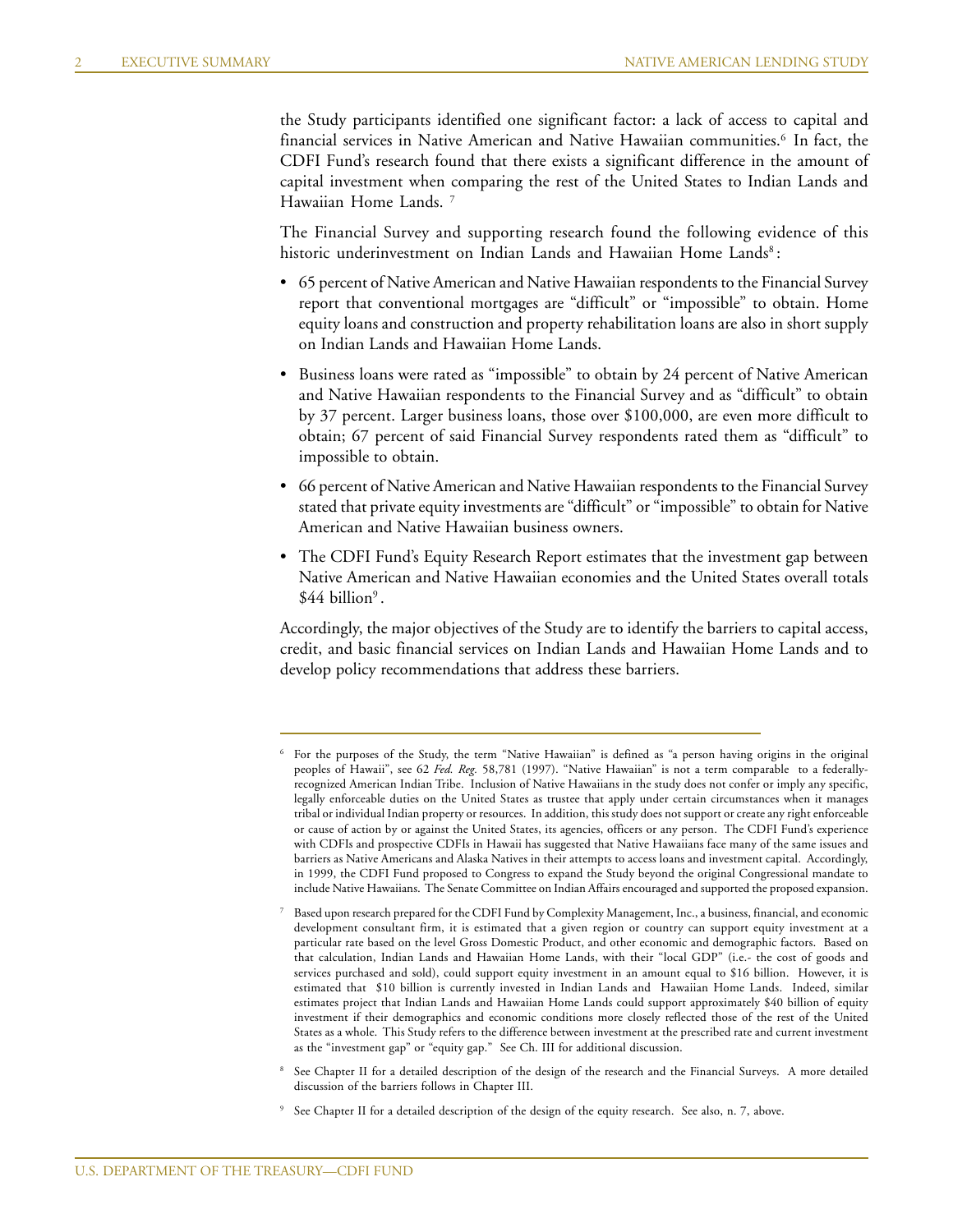#### STUDY APPROACH

The Study was designed to produce a broad, if not necessarily exhaustive, qualitative review of the state of lending and investment on Indian Lands and Hawaiian Home Lands. This was accomplished largely through input from many of the stakeholders involved in capital access issues on Indian Lands and Hawaiian Home Lands. Simultaneously, the Study has attempted to supplement this review with meaningful quantitative input and analysis. This was accomplished through the Financial Survey, the Equity Investment Research Report, and other CDFI Research<sup>10</sup>. Accordingly, the Study approach was designed not only to provide a catalog of economic problems on Indian lands and Hawaiian Home Lands by integrating the concerns and recommendations of those who are attempting to lead their communities into the nation's economic mainstream, but to provide a statistical reporting as well.

To assist in accomplishing this, the CDFI Fund convened 13 regional and two national Workshops involving Tribal<sup>11</sup> leaders and economic development professionals, Native American and Native Hawaiian business people, private investors and bankers, federal and state government officials, and other stakeholders. Participants discussed the major barriers to Native American and Native Hawaiian access to capital and developed strategies and actions to overcome those barriers. The Workshops represent an extensive effort to bring together a broad array of stakeholders who each have specific economic development and financing expertise, with experience on Indian and Native Hawaiian lands, to discuss issues related to barriers to capital access and identify possible remedies. Workshop and Equity Investment Roundtable participants offered their diverse range of views and perspectives on accessing capital based on their individual expertise.

The Financial Survey was designed to probe the same set of issues with a broader group of individuals having expertise and experience similar to that of Workshop and Equity Roundtable participants, and who, for the most part were located in or within ten miles of Indian Lands and Native Hawaiian communities. The Financial Survey response rate (33 percent for representatives of FSOs and 25 percent for representatives of Tribal and Native Hawaiian organizations) was lower than expected due to the limited data collection time frame. Nonetheless, the Financial Survey results were consistent with the findings of the Workshops and Equity Roundtable.

The Workshops were complemented by the following research:

• The Financial Survey was administered to Tribal government housing and economic development directors and private financial service organizations  $(FSOs)^{12}$  located on or near Indian Lands or located in Hawaiian Home Lands to identify the barriers to lending and provide financial services and to help develop recommendations to address those barriers.

<sup>&</sup>lt;sup>10</sup> A Bibliography detailing the sources for the CDFI Fund research is located on the CDFI Fund website at: www.treas.gov/cdfi/. The Bibliography is not intended to be exhaustive, or to indicate any CDFI Fund or Department of Treasury endorsement of the positions or opinions expressed in the materials listed therein. Rather, the Bibliography provides the reader with a list of the key sources of information that informed the preparation of this Study.

<sup>&</sup>lt;sup>11</sup> In the Study, "Tribal" refers to Native American and Alaska Native governments, except as may be hereinafter specified.

<sup>&</sup>lt;sup>12</sup> Financial Service Organizations (FSOs) are commercial banks, thrifts, credit unions and other related insured depository institutions.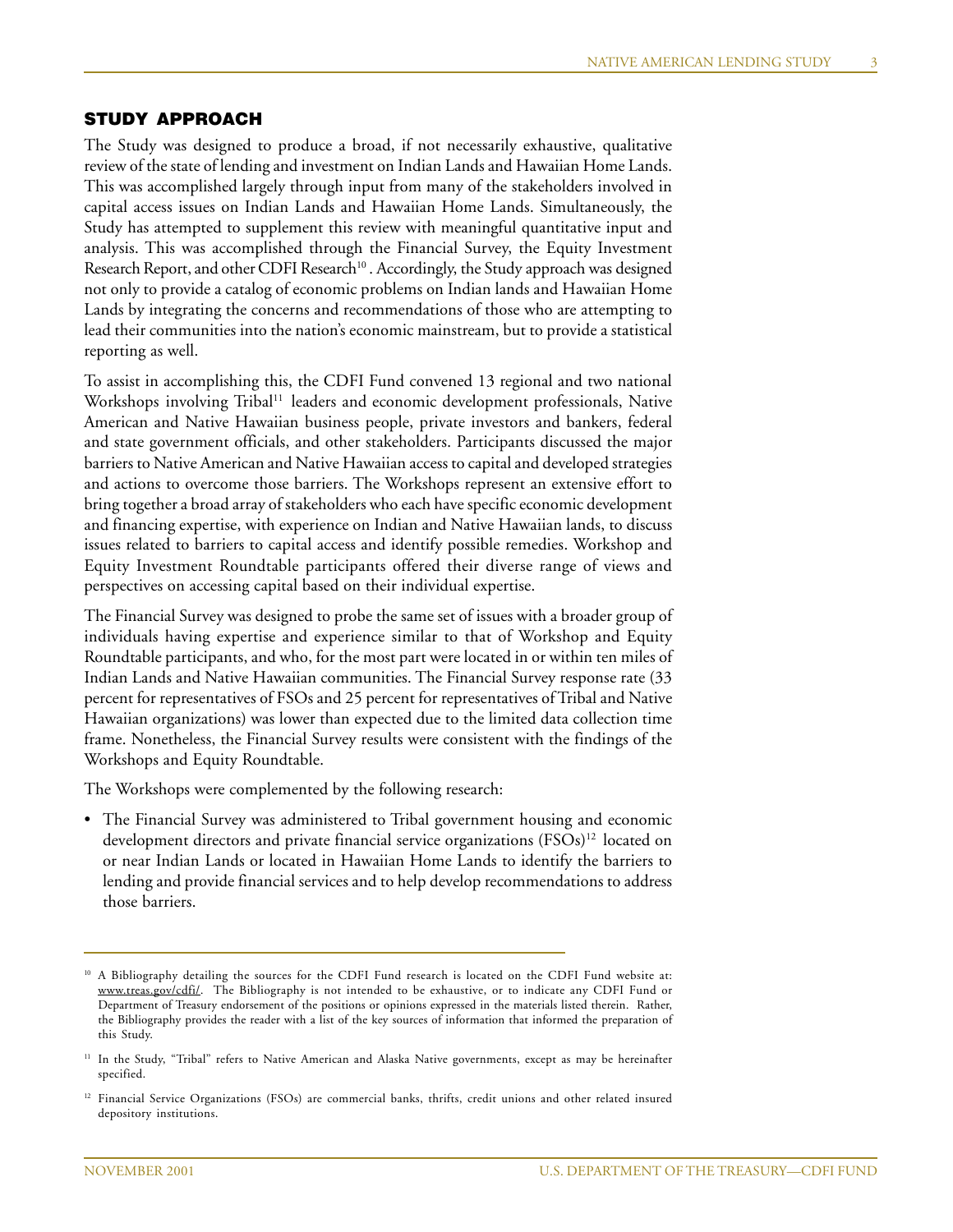• A study on equity investment on Indian Lands and Hawaiian Home Lands was conducted to provide the background and recommendations for enhancing equity capital access. This research included discussions with equity market participants, review of the relevant findings from the Financial Survey, and analysis of the findings from the Workshops. In addition, a questionnaire was administered to participants in the Equity Investment Roundtable that provided useful information about equity investment on Indian Lands and Hawaiian Home Lands.

#### BARRIERS TO CAPITAL ACCESS

The Study identified 17 major barriers to capital access, relating to legal infrastructure, government operations, economic, financial and physical infrastructure, and education and cultural issues. 13

The Study identified one major barrier to capital access related to legal infrastructure:

1. *Uncertain Tribal Commercial Laws and Regulations and the Absence of an Independent Judiciary.* Investors and financial service providers who participated in Workshops and responded to the Financial Survey were concerned that, in many Tribal governments, Tribal courts may not be sufficiently independent of the executive branch of the Tribal government. Moreover, Workshop participants and Financial Survey participants cited the absence of codified Tribal commercial laws and regulations as causing investors to be hesitant to invest capital on Indian Lands.

Three major capital access barriers were identified that are related to government operations:

- 1. *Cumbersome, Conflicting, or Ineffective Federal Programs and Regulations*. Study participants noted their experience or perception that the pace of government decision-making is often slow and may involve extensive requirements and paperwork, program requirements often conflict with one another, some programs fail to meet the needs of the Native American and Native Hawaiian communities that they were designed to meet, and some programs have excessively restrictive entry guidelines.
- 2*. Uncertainty Generated by Changes in Tribal Government Leadership*. As is often true for elected governments, when a new Tribal administration is elected it may eliminate plans for programs begun by the previous administration. Since most Tribal governments do not exercise general taxing authority, many support their operation with revenues derived from their ownership of private businesses. Accordingly, a Tribal government sometimes operates simultaneously as both private sector investor and public sector "regulator" and Tribal business endeavors can at times take on both a public and private character.
- 3. *Poor Understanding of Tribal Sovereignty and Sovereign Immunity*. Study participants noted that lenders and investors are uncertain about the operation of Tribal and Alaska Native village sovereignty and sovereign immunity and, thus, often perceive greater risk to conduct business on Indian Lands.

<sup>&</sup>lt;sup>13</sup> See Chapter III for a description of how the 17 barriers to capital access were identified.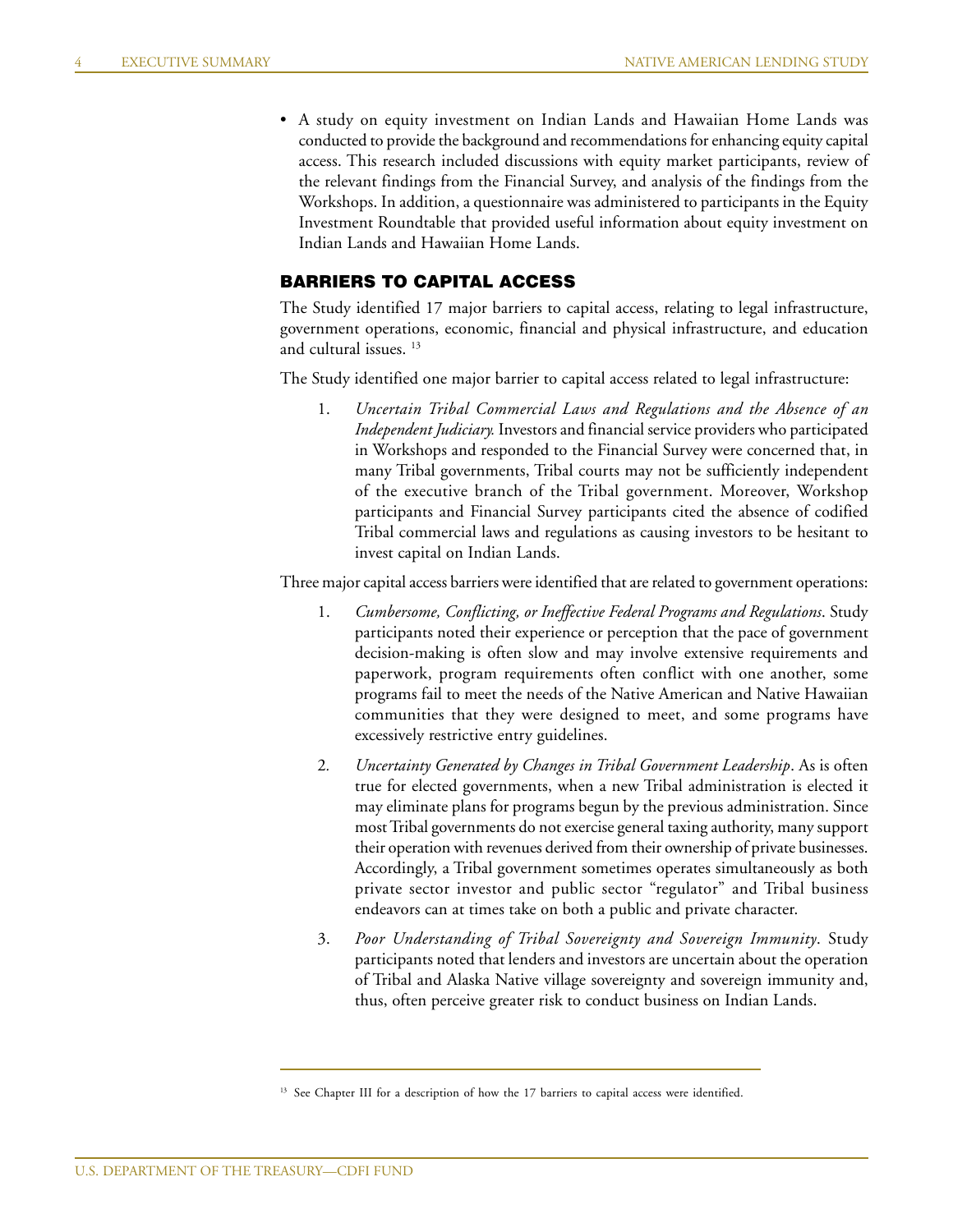Five major economic barriers to capital access were identified:

- 1. *Limited Use of Trust Land as Collateral*. Study participants and Fund research revealed that financing home mortgages and business loans presents a major challenge, since most Indian Lands and Hawaiian Home Lands are held in trust by federal or state governments and cannot be sold or encumbered by a mortgage lien, except as authorized by the Secretary of the Interior or other appropriate state official.
- 2. *Inflexible Bank Lending Rules and Regulations*. In many cases, Study participants noted their experience or perception that underwriting standards of traditional financial institutions do not appear to be structured to account for the particular economic circumstances of Native American and Native Hawaiian people, many of whom might otherwise be creditworthy.
- 3*. Lack of Capital, Collateral, and/or Credit Histories of Native Americans and Native Hawaiians on Indian Lands and Hawaiian Home Lands*. Fund research suggests that most Native Americans and Native Hawaiians living on Indian Lands or Hawaiian Home Lands do not have access to capital in the form of home equity, stock holdings, or other assets.
- 4. *Negligible Economic Base on Indian Lands and Hawaiian Home Lands*. Fund research found that, at present, many Native American and Native Hawaiian communities on Indian Lands or Hawaiian Home Lands lack adequate economic bases to meet the needs of their communities.
- *5. Lack of Networking of Native-owned Businesses With Equity Investors.* The CDFI Fund Equity Investment Research Report reveals that many of the nation's venture capital investors are concentrated in areas that are physically and even socially remote to Native American and Native Hawaiian entrepreneurs. The equity research and comments of Workshop participants confirm that little investment occurs when potential investors and entrepreneurs live in different states and operate in different social and business circles.

There are two major capital access barriers related to financial and physical infrastructure:

- 1. *Lack of Financial Institutions on or Near Indian Lands.* A number of Financial Survey and Workshop participants stated that few financial institutions, bank branches, or even ATMs are located on or near (within 30 miles) Indian Lands. The participants posited that the absence of financial institutions impedes the development of bank-community relationships, and drives up borrowing costs.
- 2. *Lack of Physical and Telecommunications Infrastructure on Indian Lands or Hawaiian Home Lands*. Many areas within Indian Lands lack the physical infrastructure necessary for business development and expansion. A New Mexico State University Study<sup>14</sup> reports, and Study participants confirm, that many households on Indian Lands lack telephones, electricity and/or natural gas and improved roads. Workshop participants reported that similar conditions prevail in Hawaiian Home Lands.

<sup>&</sup>lt;sup>14</sup> Assessment of Technology Infrastructure in Native Communities, College of Engineering of New Mexico State University, 2000, prepared for the Economic Development Administration, U.S. Department of Commerce.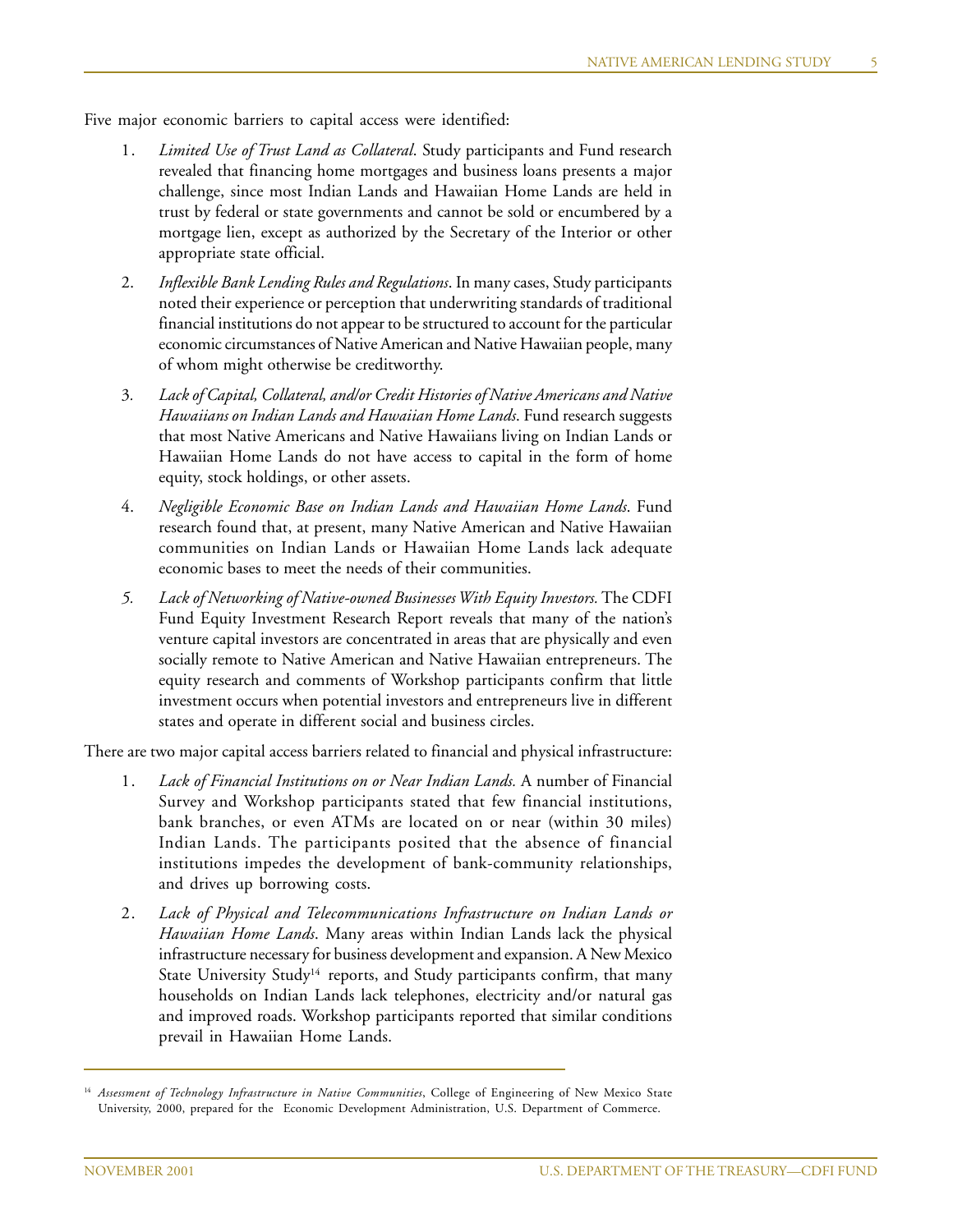Six major capital access barriers related to education and cultural issues were identified:

- 1. *Lack of Knowledge or Experience With the Financial World on the Part of Native Americans and Native Hawaiians*. Some Study participants related that in many Native American and Native Hawaiian economies, financial transactions have traditionally been conducted using cash. Thus, according to Study participants, many Native Americans and Native Hawaiians lack experience with and understanding of banking, credit reporting, and loan qualification processes and standards. They may have difficulty obtaining credit, and often lack knowledge and experience in preparing business plans required for bank financing or equity investment.
- *2. Lack of Technical Assistance Resources*. The Study identified the lack of technical assistance and training resources, in areas including financial literacy, financial management and entrepreneurship, as a serious barrier to capital access and, throughout the Workshops, participants identified a variety of unmet training needs for Tribal governments and Native American and Native Hawaiian entrepreneurs.
- 3. *Failure of Lenders and Investors to Understand Tribal Government or Legal Systems*. Study participants noted that lenders and investors have had limited exposure to Tribal government operations, regulations, and enforcement, and thus may be concerned about not being able to collect on their debts or may fear that the process of doing so will be complex and difficult.
- *4. Historical Absence of Trust Between Tribes and Banks*. Study participants noted that there has been a historical lack of trust between Native Americans and Native Hawaiians and FSOs. This may cause misunderstandings that lead to failed negotiations for loans, increased costs of doing business for Native Americans and Native Hawaiians, and a reluctance on the part of banks to underwrite loans.
- *5. Differences Between Native American and Native Hawaiian Cultures and Banking and Investor Cultures*. The differences between Native American and Native Hawaiian cultures and banking and investor cultures are substantial, according to Study participants. There are, for example, differing views of the concepts of wealth and wealth sharing, profit motive, asset accumulation, credit worthiness, and land ownership.
- 6. *Discrimination Against and/or Stereotyping of Native American and Native Hawaiian Communities*. Financial Survey respondents and Workshop participants reported that Native Americans and Native Hawaiians suffer from stereotyping and discrimination, with problems ranging from cultural misunderstandings to overt redlining and discriminatory lending practices.

#### REMEDIES AND RECOMMENDATIONS

Study participants identified a number of potential remedies and recommendations related to the major capital access barriers identified above.

Participants identified one recommendation related to the legal infrastructure barrier cited above.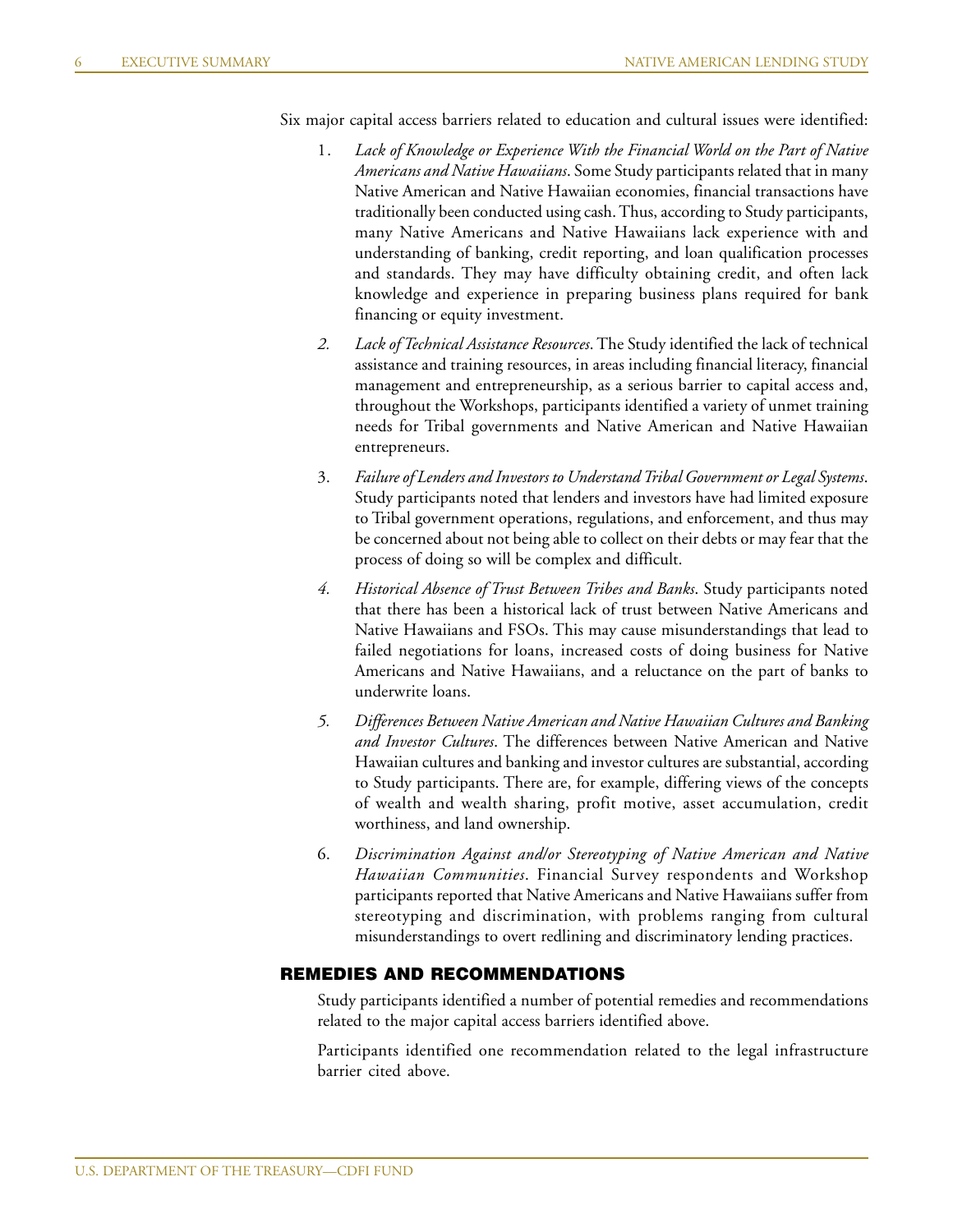- 1. *Enhance the Tribal Legal Infrastructure*. Some Study participants recommended a strategy of creating a more pro-business legal environment on Indian Lands, through such actions as:
	- Establishment of a Tribal legal infrastructure for business development, including Tribal commercial codes, foreclosure regulations, bankruptcy codes, permitting processes, and general regulatory frameworks
	- Development of zoning codes and land use plans
	- Clarification of sovereignty and sovereign immunity, particularly regarding business and housing development

Study participants identified four recommendations related to the three government operations barriers:

- 1. *Improve Tribal Planning Processes and Structures*. Some Workshop participants felt that Tribal governments need to enhance their ability to establish, articulate and manage a clear and concise vision, to formulate policies and strategic plans for overall economic development, and to cultivate the professional government workforce necessary to implement such plans.
- 2. *Separate the Goals and Management of Tribal Government From Those of Tribal Business.* Some Workshop participants recommended separating the management of business and government, spinning off Tribally-owned enterprises to a separate bodies for oversight and management, delegating privately-owned enterprise oversight to nonpolitical bodies, and clarifying the differences between Tribal government and corporate liability.
- 3. *Strengthen Tribal Courts*. Some actions recommended by Study participants include:
	- Further development of independent Tribal courts
	- Provision of training for court personnel on commercial and financial law
	- Increasing the skills and capacity of judges and judicial personnel regarding lender and investor issues
	- Establishment of enforcement procedures for foreclosure, repossession, garnishment, and bankruptcy
- 4. *Streamline and Improve the Efficiency and Effectiveness of Certain Federal and State Programs Used By Native Americans and Native Hawaiians.* Many Workshop participants expressed the need to accelerate the pace of decision-making, reducing excessive requirements and paperwork, rationalizing conflicting requirements and revising programs with overly restrictive entry guidelines, of certain state and federal programs.

There were four remedies identified that relate to economic barriers:

1. *Create Alternative Collateral Options for Trust Land*. Workshop participants recommended recognizing and leveraging the value of trust assets; facilitating development of trust land through alternative means of valuation and collateralization, such as the creation of leaseholds and master leaseholds; building equity pools from trust lands and other resources; and converting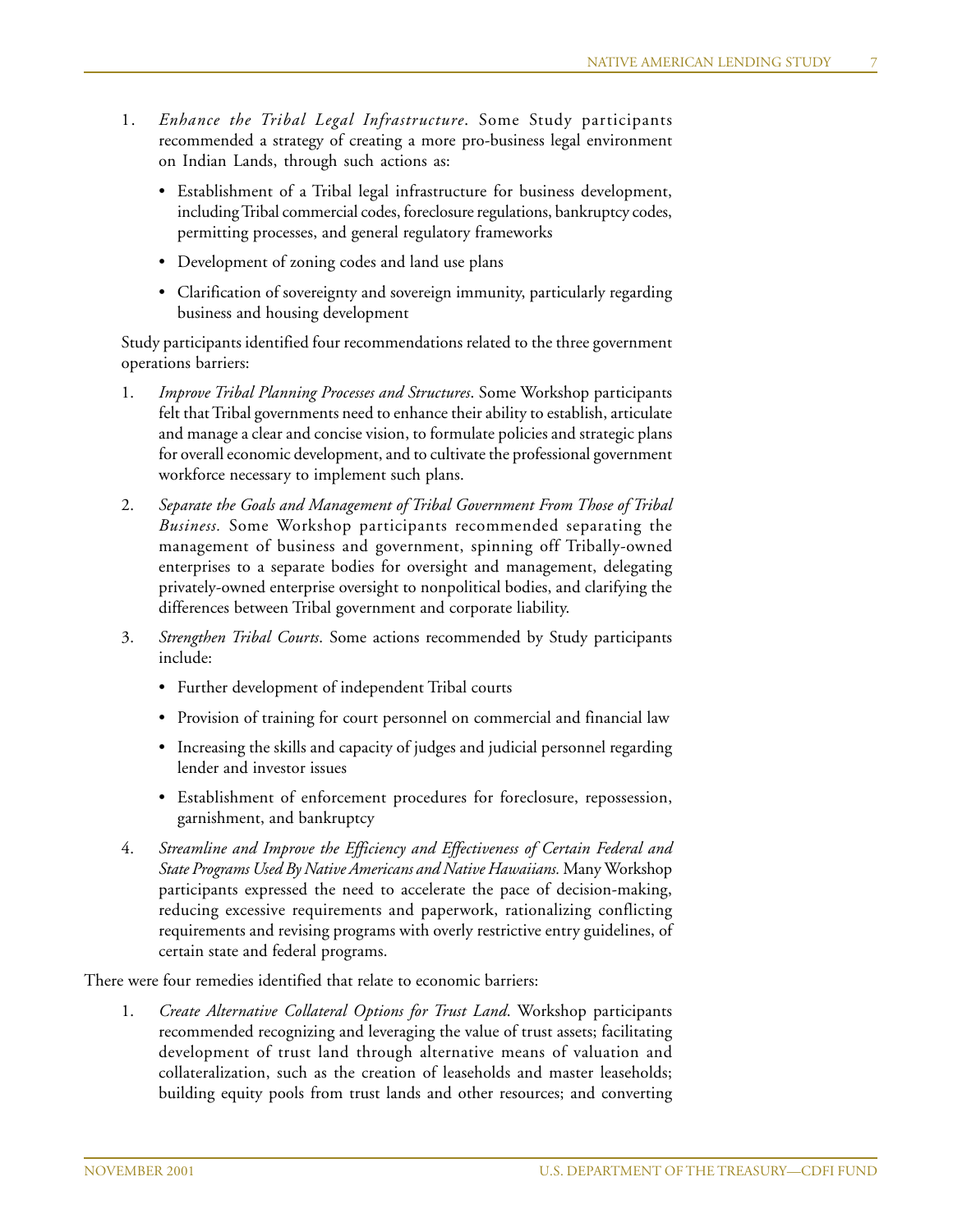traditional assets into collateral. Workshop participants also recommended that, for Indian Lands and Native Hawaiian Home Lands, the U.S. Department of the Interior and the Hawaii Department of Hawaiian Home Lands, respectively, examine the feasibility of further streamlining leasing procedures.

- 2. *Develop New Local and Non-traditional Mechanisms to Deliver Capital on Indian Lands and Hawaiian Home Lands*. Workshop participants suggested that Tribal governments should develop their capacity to orchestrate and leverage all sources of capital, and financial institutions should develop new lending and financing products and revise underwriting criteria to meet the unique needs of Native American and Native Hawaiian markets, including the development of micro-lending programs for small businesses and securitization of oil and gas reserves and timber. Workshop participants proposed two options for providing access to nontraditional sources of debt and equity capital:
	- Develop Tribal or Inter-Tribal CDFIs, community banks, and other lending and investment institutions.
	- Create Tribal or Inter-Tribal pools for loan guarantees, equity investments/ venture capital, micro-lending and lending for housing and small business.
- 3. *Increase Equity Investment on Indian Lands and Hawaiian Home Lands.* Equity Investment Roundtable participants suggested the following methods of increasing equity investment in Native American and Native Hawaiian communities:
	- Create industry sector specific incubators that provide management and technical assistance to start-up businesses and that focus on the specific needs of Native American and Native Hawaiian business owners.
	- Use existing "angel investor" networks (i.e. networks of investors who provide start-up capital for new business, sometimes accompanied by technical expertise and contacts networks).
	- Build an "angel" network that specializes in investments in Native Americanowned or Native Hawaiian-owned businesses.
	- Create community development venture capital (CDVC) funds,
	- Use existing corporate venture capital programs.
	- Use state and city venture capital programs.
	- Form a public/private intermediary to direct funds into Native American and Native Hawaiian CDFIs, businesses, or projects.
- 4. *Establish a Native American/Native Hawaiian Equity Fund*. To attract equity investments in Native American and Native Hawaiian communities, Workshop participants suggested that the federal government sponsor an equity fund to help encourage private sector investors and public/private partnerships to invest on Indian Lands and Hawaiian Home Lands.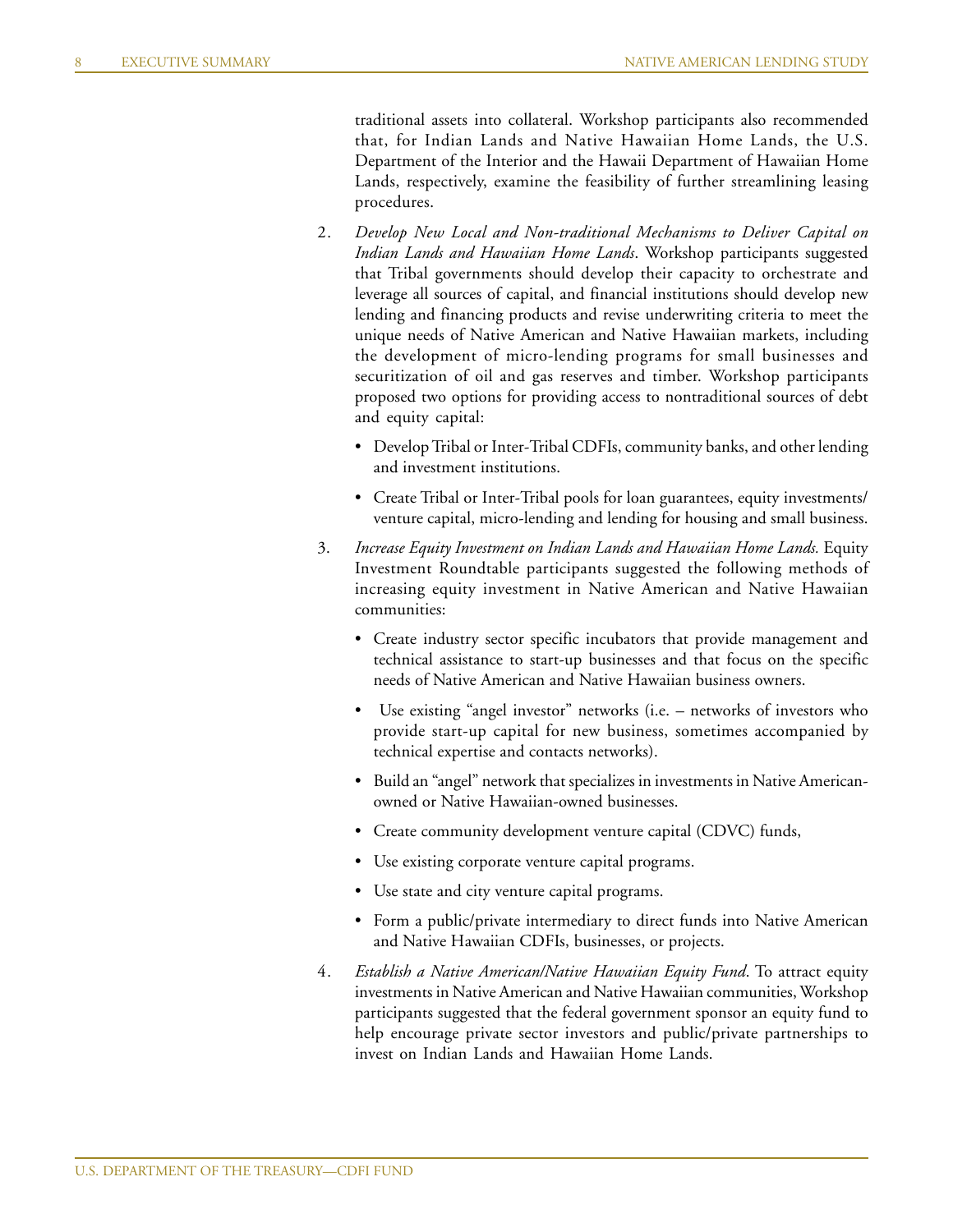Four recommendations related to the two financial and physical infrastructure barriers cited above, were identified:

- 1. *Increase the Number of Financial Institutions on or Near Indian Lands*. To provide Native Americans and Native Hawaiians greater access to financial services, a number of policies need to be considered, including:
	- Creating more financial institutions, including CDFIs, on Indian Lands
	- Encouraging existing financial institutions that are not located on Indian Lands to open branches on Indian Lands
- 2. *Develop Regional Financial Institutions.* The Workshop participants believed that regional partnerships and alliances are essential to overcoming barriers to capital and credit access, and possible strategies include:
	- Building on partnerships established with the CDFI Fund's regional Inter-Tribal cosponsors and holding follow-up forums similar to those conducted in the Study
	- Establishing information clearinghouses at the regional level on model financing approaches, methods of accessing equity capital, and sources of training and technical assistance
	- Providing channels of information to Native American and Native Hawaiian communities so that they can adapt existing models to their unique cultural and community needs
	- Establishing regional partnerships among banks, lending institutions, venture capitalists, federal agencies, and Tribes/Inter-Tribal organizations
- 3. *Develop Financial Products and Services That Will Meet the Needs of Native American and Native Hawaiian Depositors and Borrowers*. Workshop participants suggested that this could be accomplished by financial institutions through the development of new lending and financing products, revised underwriting criteria more suited to the unique attributes of Native American and Native Hawaiian communities, the creation of micro lending programs for small business, and the creation of CDFIs.
- 4. *Create Innovative Strategies to Develop Physical Infrastructure on Indian Lands and Hawaiian Home Lands*. Various initiatives were explored at the Workshops to facilitate development of a more adequate infrastructure system on Indian Lands and Hawaiian Home Lands, including creation of partnerships with private developers to plan for infrastructure development and development of an infrastructure investment strategy that utilizes available federal resources and encourages private partnerships to participate in the funding and development process.

Study participants identified four recommendations related to the seven educational and cultural barriers:

1. *Expand Financial Literacy Education Opportunities for Native Americans and Native Hawaiians*. Workshop participants agreed that providing financial literacy education and personal finance education for Native Americans and Native Hawaiians can provide them with the means to participate in the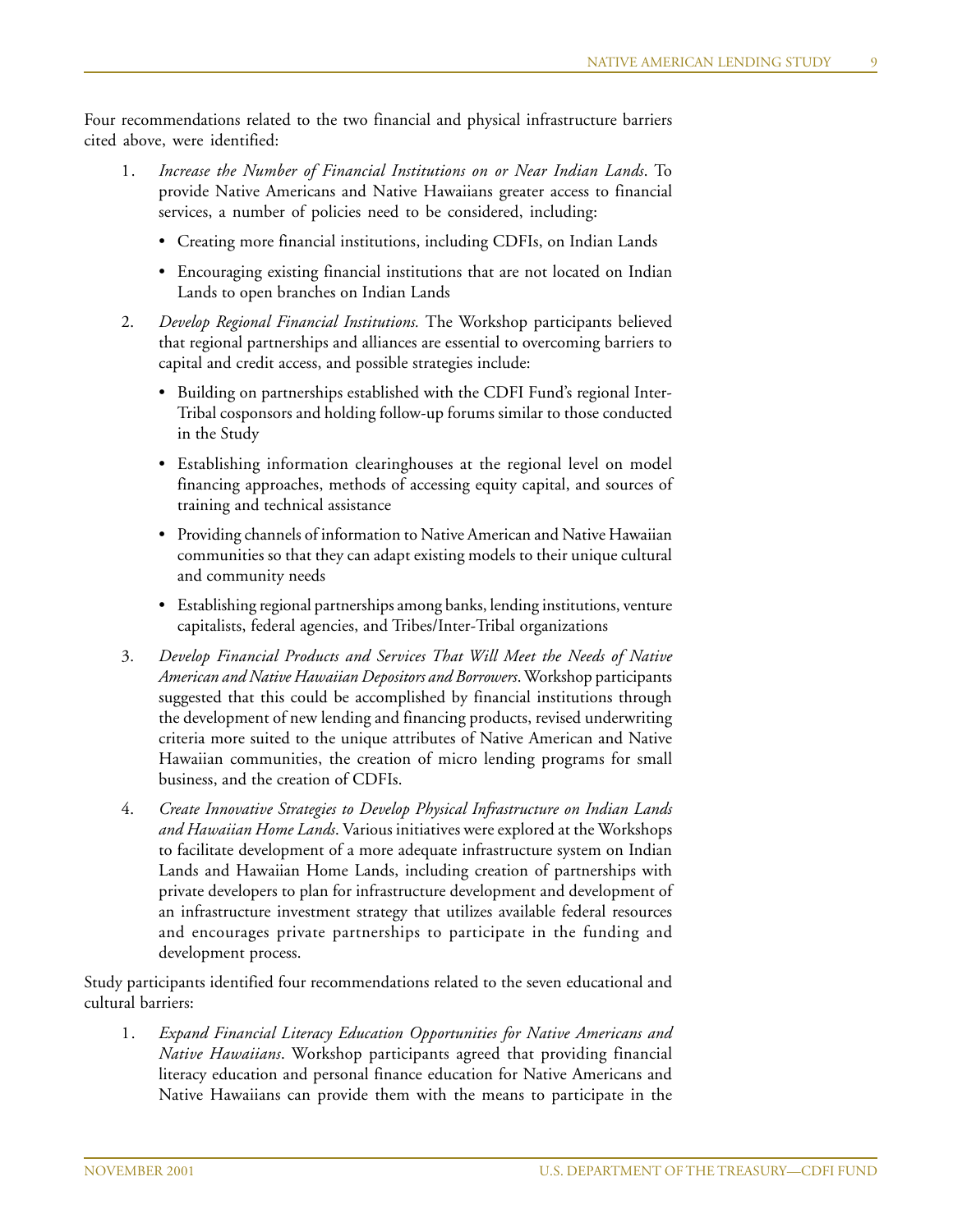contemporary economy and that culturally appropriate financial literacy curriculum is available from various sources. Many existing CDFIs regularly provide this type of training in their communities.

- 2. *Develop Entrepreneurship Programs for Native Americans and Native Hawaiians*. Workshop participants recommended that these programs include:
	- Development of core materials on small business finance and entrepreneurship
	- Establishment of teaching partnerships with Tribal and non-Tribal colleges, financial institutions, CDFIs, and nonprofits
	- Incorporation of web-based training in the curriculum
	- Facilitation of funding and teacher recruitment through the private sector, Tribes, Inter-Tribal organizations, and federal agencies
- 3. *Conduct Lender and Investor Education*. Actions recommended by the Workshop participants include:
	- Development of informational handbooks on issues such as Tribal government structures, sovereignty and sovereign immunity, and land status
	- Creation of a directory of Tribal credit officers, economic development officers, and department heads and a directory of attorneys qualified to practice in Tribal courts
	- Development of a marketing campaign that illustrates effective practices and success stories, initiation of educational outreach seminars by Native American and Native Hawaiian communities for potential lenders and investors
	- Initiation of "road shows" focusing on investment opportunities on Indian Lands and Hawaiian Home Lands
- 4. *Expand Technical Assistance and Training*. From the Workshops, several initiatives were identified for increasing technical assistance and training on Indian Lands and Hawaiian Home Lands:
	- Provide Native Americans and Native Hawaiian business owners with technical assistance related to developing business plans and proposals and other business management needs<sup>15</sup>.
	- Help Tribal governments develop a comprehensive strategic plan to meet development and financing needs.
	- Assist lenders, investors, and potential business partners in developing an understanding of Tribal laws, Tribal enforcement capabilities, and lender rights.
	- Help lenders, investors, and potential business partners understand federal programs, requirements, and application processes.

<sup>&</sup>lt;sup>15</sup> In Fall 2001, the CDFI Fund will publish in the Federal Register a Notice of Funds Availability (NOFA), inviting applications for the initial round of the Native American CDFI Technical Assistance (NACTA) Component of the CDFI Program. The NACTA Component will be supported by the CDFI Fund's Native American CDFI Training Program. These programs are designed to assist the creation and capacity building of existing and nascent CDFIs and to build financial management capacity on Indian Lands.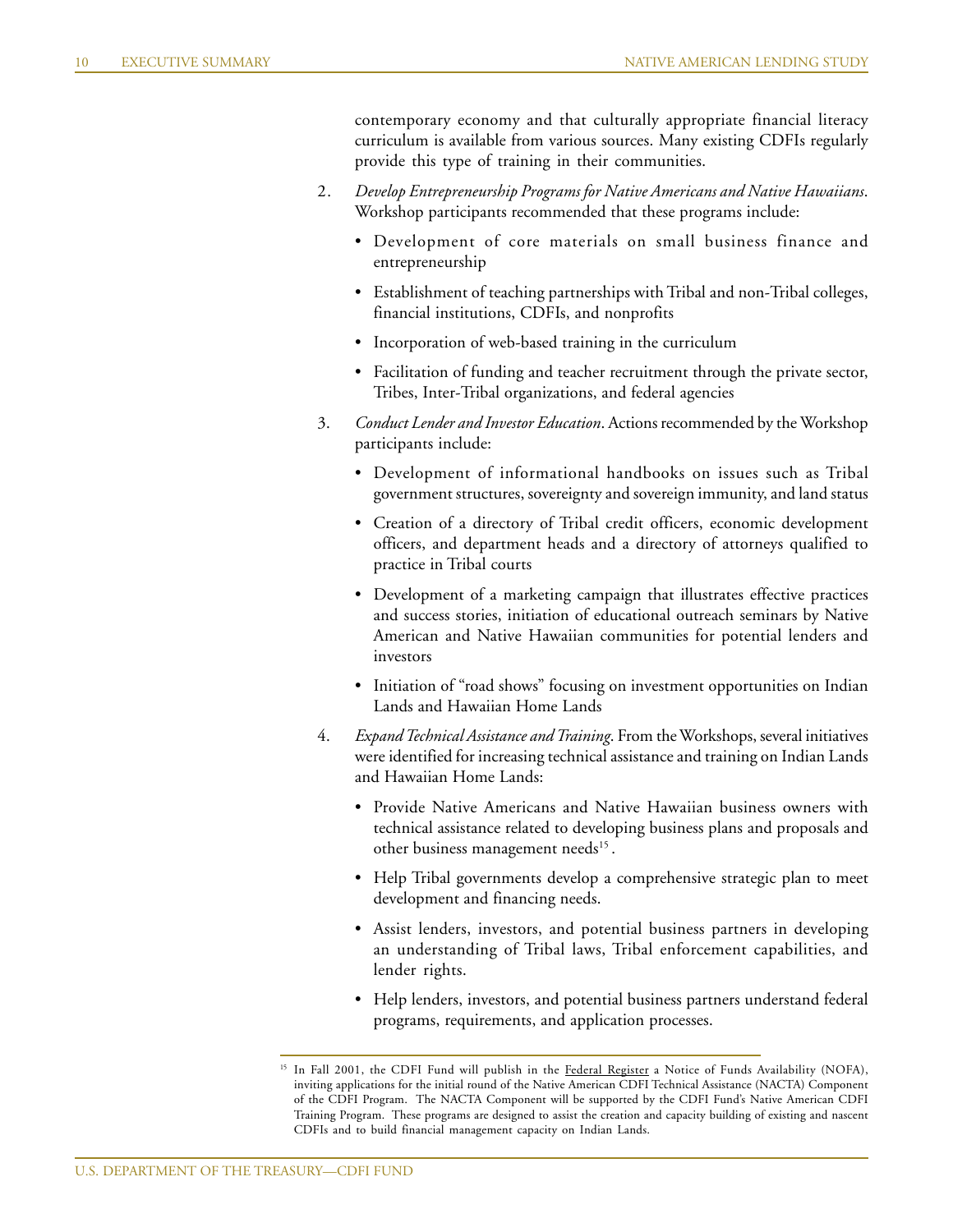#### EXAMPLES OF INITIATIVES AND PROGRAMS

One of the important aspects of the Study was the identification by participants of programs and initiatives that involve government, the private sector and Tribes to address the major barriers identified above. Each initiative identified below, designed to meet the needs of a particular community, may offer insights to other communities that can be adapted to meet the unique needs of other particular communities or regions.

For example, some Tribes have enacted legislation to promote business development, Tribal commercial codes, land use and planning codes, zoning codes and laws regulating corporate and business activity.16

Workshop participants noted that lenders and investors are often reluctant to accept the jurisdiction of Tribal courts to enforce financial contracts and, to address this problem, suggested increasing the capacity of Tribal courts to resolve commercial and financial disputes and to enforce commercial codes. Some initiatives are currently underway:

- The Federal Bureau of Justice Assistance, Department of Justice, and Bureau of Indian Affairs<sup>17</sup> are currently funding technical assistance and training grants for Tribal Court capacity building.
- The National American Indian Court Judges Association has established the National Tribal Justice Resource Center<sup>18</sup> to assist Tribes in strengthening methods of selfgovernment and to provide technical assistance for enhancing Tribal justice systems.
- The Tribal Court Clearinghouse<sup>19</sup> has been created as a resource for Tribal court development, training, court review, code drafting, and training.

To provide Native Americans and Native Hawaiians greater access to financial services, Study participants felt that a number of options need to be considered, including creating more financial institutions on Indian Lands and Hawaiian Home Lands, expanding and/ or rebuilding existing financial institutions on Indian Lands, purchasing existing banks, expanding Native-ownership of financial institutions through purchase or de novo creation of new institutions, and creating more CDFIs. Workshop participants and CDFI Fund research identified the following examples of successful initiatives:

- The Cheyenne River Sioux Tribe used an existing revolving loan fund to create the non-profit Four Bands Community Fund, which makes business loans.
- In 1990, the Navajo Nation had only three bank branches and one ATM serving a geographic area of 17 million acres. To increase the availability of financial services on the reservation, the Tribe entered into an agreement with Norwest Bank (now Wells Fargo) to build four new branch banks with ATMs, hire and train Navajo personnel, and target financing to business startups and housing development.
- In all, nine Tribally-owned commercial banks, seven credit unions, and 14 loan funds have been developed nationwide to serve Native American communities.
- Hawaiian Community Assets, Inc. is developing a charter for the first Native Hawaiian-owned bank.

<sup>&</sup>lt;sup>16</sup> For a brief descrition of some strategies that Tribes have implemented to improve business climates, see Ch. III.

<sup>&</sup>lt;sup>17</sup> For further information, see www.doi.gov/bia/courts.

<sup>&</sup>lt;sup>18</sup> For further information, see www.naicja.org.

<sup>&</sup>lt;sup>19</sup> For further information, see www.tribal-institute.org.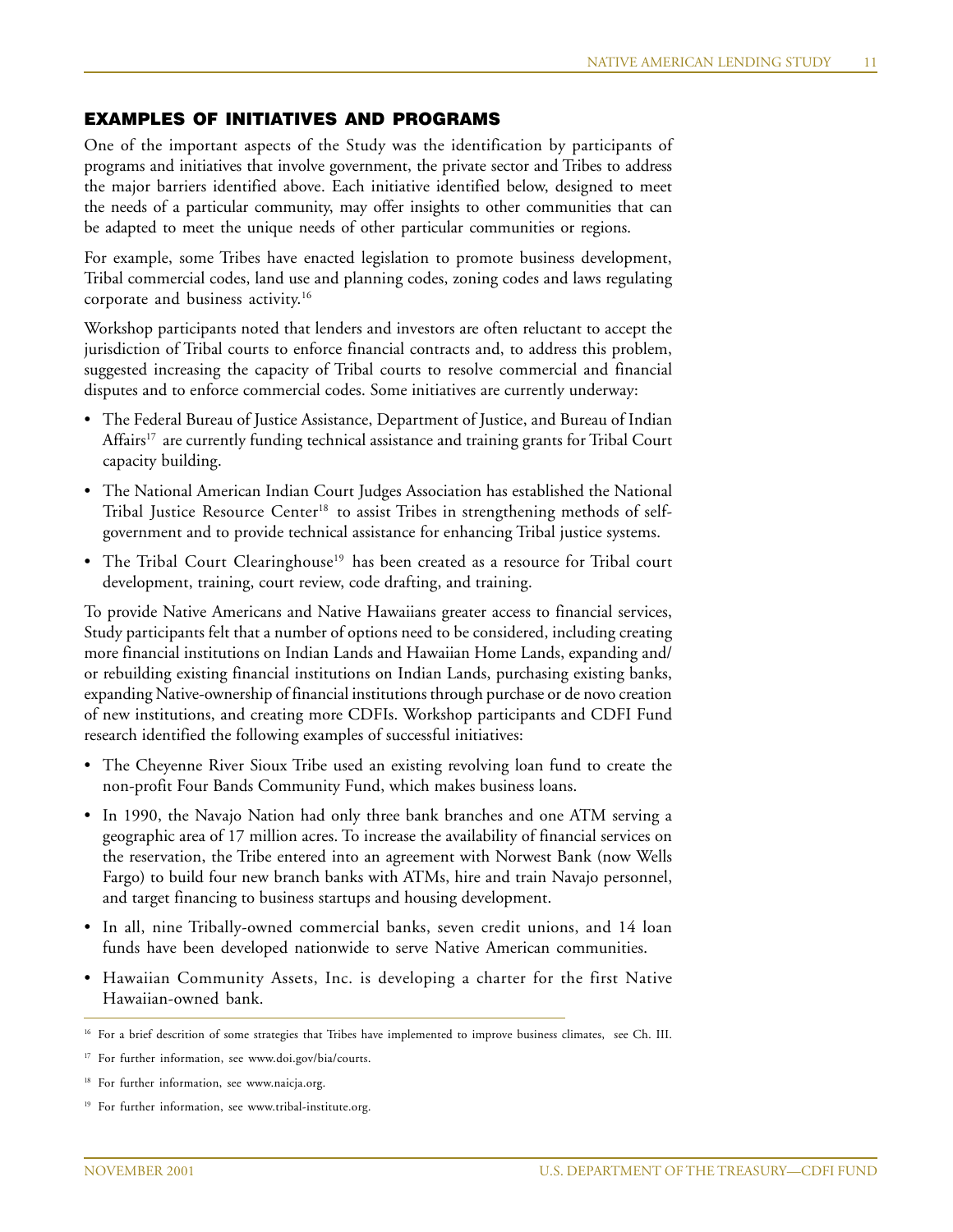• As of September 30, 2000, the CDFI Fund had made awards totaling nearly \$27 million to 33 CDFIs that provide some level of service to Native American or Native Hawaiian communities.

Workshop participants identified regional partnerships and alliances as essential components to overcoming barriers to capital and credit access, and examples of successful regional initiatives include:

- The Native American Development Corporation is a CDFI that provides Native American business communities in Montana and Wyoming with funds to create jobs, develop long-term economic self-sufficiency, and facilitate access to capital. Its Capital Loan Fund was initially capitalized with funding from banks, the federal government, First Nations Development Institute, and private corporations.
- The Native American Lending Group, Inc. is a nonprofit multi-Tribe CDFI in New Mexico that serves 19 Pueblo communities. It was created to provide Tribes, businesses, and individuals access to private investment capital.
- Coastal Enterprises, Inc. is a nonprofit CDFI that serves low-income communities in Maine and provides financial and technical assistance for development and expansion of certain targeted industries, small businesses, housing, and social services. CEI has established a partnership with the Penobscot Indian Nation to develop a CDFI to fund housing and business development.

Tribal leaders and private investors participating in the Workshops suggested strategies that relied on accessing capital sources that have not traditionally been on the Native American investment "radar screen" and on expanding Native American awareness to include more equity and nontraditional financing and thus increase the likelihood of securing funding. One example of an existing strategy captured significant Workshop participant attention: Center of North America Capital Fund is an "angel" investor network and investment fund in North Dakota that links two Tribes — the Turtle Mountain Band of Chippewa and the Spirit Lake Sioux — with investors. The CONAC Fund was modeled after Minnesota's Regional Angel Investor Networks Fund, a series of rural investment funds formed by the Minnesota Investment Network Corporation.

The following are examples of public/private intermediaries cited by Workshop participants that direct funds to Native American and Native Hawaiian businesses:

- The Hopi Credit Association is a Tribal credit union that provides a bridge between banks and Tribal borrowers, obtaining funds from banks, handling all loan selection and servicing with Tribal members. Participating banks thus gain a point of entry to the Tribal community, via a Tribal credit union that understands banking needs, and Tribal members are served directly by a credit union that understands their needs.
- Another example is the Southern Ute Growth Fund, which uses a partnership approach and co-invests, using its growth fund and capital provided by outside investors, in a variety of growth opportunities.

The following Chapters One through Four of this Study contain quotes that are attributed to Workshop, Equity Roundtable, and other Study participants. The Fund has not included such quotations to indicate Fund or Treasury Department endorsement of the positions therein expressed, or to represent, necessarily, a prevailing point of view among any particular group of participants. Rather, the Fund has included quotations to add context and background to the report where such additions might help inform the reader's understanding of the subject.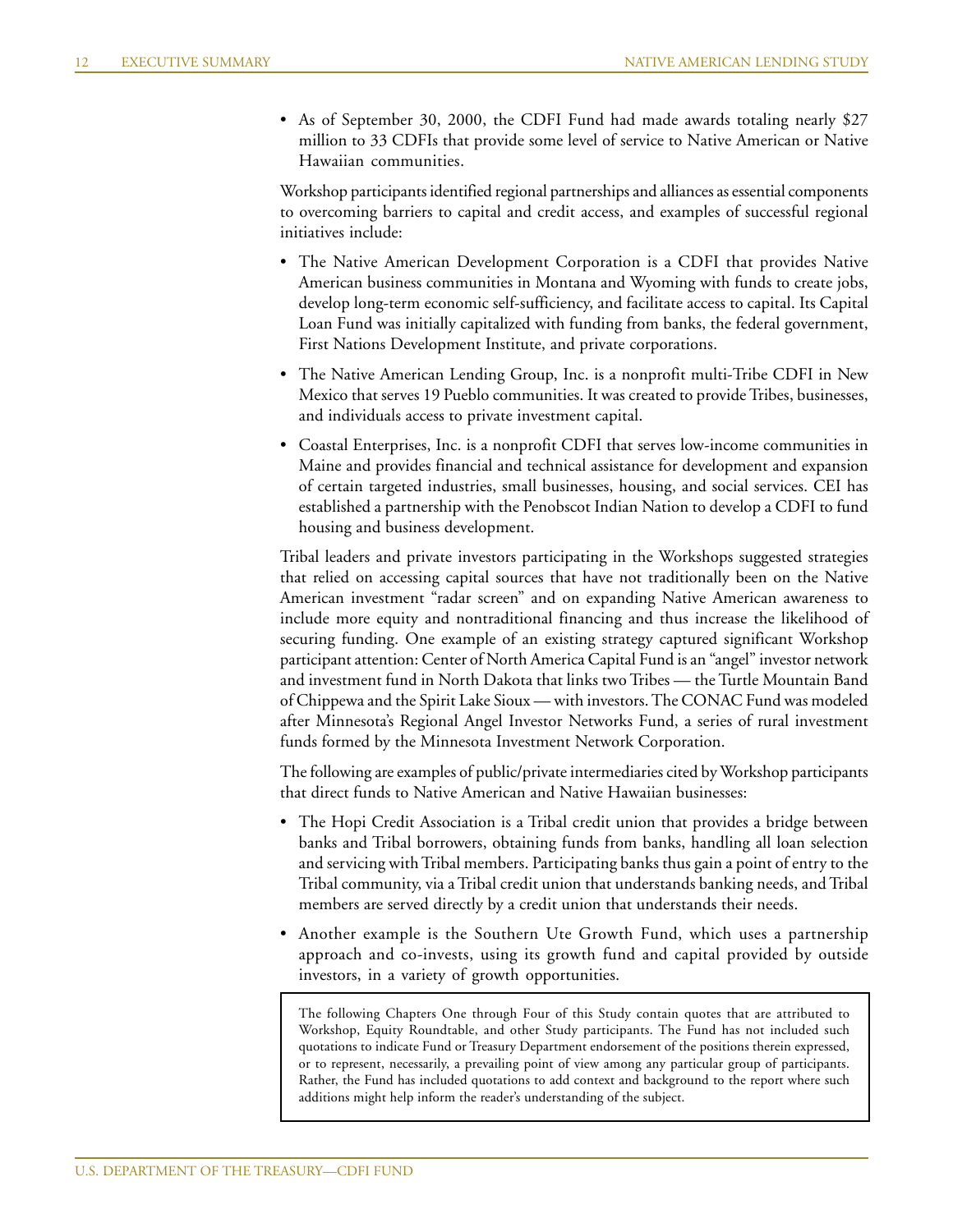*"…we recognize that we're the ones that have to go in there and make it happen, and we have to take a pro-active stand to identify who we are, what we stand for, what we want, and to be able to identify the opportunities and position ourselves to take advantage of those opportunities."*

*—Curtis Zunigha, Oklahomans for Indian Opportunity*

### INTRODUCTION

#### MANDATE FOR THE STUDY

In September 1994, Congress mandated that the Community Development Financial Institutions Fund (the CDFI Fund), a wholly-owned government corporation within the Department of the Treasury, conduct a study on lending and investment practices on Indian reservations and other lands held in trust by the United States.20 Congress mandated that the Study:

- Identify barriers to private financing.
- Identify the impact of such barriers on access to capital and to credit for Native Americans<sup>21</sup> and Native Hawaiians<sup>22</sup>
- Develop recommendations for statutory and regulatory changes to existing federal programs.
- Develop policy recommendations for community development financial institutions (CDFIs), insured depository institutions, secondary market institutions, and privatesector capital institutions.
- Submit final report to Congress and the President.

#### ECONOMIC CONDITIONS ON THE INDIAN LANDS AND HAWAIIAN HOME LANDS

Economic and social conditions on many Indian Lands<sup>23</sup> and Hawaiian Home Lands<sup>24</sup> place them significantly behind the mainstream U.S. economy. For example:

• According to U.S. Department of Commerce census data<sup>25</sup>, unemployment rates on Indian Lands in the continental United States range between 20 percent and 80 percent, and are over 90 percent in some Alaska Native Villages where it is common

# CHAPTER ONE

<sup>20</sup> 12 U.S.C. §§ 4701 *et seq.*

<sup>&</sup>lt;sup>21</sup> See footnote 4, Executive Summary for a definition of Native American.

<sup>&</sup>lt;sup>22</sup> See footnote 5, Executive Summary for a definition of Native Hawaiian.

<sup>&</sup>lt;sup>23</sup> See footnote 2, Executive Summary for a definition of Indian Lands and Alaska Native Villages.

<sup>&</sup>lt;sup>24</sup> See footnote 3, Executive Summary for a definition of Hawaiian Home Lands.

<sup>25</sup> U.S. Department of Commerce, *Census 1990*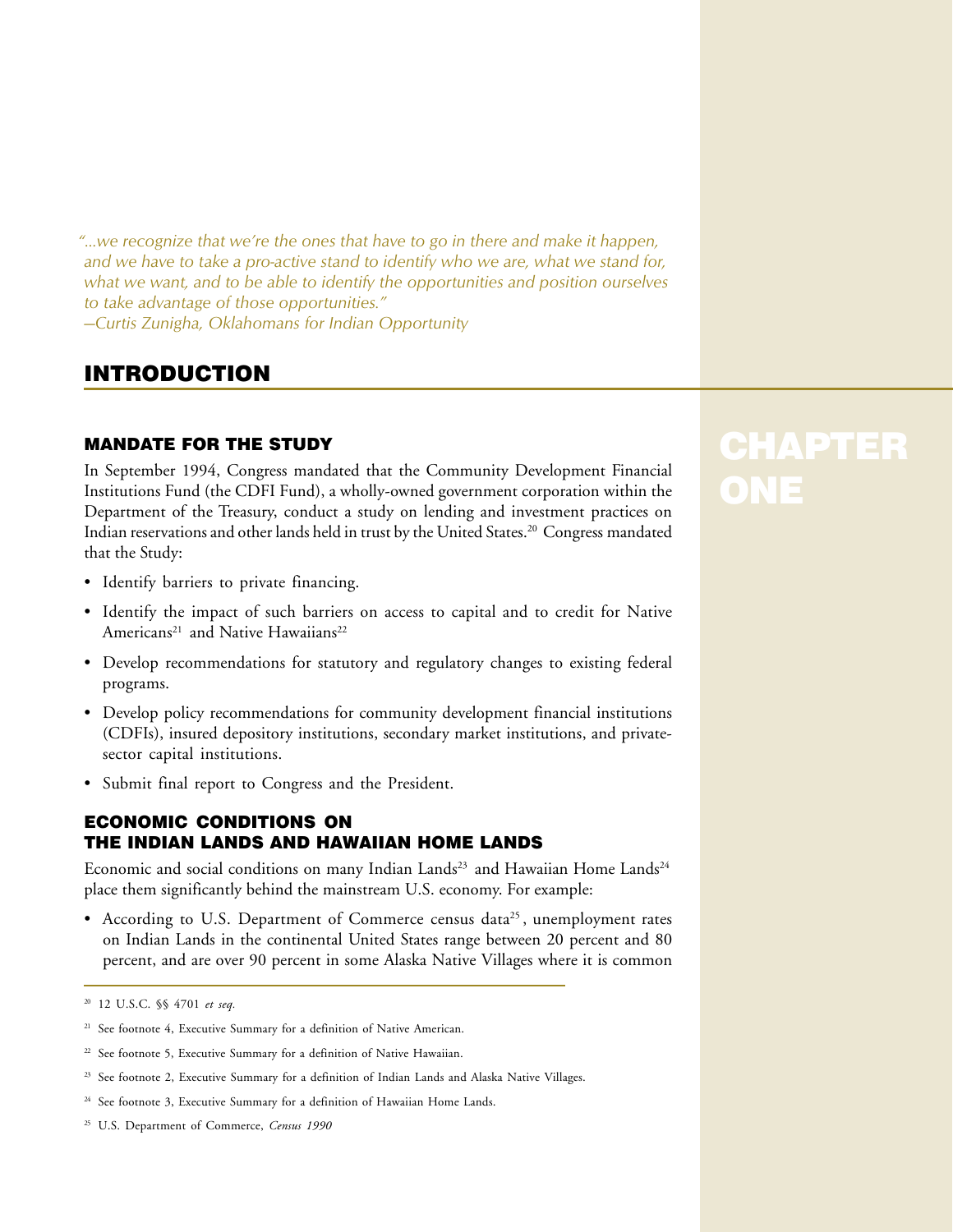*"We all know that as we live on the Reservation,…our money goes off each time, every two weeks, we go off to the malls somewhere else. We spend our money. So we're supporting the jobs in Rapid City, Bismarck, Missoula, Great Falls, and we're not making jobs of our own."*

*—Linda Pease, Native American Development Corporation, Montana* for 90 - 100 percent of the population to depend on subsistence farming or hunting for their livelihood, according to Financial Survey respondents. Average unemployment rates on Indian Lands are about 50 percent, whereas the rate for the United States as a whole is less than five percent.<sup>26</sup>

- According to U.S. census data, poverty rates in the late 1990s were 26 percent for Native Americans, lower than earlier in the decade, but still far above the national average of 12 percent. $27$
- Also, U.S. census data estimates that Native American household income is about threequarters the national household average.<sup>28</sup>
- Workshop participants report that transportation, telecommunications, energy, financial, and other infrastructures are often substandard and inadequate to support new business formation.
- While it is not clear precisely how many mortgages there are on Indian Lands held in trust, as of 1999, there were  $471$  home mortgages on Indian Lands, overall  $^{29}$ , even though an estimated 38,000 households have sufficient income to qualify for a mortgage<sup>30</sup>.

In addition, the Financial Survey revealed the following:

- Only 14 percent of Indian Lands located in the continental United States have a financial institution in the community, fewer than half have such an institution anywhere nearby, and 15 percent of Native American people must travel more than 100 miles to reach a bank or automatic teller machine (ATM).
- Although 85 percent of financial institutions on or near Indian Lands located in the continental United States offer deposit accounts to Native Americans residing there, 50 percent of these financial institutions offer primarily two financial services — ATMs and personal consumer loans.
- Conventional home mortgages were rated as "difficult" or "very difficult" to finance by 65 percent Tribal respondents, and 35 percent of FSO respondents. Home equity loans, construction and property rehabilitation loans are also in short supply on Indian Lands and Hawaiian Home Lands.
- Business loans were rated as "impossible" to obtain by 24 percent of Native American and Native Hawaiian respondents and as "difficult" to obtain by 37 percent. Larger business loans, those over \$100,000, are even more difficult to obtain, 67 percent of respondents rated them as difficult to impossible to obtain.
- The percentage of the overall financial service organization (FSO) loan portfolio represented by conventional home mortgages is disproportionately lower on Indian Lands and Hawaiian Home Lands (81.9 percent of the overall portfolio versus 54.3 percent of the portfolio of products offered to Native Americans and Native Hawaiians).
- <sup>26</sup> *Id.*
- <sup>27</sup> *Id.*
- <sup>28</sup> *Id.*
- <sup>29</sup> U.S. Department of Housing and Urban Development, U.S. Department of Treasury, *One Stop Mortgage Center Initiative In Indian Country, A Report to the President*, October 2000.
- <sup>30</sup> Estimated household income information is based on a study by First Nations Development Institute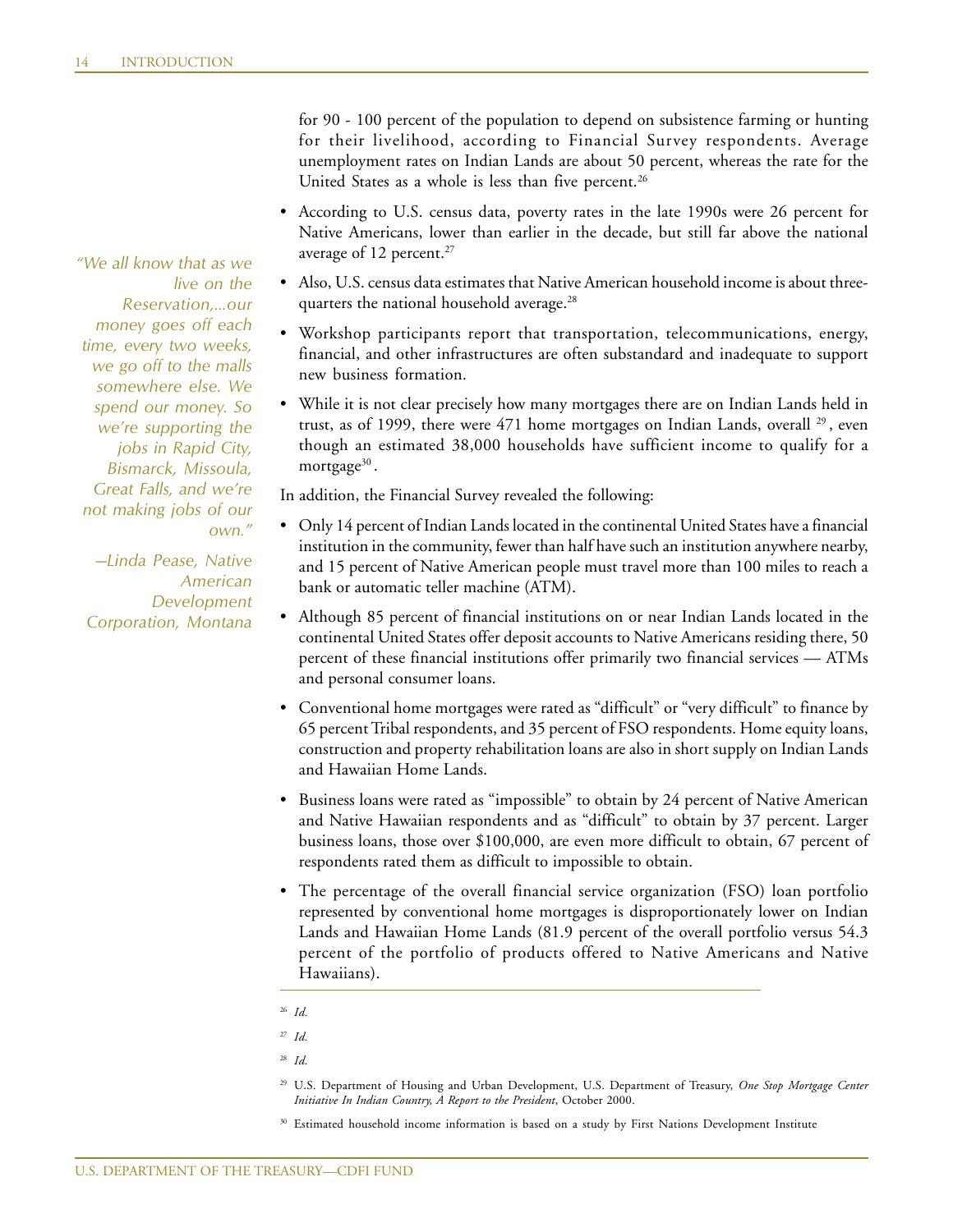- Conventional home mortgages were rated as "difficult" or "very difficult" to finance by 65 percent of Tribal respondents and 35 percent of FSO respondents.
- Only one-third of financial institutions on or near Indian Lands and Hawaiian Home Lands offer state loan or loan guarantee programs to Native Americans and Native Hawaiians residing there.
- 66 percent of Native American and Native Hawaiian respondents stated that private equity investments are "difficult" or "impossible" to obtain for Native American and Native Hawaiian business owners.

Native American economies have about half of the level of equity that comparable international economies (that is, countries or regions with similar GDP, population and other demographic factors) have.31 Further, the Equity Investment Research Report's comparisons of Indian Lands to similar economies suggests that if external equity investors were located in or serving Indian Lands and if the strategies to overcome existing obstacles were pursued and were successful, an additional \$10 billion in equity could be invested in the Native American economy.

What accounts for the equity gap on Indian Lands and Hawaiian Home Lands? The Equity Research and Workshops identified the following causes:

- The perception of unreasonably high risk surrounding private lending on Indian Lands and Hawaiian Home Lands results in little infusion of development capital.
- The underdeveloped nature of Native American and Native Hawaiian economies.
- The difficulty that private investments on Indian Lands and Hawaiian Home Lands have in producing adequate financial returns.
- The inability of Native American and Native Hawaiian communities to attract conventional financing due to trust land status.
- Only seven percent of Native American and Native Hawaiian respondents to the Financial Survey reported obtaining private equity investment with relative ease. Less than one percent reported that private equity was easy to obtain, while 66 percent found obtaining private equity difficult or impossible. Moreover, Workshop participants reported that even profitable and growing businesses in Native American and Native Hawaiian communities have difficulty obtaining even small amounts of equity capital to expand because entrepreneurs do not know how to apply for it and have difficulty locating equity investors.

### PROFILE OF THE NATIVE AMERICAN COMMUNITY

There are approximately 2.7 million Native American and Native Hawaiian people living in the United States, of whom approximately half live on Indian Lands or Hawaiian Home Lands.32 This population has grown rapidly since the 1970s, and Native Americans and Native Hawaiians constitute the third fastest growing population *"…often time with Native Americans there's one product or there's just one source of loans, and there's less competition for it…it forces people [Native Americans] who need loans to go to alternative sources, which are often exploitative, often charge a high interest rate…a lot of time the Tribes see that there's limited lending resources, so they put their own resources into lending. Now, the effect that this has on them is they're using their money instead of bringing in outside money like other communities."*

*—Ken Goosens, Seminole Tribe of Florida*

<sup>&</sup>lt;sup>31</sup> For a more comprehensive discussion of the comparison, see Equity Investment Roundtable and Research Report, January 2001.

<sup>&</sup>lt;sup>32</sup> The US Census Bureau estimates that there were 2.45 million American Indians, Eskimos, and Aleuts living in the United States as of October 1, 2000. The Office of Hawaiian Affairs has 250,000 enrolled members who, as of December 2000, declare Native Hawaiian descent.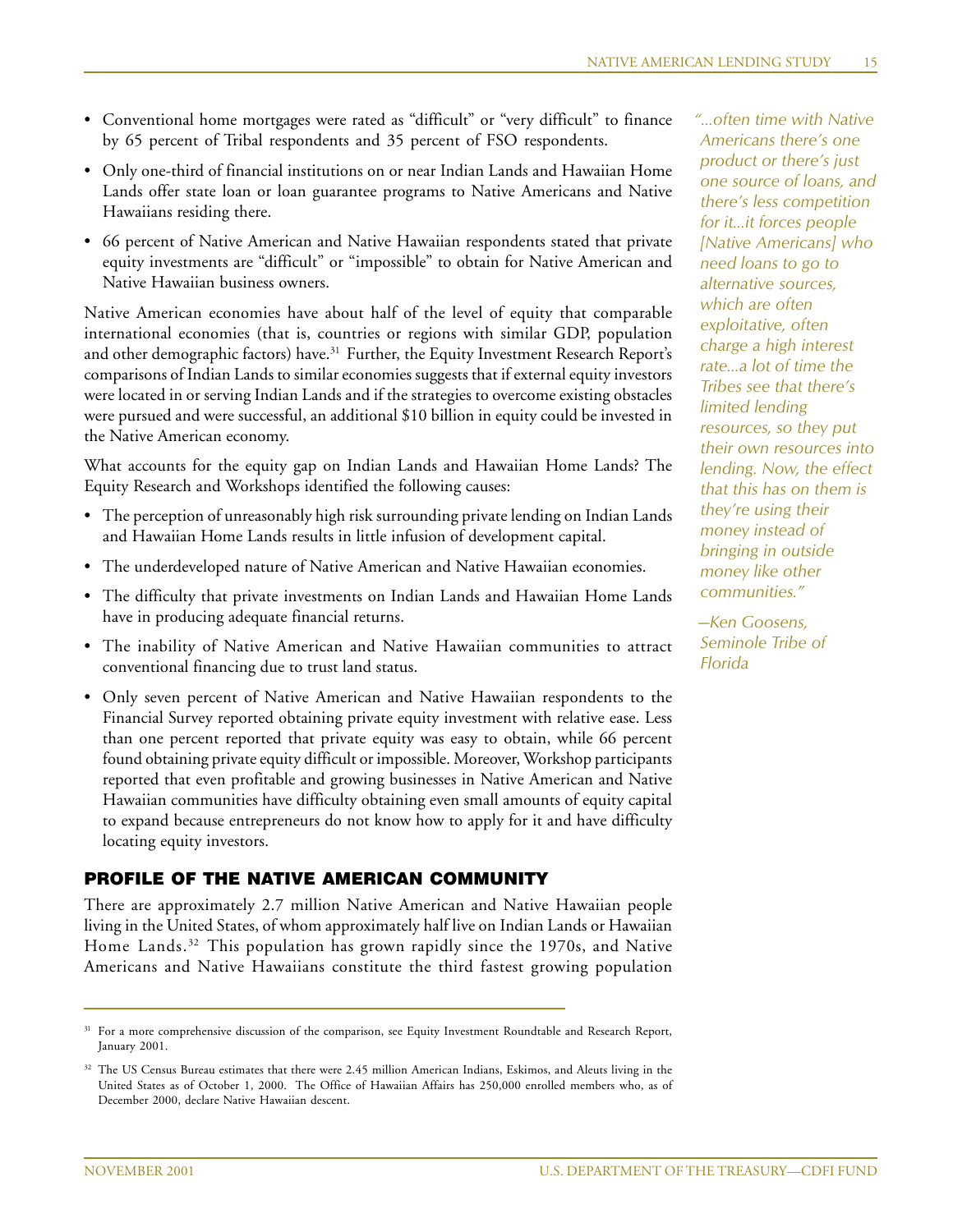segment in the nation, after Hispanics and Asians. The nation's 562 federally recognized Tribes and Alaska Native Villages, along with Native Hawaiian communities, are heterogeneous with respect to traditions, cultures, and languages, and about half of the population lives in economically depressed rural communities. There are 334 Indian Tribes<sup>33</sup> in the continental United States and 228 Alaska Native Villages. Tribal populations range from fewer than five members on several acres of land to the Navajo Nation with 250,000 enrolled members and a land base of 17 million acres. Tribal governments vary in size and organization from small elected councils to three-branch governments that include executive and legislative bodies as well as independent court systems.

The federally recognized Tribes in the continental United States and Alaska have been recognized as sovereign entities through peace treaties, Congressional legislation, and U.S. Supreme Court decisions. Congressional legislation — such as the Indian Reorganization Act of 1934<sup>34</sup>, the Indian Financing Act of  $1974^{35}$ , and the Indian Self-Determination and Educational Act of 1975<sup>36</sup> — further established the principle of Tribal self-government. Most Tribes, with the exception of those in Oklahoma, have a land base that comprises trust, allotted, and fee-simple land.

In the early 1970s, Alaska Natives negotiated the transfer of Alaskan land, previously held in trust by the federal government for their benefit. This land was given to Alaska Natives in exchange for the sale of land to the federal government for the Alaska oil pipeline right-of-way. The Alaska Native Settlement and Claims Act of  $1971<sup>37</sup>$  divided the state into 12 regions, created a for-profit corporation and a non-profit corporation wholly owned by the Alaska Natives of that region, and transferred ownership of that trust land to the 12 regional for-profit corporations. Some land was also transferred to several dozen village corporations.

Native Hawaiians, who number approximately 250,000, are not members of a separate, federally recognized entity, but do maintain a formal relationship with the State of Hawaii. Native Hawaiians lived under a monarchy until 1893, and 203,000 acres of land were set aside for them under the provisions of the Hawaiian Homes Commission Act of  $1920^{38}$ . At present, this land holding totals 193,935 acres held as state trust land and administered by the Department of Hawaiian Home Lands, a state government agency. In 1970, the state created the Office of Hawaiian Affairs (OHA), both a government agency and a trust, to assist Native Hawaiians. OHA operates economic development, education, health and human services, land, and natural resource programs.

- <sup>35</sup> 25 U.S.C. §§ 1452 *et seq.*
- <sup>36</sup> 25 U.S.C. §§ 450 *et seq.*
- <sup>37</sup> See, note 47, *infra*.
- <sup>38</sup> 48 *U.S.C.* §§691*et seq.* (omitted as obsolete after admission of Hawaii to the Union).

<sup>33</sup> Here we use the terms *Tribe* and *Tribal* interchangeably to refer to Tribal governments and to a given Tribe as a whole — i.e. the Tribal government and the individual members. We use the term *Tribal government* to refer only to the Tribe's government.

<sup>34</sup> 25 U.S.C. §§ 461 *et seq.*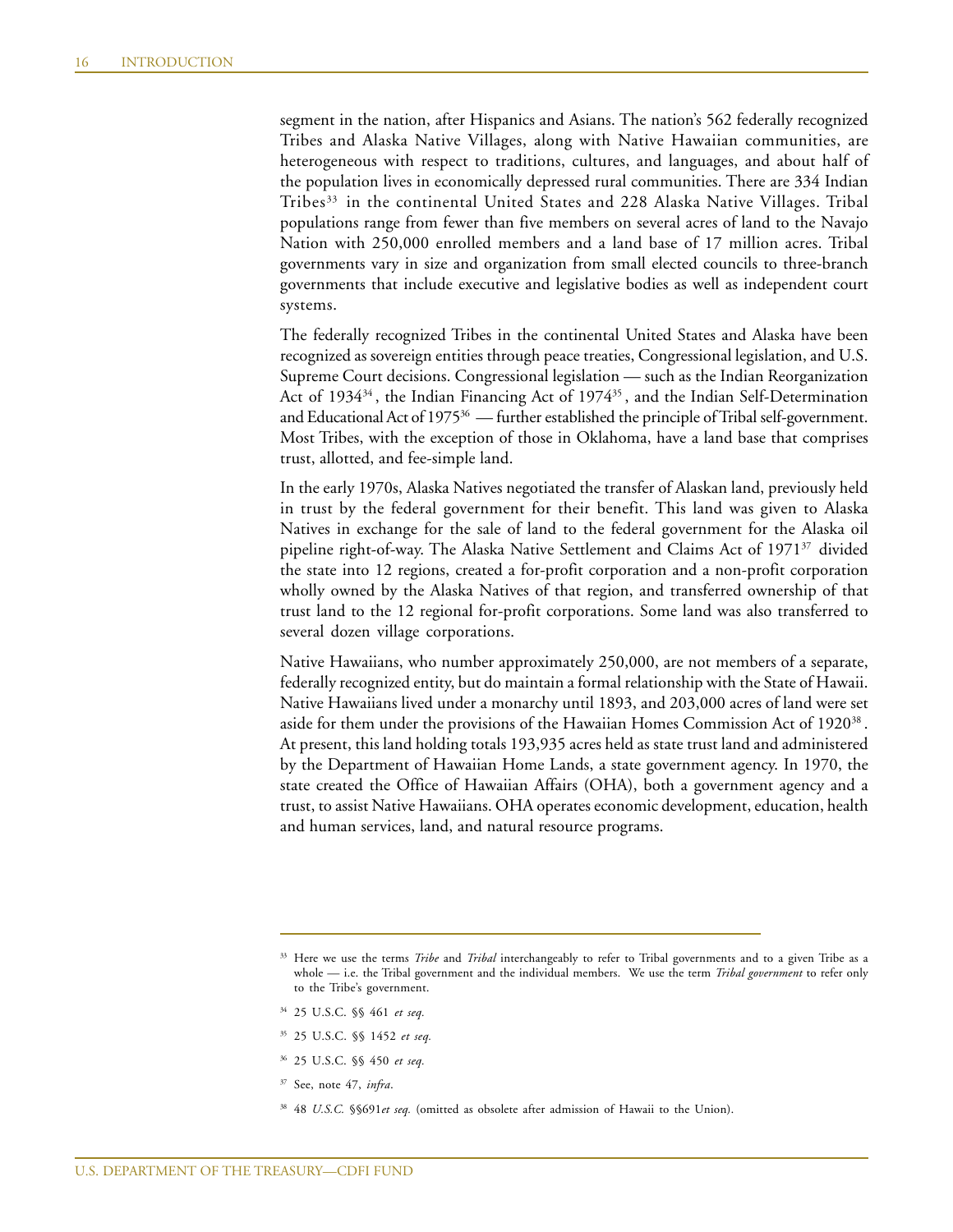## RESEARCH DESIGN

The CDFI Fund developed the design for the Study to ensure that findings and recommendations were derived from empirical data and research. Also, very importantly, the Study was designed to obtain as much meaningful input as possible from many of the stakeholders involved in the issue of capital access on Indian Lands and Hawaiian Home Lands. Consequently, the Study presents a non-exhaustive quantitative review of the state of lending and equity investment on Indian Lands and Hawaiian Home Lands, together with qualitative information reported by Workshop participants. The Study did not catalogue or review every program or policy (federal, state, local, or otherwise) operative on Indian Lands and Hawaiian Home Lands. Rather, the Study chronicles Financial Survey respondents' and Workshop participants' experiences with particular programs and policies.

Specifically, the Study included:

- Thirteen regional Workshops conducted to identify the barriers to lending and investment in Native American and Native Hawaiian communities (the "Workshops").
- A national roundtable on barriers to lending on Indian Lands and Hawaiian Home Lands (the "National Roundtable").
- A national Financial Survey of lending practices relating to Native Americans and Native Hawaiians (the "Financial Survey").
- A national roundtable and a research report on equity investment on Indian Lands and Hawaiian Home Lands (the "Equity Investment Roundtable" and "Equity Investment Report").



#### STUDY APPROACH BUILDING BLOCKS

# CHAPTER TWO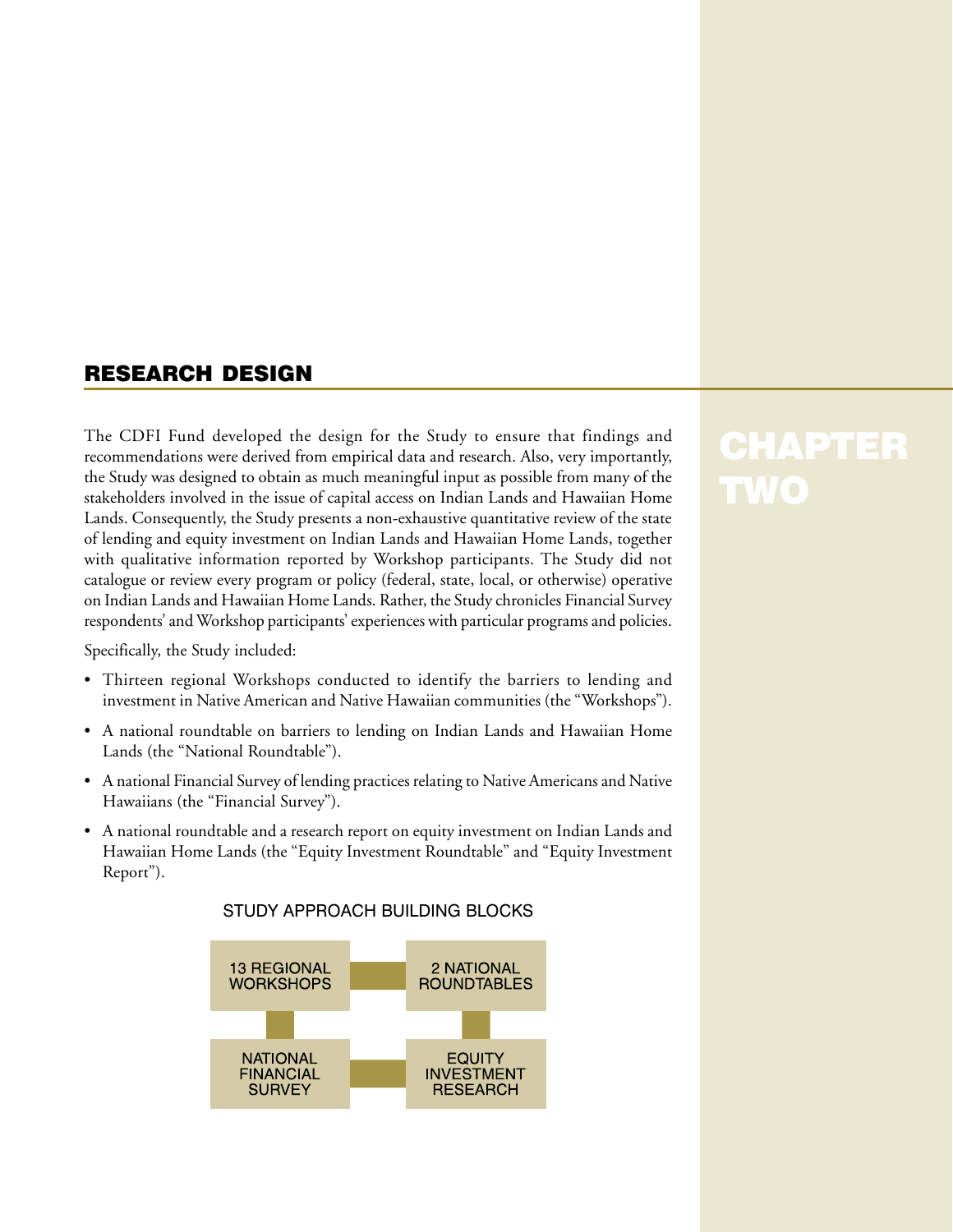*"It has to be a two-way street. The lenders have to learn what we are, just as you expect us to learn how to operate in your world."*

*—Samuel Rock, White Earth Band of Chippewa, Minnesota*

*"I'm kind of seeing this as the meeting of the minds. I really don't think that there is a right answer and a wrong answer to all of these issues that are coming together; it's coming together in knowing how we each think and communicate."*

> *—John Lucero, First National Bank, Santa Fe*

#### REGIONAL WORKSHOPS AND NATIONAL ROUNDTABLE

The Study design combined two approaches. First, the CDFI Fund identified and involved experts in the field. Second, to ensure that all the major issues were addressed, to quantify the incidence and severity of access to capital barriers, and to ascertain whether the problems identified were widespread, the CDFI Fund conducted extensive additional research, including the Financial Survey.

The Study design ensured that input from a substantial group involved in the provision of capital access on Indian Lands and Hawaiian Home Lands would be obtained. Tribal<sup>39</sup> leaders, Tribal economic development professionals, Native American and Native Hawaiian entrepreneurs, commercial banking organizations and other financial institutions, private equity investors, secondary market organizations, U.S. government officials from financial supervisory agencies and other federal agencies, officials from state agencies, and other financial services and lending experts participated in numerous and detailed discussions.

The 13 regional Workshops were conducted with the assistance of 14 co-sponsors, including: regional Native American organizations, Alaska Native corporations, and Hawaiian state agencies.

Of the approximately 700 Workshop participants, 43 percent represented Native American or Native Hawaiian organizations, 24 percent represented financial institutions, and 33 percent represented federal, state and non-profit organizations.

Regional Workshops were held as follows:

- Northwest Region Seattle, Washington, March 24-25, 1999; cosponsored by the Affiliated Tribes of Northwest Indians Economic Development Corporation, Seattle, Washington
- Southwest Region Phoenix, Arizona, April 1-2, 1999; cosponsored by the Inter-Tribal Council of Arizona
- Southwest Region Albuquerque, New Mexico, April 28-29, 1999; cosponsored by the All Indian Pueblo Council
- West Region Reno/Sparks, Nevada, May 12-13, 1999; cosponsored by the Inter-Tribal Council of Nevada and the California Indian Manpower Consortium, Inc.
- Midwest Region Oklahoma City, Oklahoma, June 2-3, 1999; cosponsored by the Oklahomans for Indian Opportunity
- Great Lakes Region Minneapolis, Minnesota, June 29-30, 1999; cosponsored by the Midwest Alliance of Sovereign Tribes
- North Central Region Rapid City, South Dakota, July 26-27, 1999; cosponsored by the Rapid City Housing Coalition and the Montana- Wyoming Tribal Leaders Council
- Hawaii Region Honolulu, Hawaii, August 11-12, 1999; cosponsored by the State Department of Hawaiian Home Lands and the State Office of Hawaiian Affairs

<sup>39</sup> In the Study, "Tribal" refers to Native American and Alaska Native governments, except as may be hereinafter specified. See n.12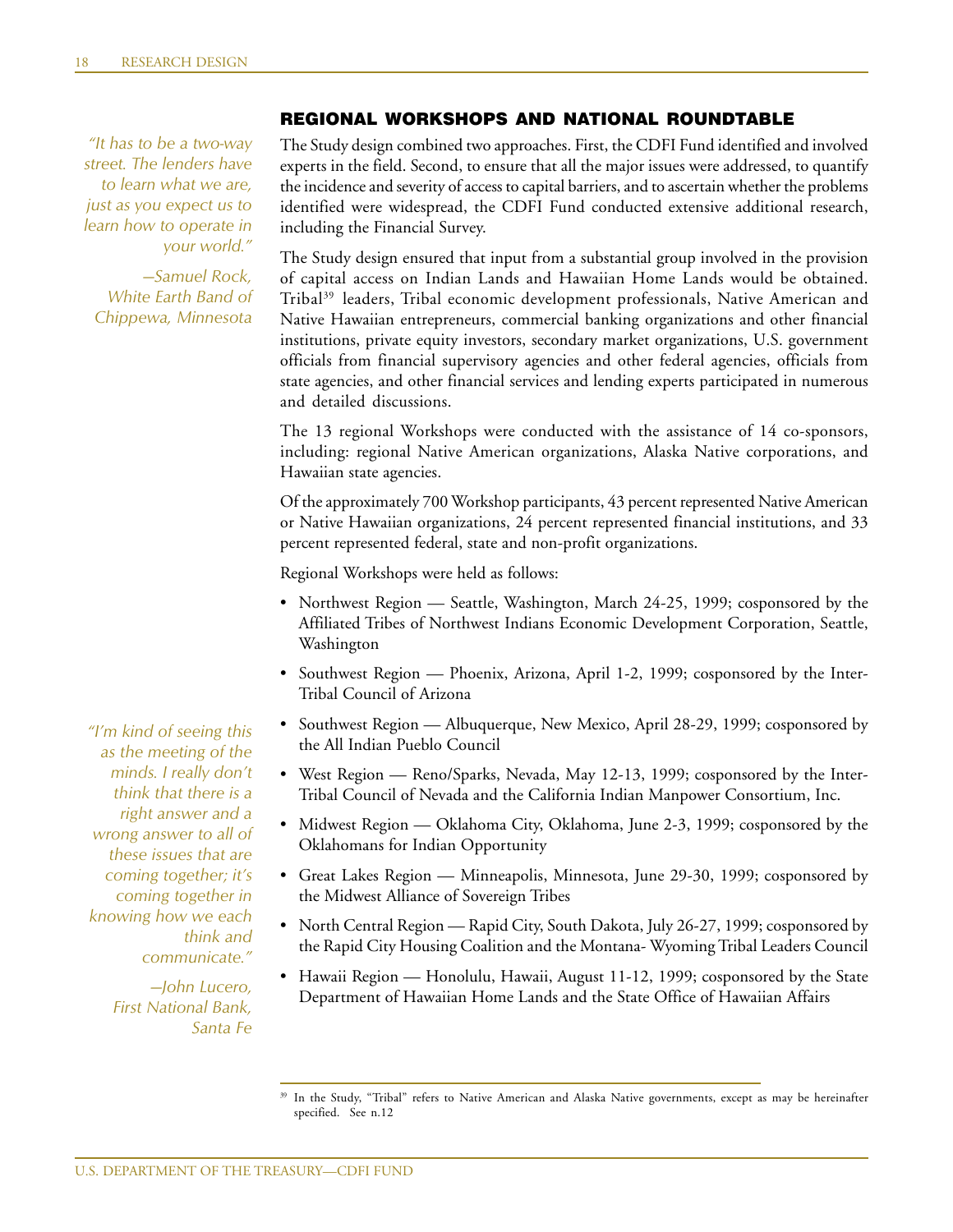- Hawaii Region Hilo, Hawaii, August 17-18, 1999; cosponsored by the State Department of Hawaiian Home Lands and the State Office of Hawaiian Affairs
- Alaska Region Anchorage, Alaska, November 15-16, 1999; cosponsored by Alaska Village Initiatives
- Alaska Region Fairbanks, Alaska, November 18-19, 1999, cosponsored by the Tanana Chiefs Conference, Inc.
- Northeastern Region-Mystic, Connecticut, December 1-2, 1999; cosponsored by the United South And Eastern Tribes
- Southeastern Region Tampa, Florida, December 14-15, 1999; cosponsored by the United South and Eastern Tribes

Participants identified and discussed the major barriers to Native Americans' and Native Hawaiians' access to capital, prioritized the significance of those barriers, noted impacts for each barrier, and identified strategies and actions to address such barriers. A report of the proceedings of each Workshop was prepared.





In addition, in January 2000, representatives of Native American and Native Hawaiian communities, along with federal and financial institution representatives, were invited to Washington, D.C. for a roundtable discussion on barriers and strategies. After discussing the issues raised in the regional workshops, participants focused on:

- How to access capital, equity, and investments.
- How to establish effective, mutually beneficial partnerships across stakeholder groups.
- The kinds of messages that should be delivered to the various audiences.
- Plans for implementing the recommendations.
- Success stories that demonstrate how Native American and Native Hawaiian communities have partnered with and/or leveraged public and private sources of capital.

The discussions at this workshop formed the basis for the recommendations contained in this Study.

#### THE FINANCIAL SURVEY

#### OBJECTIVES OF THE FINANCIAL SURVEY

Following the National Roundtable, the CDFI Fund developed a nationwide Financial Survey, which was administered to Tribal governments, Native Hawaiian representatives and FSOs familiar with lending on Indian Lands and Hawaiian Home Lands to identify the barriers to capital access and to help develop and recommend strategies to address those barriers. Specifically, the objectives of the Financial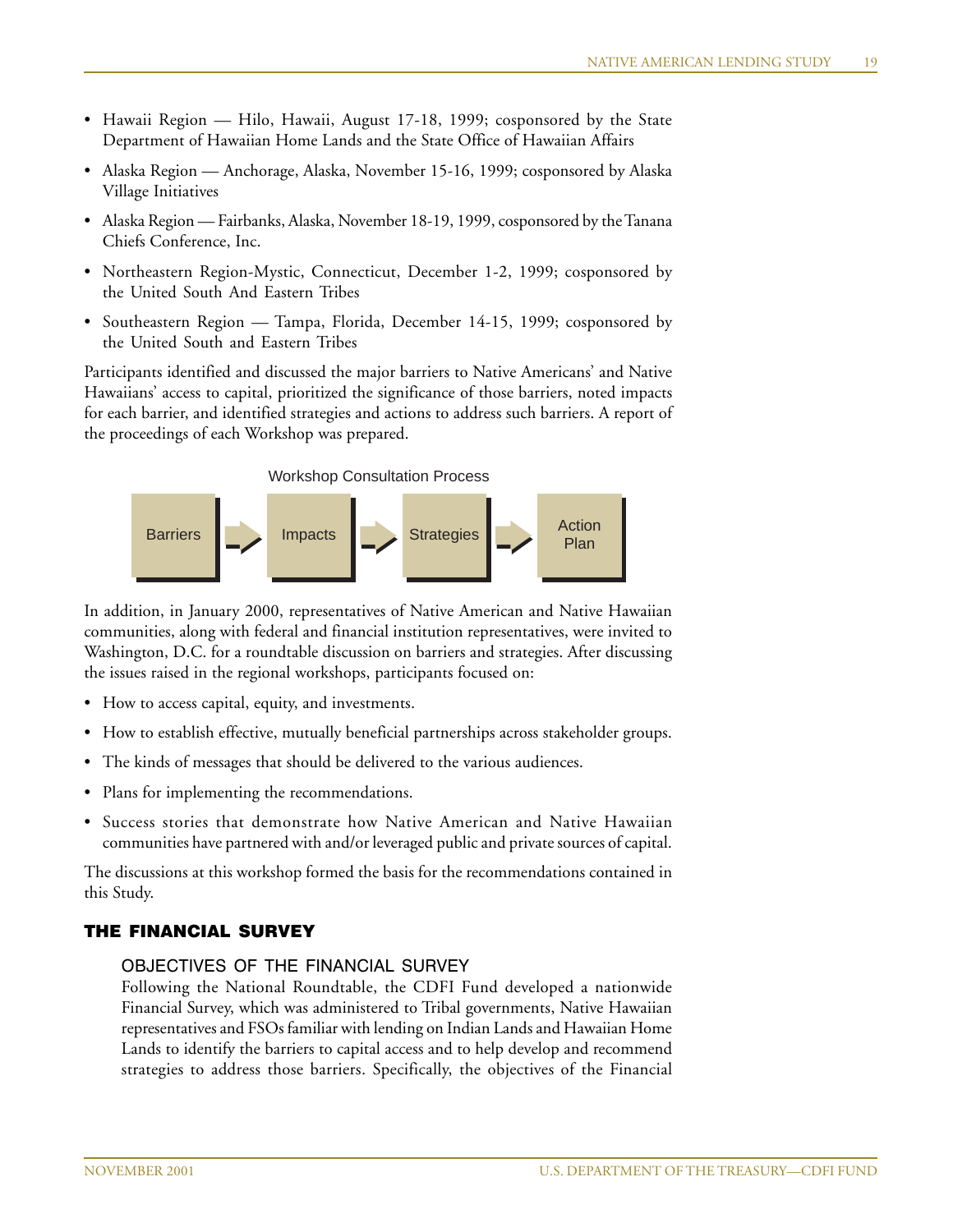Survey were to: provide quantitative data to complement and enhance the qualitative and anecdotal findings of the Workshops and the National Roundtable; identify the kinds of relationships that exist between FSOs and Native American and Native Hawaiian communities, as well as the mix of financial services available or provided by FSOs to Native American and Native Hawaiian communities; and ensure that the issues addressed are representative of the diversity of both Native American and Native Hawaiian communities and FSOs.

The Financial Survey results were then compared to the results of Workshops and the National Roundtable.

#### FINANCIAL SURVEY METHODOLOGY

To conduct the Financial Survey, the CDFI Fund engaged three contractors: Deloitte & Touche LLP, an accounting and professional services firm with extensive experience in designing and conducting Financial Surveys, the Metro Chicago Information Center, a non-profit research and consulting firm, and the Johnson Strategy Group, Inc., the firm that conducted the 13 Workshops and the National Roundtable.

This team developed two Financial Survey instruments, one for Tribal governments and one for FSOs. Slightly different versions of each instrument were developed for respondents in Alaska and Hawaii to reflect the appropriate terminology used in those areas  $40$ 

The Financial Survey was sent to all federally recognized Tribes, including those in Alaska, as well as to non-federally recognized Tribes in Oklahoma and organizations representing Native Hawaiians, including the two Hawaii State agencies with missions relating to the Native Hawaiian community. The final Financial Survey response rates were: for FSOs, 735 Financial Surveys were sent and 245 Financial Surveys were completed, for a response rate of 33 percent; for Tribes and Native Hawaiian representatives, 851 Financial Surveys were sent, and 212 were completed, for a response rate of 25 percent.

#### THE EQUITY INVESTMENT ROUNDTABLE AND RESEARCH REPORT ON EQUITY INVESTMENT

#### THE EQUITY INVESTMENT ROUNDTABLE

In November 2000, the CDFI Fund convened a second meeting of Tribal officials, Native American entrepreneurs, private equity players, government agency representatives, and experts on issues related to accessing equity capital in underserved communities. Like the CDFI Fund's 13 Workshops, the goal of Equity Investment Roundtable was to obtain input from individuals who have direct experience in dealing with the barriers of accessing or providing equity investments, and to develop appropriate strategies and actions to address these barriers. Forty-seven people participated in a two-day roundtable discussion, and a proceedings report was prepared.

The Equity Investment Roundtable focused on defining the equity investment landscape and identifying Native American and Native Hawaiian opportunities for "getting on the equity investment radar screen." Structured discussion topics included:

<sup>&</sup>lt;sup>40</sup> Appendices A and B of this report contain the Financial Survey instruments.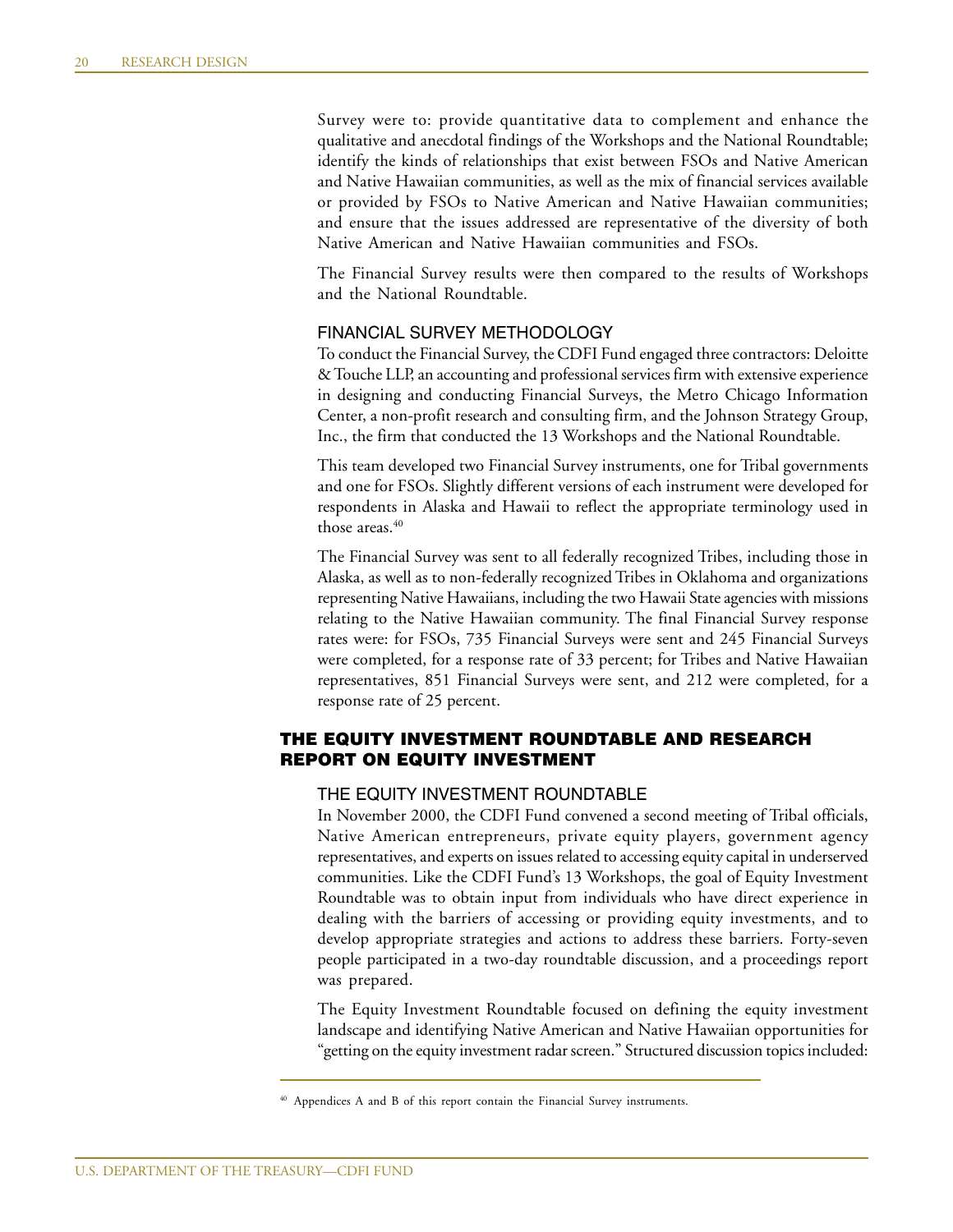- The equity investment landscape and "radar screen", i.e. types of equity investors and their investment criteria
- The equity investment gap on Indian Lands and Hawaiian Home Lands
- Barriers to equity investment on Indian Lands and Hawaiian Home Lands
- Strategies to overcome these barriers and improve access to equity capital
- Action plans and model approaches that can be adapted for use on Indian Lands and Hawaiian Home Lands

#### THE EQUITY INVESTMENT REPORT

The CDFI Fund also conducted research on equity investment on Indian Lands and Hawaiian Home Lands to provide the background and recommendations for enhancing equity capital access. Primary research included extensive discussions with equity market participants about equity investment on Indian Lands and Hawaiian Home Lands. Other primary research included review of the relevant findings concerning equity investment from the Financial Survey and analysis of the major preliminary findings from the Workshops. In addition, a questionnaire was developed for participants in the Equity Investment Roundtable that provided useful information about equity investment performance and demand for equity on Indian Lands and Hawaiian Home Lands.

The CDFI Fund also conducted research on the level of equity investment on Indian Lands, using mostly census data and Native American-owned business data obtained from the Dun & Bradstreet Minority-Owned Business Database. The CDFI Fund estimated the amount of equity in economies comparable to those on Indian Lands based on census and related information, and data on underdeveloped countries was obtained from various UN, International Monetary Fund, and World Bank, and other sources.41 The CDFI Fund's Equity Research analyzed these data, along with information on the effects of various public sector-sponsored, economically targeted, and community development equity investment programs, to estimate the potential benefits of bridging the estimated equity gap. The CDFI Fund supplemented this primary research with a review of over 150 secondary sources.<sup>42</sup>

In addition, the CDFI Fund studied models being used elsewhere that may have applicability to Native American and Native Hawaiian communities based on published reviews of these efforts, analysts' knowledge of different programs, interviews with practitioners, and the roundtable discussions. Materials from the Equity Investment Report were also used in the Equity Investment Roundtable to provide a general overview of the equity landscape and to provide structure for the roundtable discussions.

*"Indian Country appears to be an 'equity desert.' What is needed is irrigation, seeding, weeding, and growth."*

*—Equity Investment Research Report*

<sup>&</sup>lt;sup>41</sup> These sources included the International Finance Corporation/ Standard & Poor's global stock market figures, the Milken Institute Capital Access Index, Heritage Foundation ratings on ease of capital flows, and others.

 $42$  These included articles in the general press, books on investment and/or obtaining financing, government publications, testimony, and press releases, academic research articles, practitioner articles and guides, and Tribal and Indian Land publications. A complete list is provided in the Bibliography, available on the CDFI website at: www.treas.gov/cdfi/. Inclusion of materials in the Bibliography, or in this Study, does not indicate CDFI Fund or U.S. Department of Treasury endorsement of the positions or opinions expressed therein. The Bibliography is provided for informational purposes only.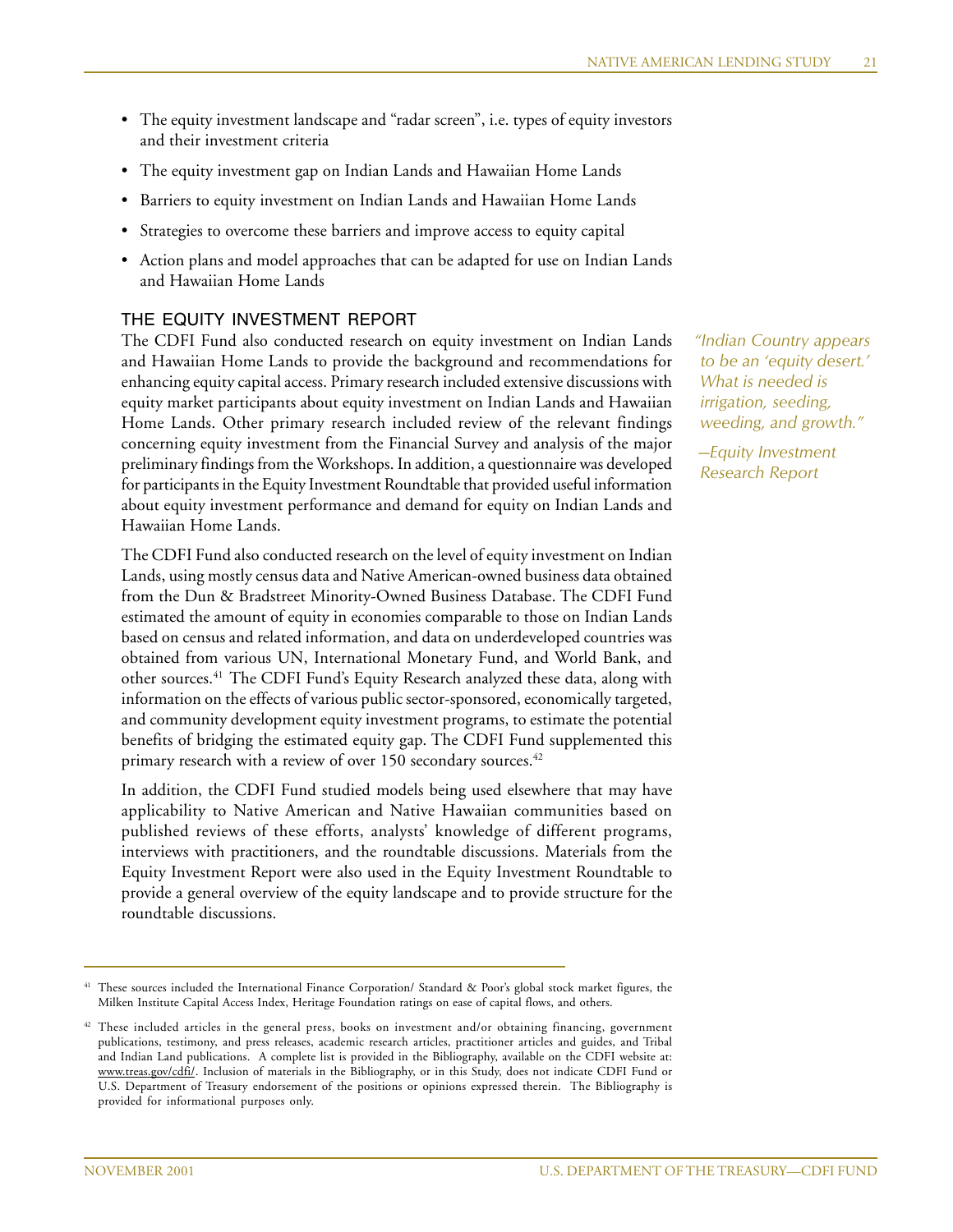This page intentionally left blank.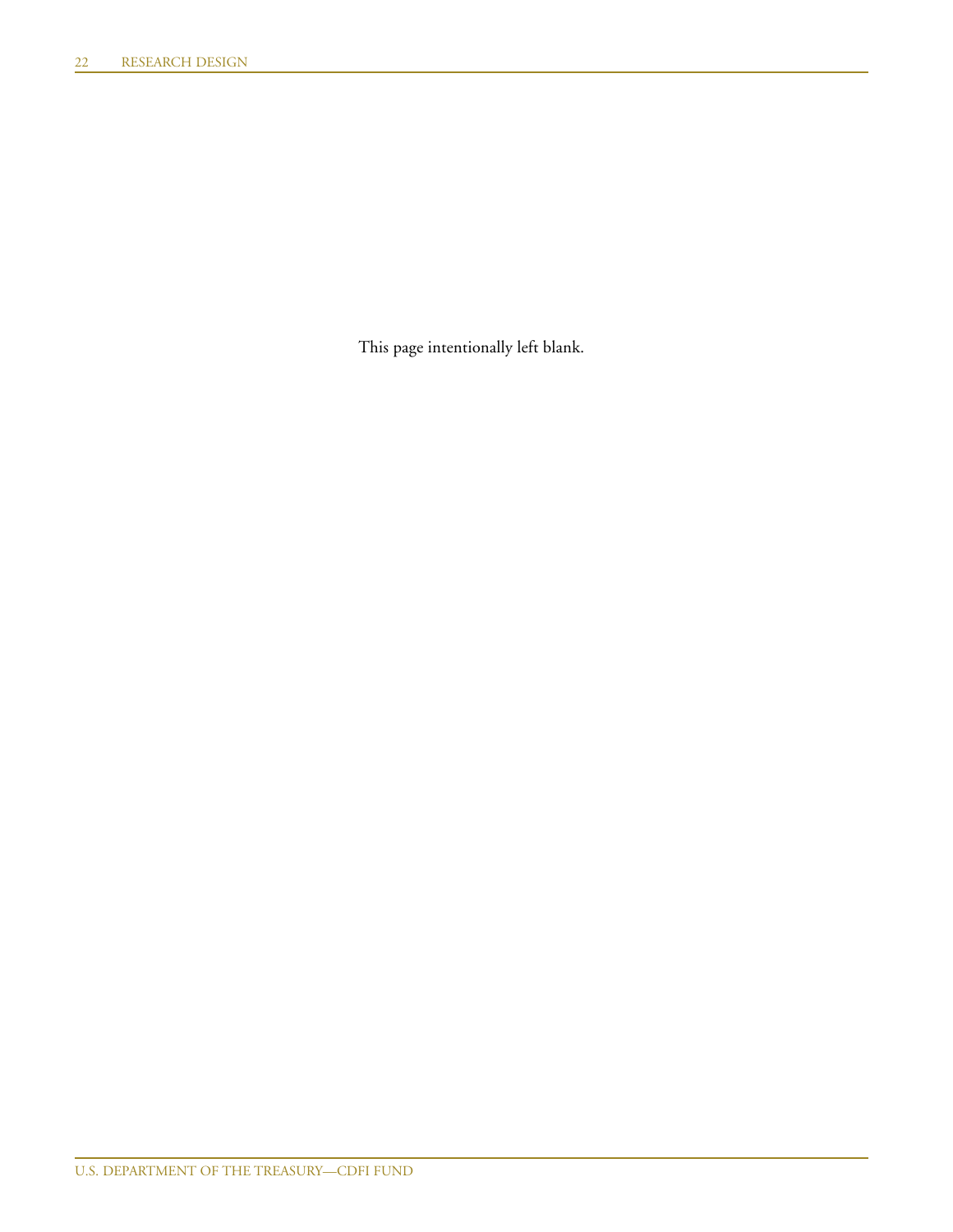*"You know, probably the scariest thing for a Tribal member and for the bank, too, if you're sitting across the desk from a banker who really doesn't understand what the Tribe is all about, and on the other side of the table it's a Tribal member who really never has been in a position of borrowing money, they don't know what the financial statement is all about, …they know what they want to do, but they've never been in that position."*

*—Pat Strong, Chitimacha Tribe*

# BARRIERS TO PRIVATE FINANCING AND POTENTIAL REMEDIES

The 13 Workshops resulted in the identification and prioritization of barriers to lending and investment in Native American and Native Hawaiian communities and development of strategies for addressing the barriers. The Workshops provided a forum for the stakeholders who live and work with these issues on a day-to-day basis and, working in teams, participants identified, in the aggregate, hundreds of barriers. They then prioritized the barriers and developed strategies and action plans to address them. The CDFI Fund synthesized the barriers into 17 priority barriers.

The 17 priority barriers were used as the basis for further research, and the results from the Financial Survey permitted a more detailed analysis of the barriers identified by type of respondent. Finally, barriers were reviewed during a National Roundtable and an Equity Investment Roundtable. The priority barriers are grouped into five categories, as follows:

- Legal Infrastructure
- Government Operations
- Economic
- Financial and Physical Infrastructure
- Educational and Cultural

#### LEGAL INFRASTRUCTURE BARRIERS

Study participants identified one legal infrastructure barrier:

• Inadequate Tribal Commercial Laws and Regulations.

Participants suggested the following recommendation:

• Enhance the Tribal Legal Infrastructure.

#### IDENTIFICATION OF BARRIER

#### Inadequate Tribal Commercial Laws and Regulations

Tribal sovereignty generally entails the right to govern, adjudicate disputes, and be immune from suit. In 1975, Congress promoted Tribal self-government by enacting the Indian Self-Determination and Educational Assistance Act<sup>43</sup>. Since then, Tribal governments have assumed from federal agencies increasing

# **CHAPTER** THREE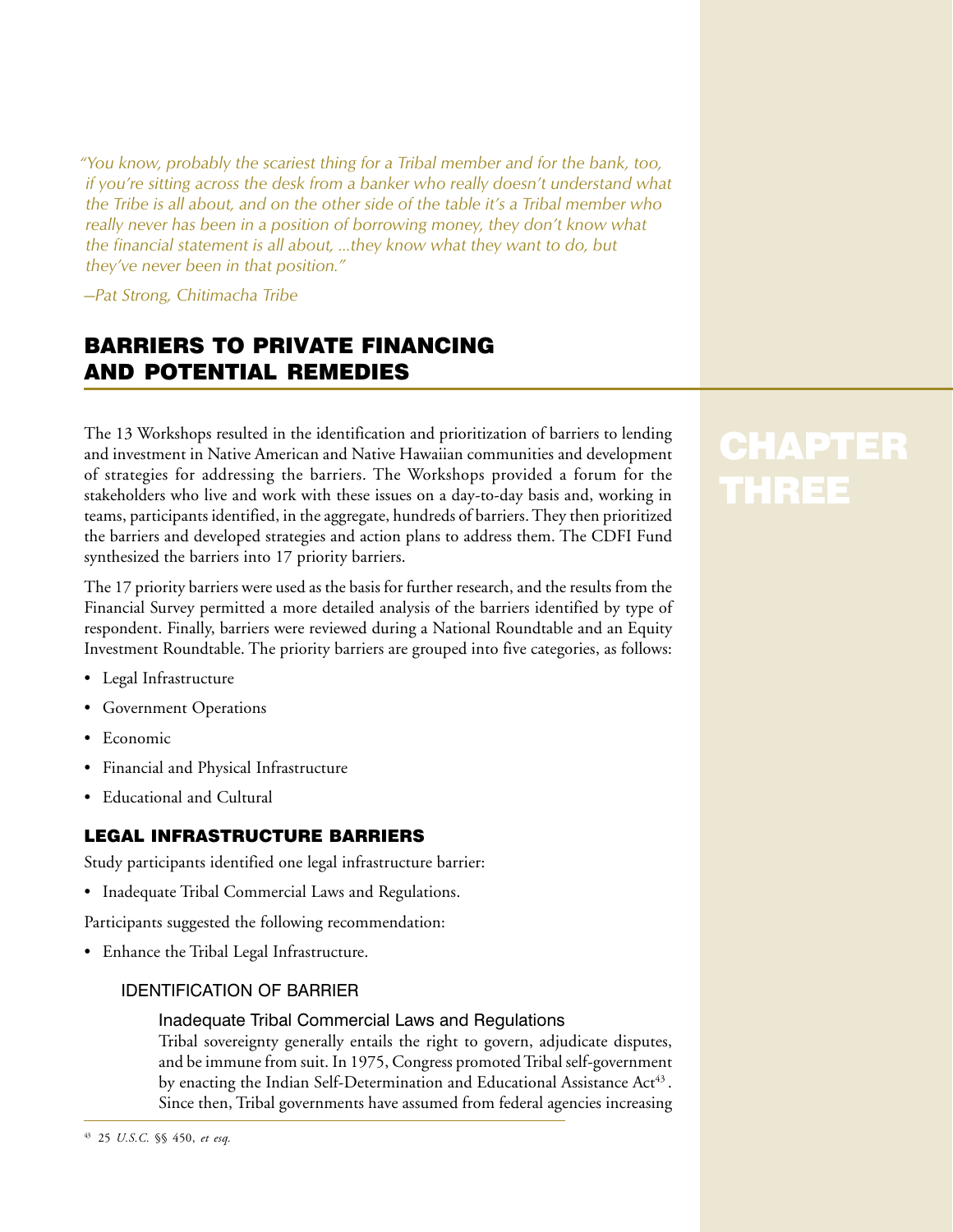responsibility for day-to-day Tribal affairs. Several Workshop participants related that, in their respective experience, when lenders and investors express concerns about sovereign immunity, often they meant that Tribal governments had not developed or clearly defined the legal infrastructure for the enforcement of contracts or other commercial arrangements. Many of the FSO representatives who participated in the Workshops reported their perception that many Tribes lacked clear, predictable guidelines for the operation of Tribal sovereignty comparable to those of the neighboring states and municipal governments.

Fund research found that Tribal commercial codes and Tribal courts are at varying stages of development. Some Tribal governments have fully developed commercial codes and court systems, including trial and appellate courts, while others maintain the Tribal council or executive body as the legal enforcement mechanism. Some Tribes are too small to have their own court system and rely on the courts of neighboring states. Others are in the process of developing commercial laws, regulations, and trial and appellate courts.

Fund Equity Research and Roundtable participants reported that When Tribal commercial laws and regulations are inadequate and ambiguous, uncertainty results for potential lenders and investors. Such uncertainty can increase investors' perceived risks and cost. As a result, investors and lenders are unwilling, without increased compensation in the form of higher rates or other terms, to make investments or extend credit for home mortgages and business loans.

Additionally, some FSOs are concerned that existing Tribal courts may not be sufficiently independent of the executive branch of the Tribal government to offer a secure source of recourse to aggrieved parties from outside the community. Until investors feel confident that they can sue to enforce a contract, and appeal an adverse decision to a higher court, they may be hesitant to invest on Indian Lands.

#### POTENTIAL REMEDY

#### Enhance the Tribal Legal Infrastructure

Workshop participants reported that one potential remedy to the barriers presented by Tribal sovereignty would be the development of clearer, more predictable guidelines. In particular, Workshop participants expressed a need to inform potential lenders and investors of the circumstances under which Tribes would waive or invoke their sovereign immunity in the context of commercial transactions. It was noted that following the model of federal and state governments, many Tribal governments have enacted limited waivers of their immunity from suit for commercial development as a matter of standard business practice.

Fund research found that as Tribal economies expand and as their capital needs increase, Tribal governments need to cultivate an environment conducive to entrepreneurship, lending, and investment. A key component of a pro-business environment is a legal infrastructure that supports contract enforcement and facilitates commercial activity in the communities.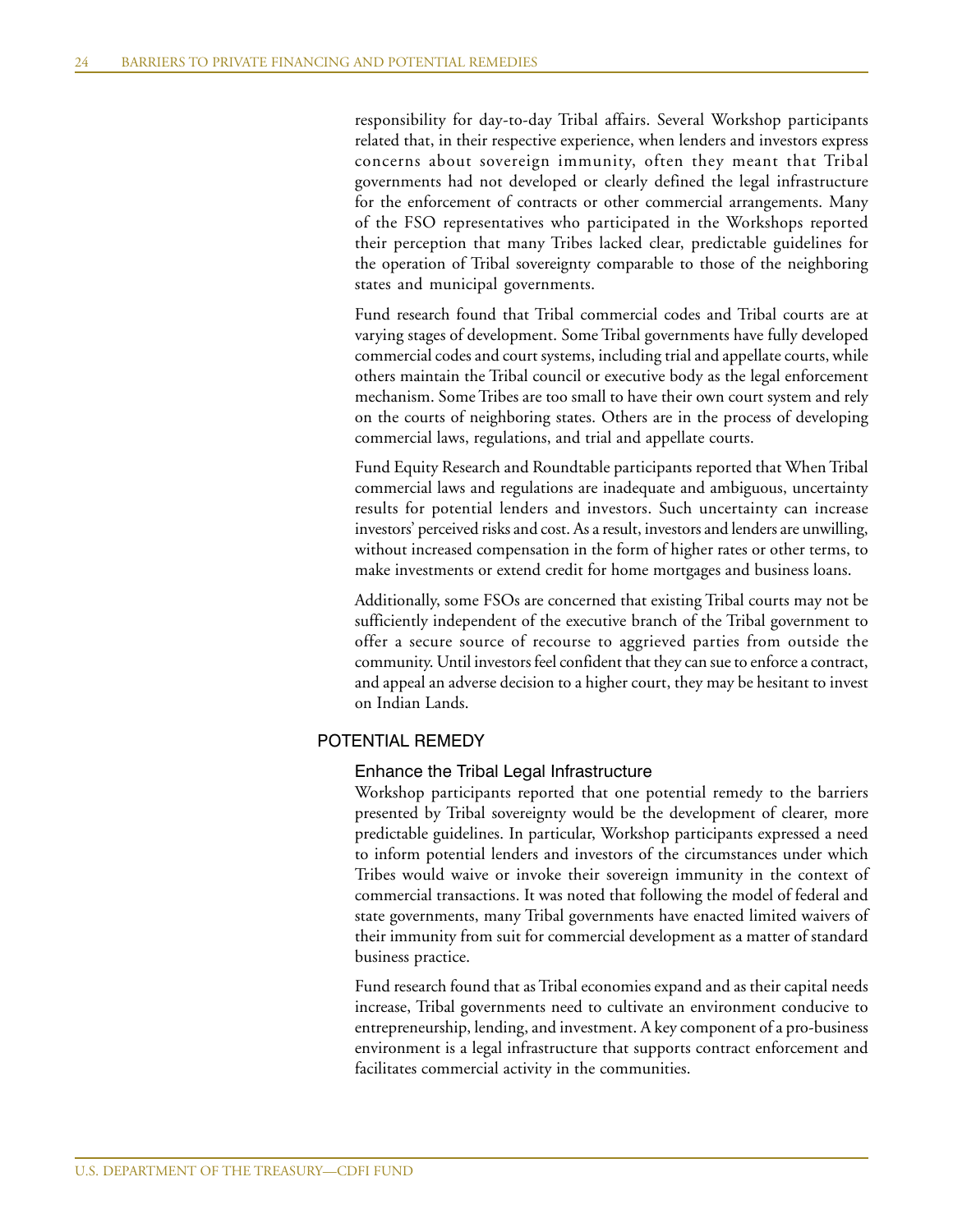Study participants recommended a strategy of creating a more pro-business environment on Indian Lands through such actions as:

- Establishment of Tribal uniform commercial codes, foreclosure regulations, bankruptcy codes, permitting processes, and general regulatory frameworks
- Development of zoning codes and land use plans
- Development of educational programs for lenders and investors on Tribal government, laws, codes, and sovereignty and sovereign immunity

Workshop participants and CDFI research identified the following strategies implemented by various Tribal governments and examples of activities that have helped to create and strengthen those communities' respective legal infrastructures and, in some cases, have improved access to capital:

- The *Tribal Commercial Code (UCC)*: developed by the Navajo Nation, Crow Tribe, Hoopa Valley Tribe, Lummi Indian Nation, Northern Cheyenne Tribe, Cheyenne River, Mille Lacs Band, Rosebud Sioux Tribe, and Standing Rock Sioux.
- The *Tribal Land Use and Planning Code*: developed by the Navajo Nation, Cabazon Band of Mission Indians, and Gila River Indian Community.
- *Tribal Zoning Codes:* developed by the Navajo Nation, Colville, Muckleshoot, and Menominee Tribes.
- *Building Codes:* developed by the Colorado River Standing Rock Sioux and the Navajo Nation.
- *Tribal Corporation Codes (*licensing, incorporation, and contracts)*:* developed by the Navajo Nation, Cherokee Nation (Oklahoma), and the Hoopa Valley Tribe.
- *Tribal Housing Codes:* model codes developed by the HUD Office of Native American Programs.
- The *Model Tribal Code:* developed by the University of Montana-Missoula School of Law and has been adopted by several Tribes.
- Two hundred governance projects specifically for code development have been funded by the Administration for Native Americans, Department of Health and Human Services.

#### GOVERNMENT OPERATIONS

There is a group of barriers identified by Workshop participants and Financial Survey respondents that point to the role of government (Federal, state and Tribal) in slowing the flow of capital into these communities. The three most significant of those barriers are:

- Cumbersome, conflicting, or ineffective Federal or state programs and regulations
- Inflexible banking regulations
- Uncertainty generated by changes in Tribal government leadership

Participants suggested four recommendations:

• Improve Tribal planning processes and structure

*"…most people just flat don't understand how Tribal governments are set up. …A lot of times, they look at it as 'nomans-land.' …The impact of that is that there's a great fear of investment."*

*—Richard Kontz, Navajo Partnership for Housing*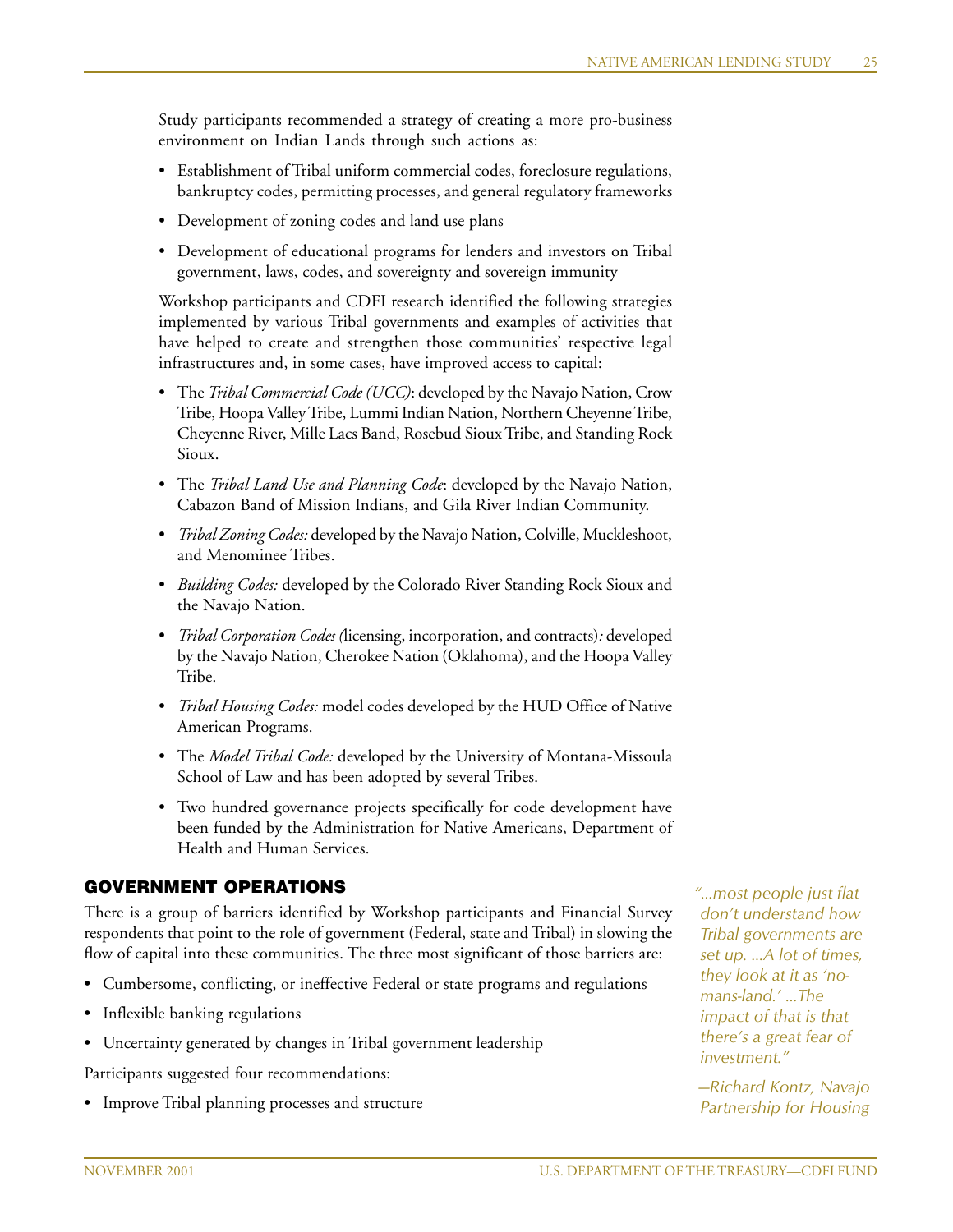- Separate the goals and management of Tribal government from those of Tribal business
- Strengthen Tribal Courts
- Streamline and improve the efficiency and effectiveness of Federal and state programs for Native Americans and Native Hawaiians

#### IDENTIFICATION OF BARRIERS

#### Cumbersome, Conflicting, or Inefficient Federal or State Programs and Regulations<sup>44</sup>

Workshop participants expressed their perceptions of: the slow pace of government decision-making; excessive requirements and paperwork; conflicting requirements of certain programs; programs that fail to address the needs of the community; and programs with overly restrictive entry guidelines. Frustration was especially pronounced because, according to participants, the role of the federal government in developing Native American and Native Hawaiian economies can be critical. Participants noted that federal funding, combined with Tribal resources, has been a major source of capital that often is necessary to leverage private capital. Accordingly, breakdowns or delays in the systems that deliver federal funding stymie the flow of private capital. Some participants related that many federal agencies have made strides in streamlining their applications and review processes with improved coordination and shortened response times, but there remains considerable room for improvement.

Inefficient regulations can discourage lenders and investors from doing business in Native American and Native Hawaiian communities. According to Workshop participants, resultant bureaucratic delays increase investor risk and the costs of doing business, and discourage business development.

#### Inflexible Bank Lending Rules and Regulations

Many Study participants felt that, in many cases, underwriting standards that financial institutions use in non-Tribal and non-Native Hawaiian communities are inappropriate to evaluate the unique attributes of potential borrowers on Indian Lands or Hawaiian Home Lands. Moreover, many participants felt that most mainstream financial institutions do not offer credit products appropriate for the income and credit histories of non-traditional income earners or for individuals with minimal credit histories. Few resources are available in Native American and Native Hawaiian communities to help people establish or repair their credit rating.

Study participants cited the following examples of Native American and Native Hawaiian economic circumstances that may disadvantage certain borrowers under traditional underwriting standards:

*"Traditional loans don't work in rural Alaska because we don't qualify. We don't have a steady income. We have seasonal income or else we're on welfare."*

> *—Fred Bahr, Noorvik, Alaska*

This section is based upon the reported experiences with certain programs of Workshop participants and Financial Survey respondents. It does not contain a comprehensive review of all programs purporting to serve Native American or Native Hawaiian communities.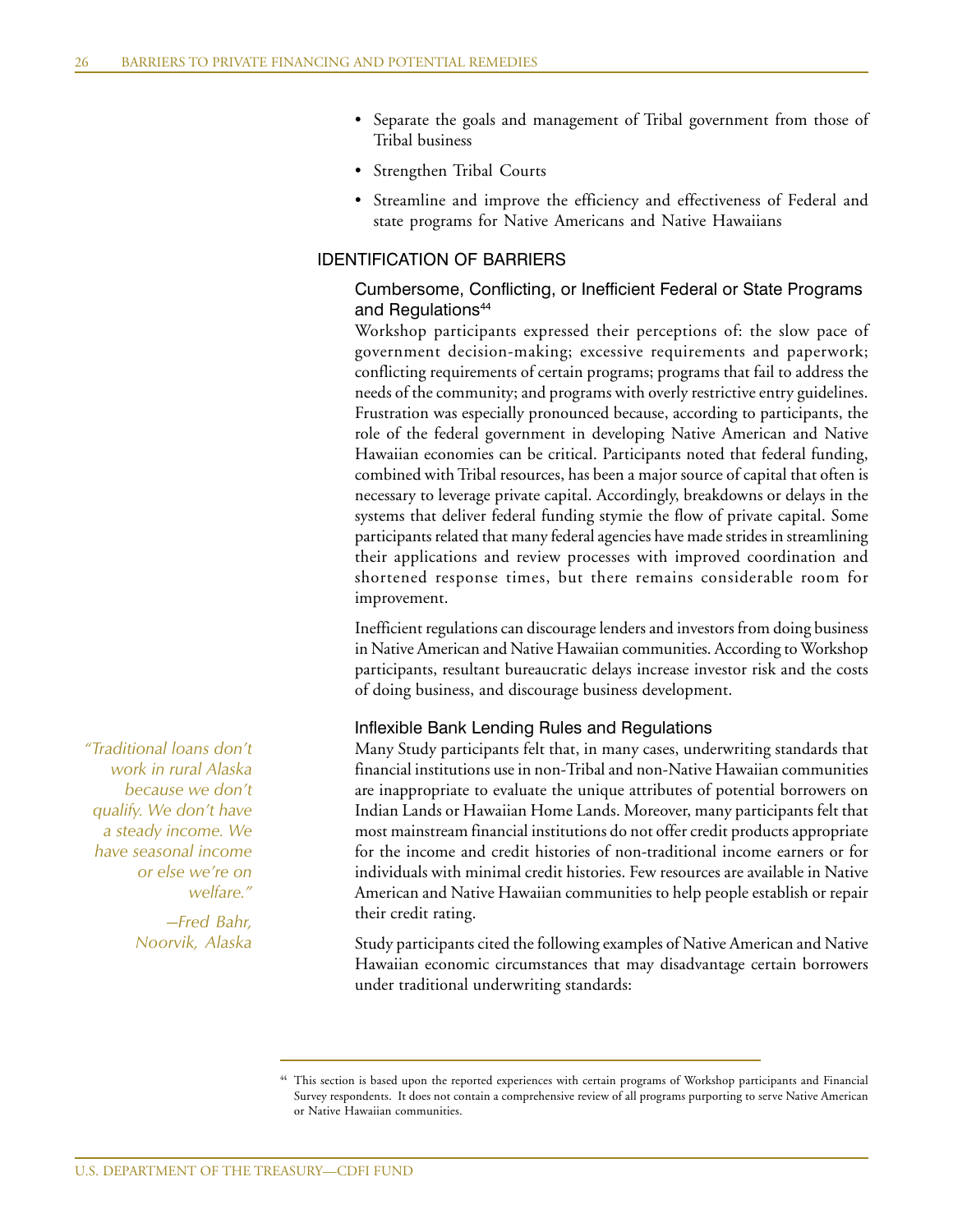- Seasonal, agricultural, and part-time incomes are common in Native American, Native Hawaiian communities, and especially in Alaska Native Villages.
- Many non-traditional income earners use cash for all of their transactions and consequently have not established credit histories.

#### Uncertainty Generated by Changes in Tribal Government Leadership

Newly-elected Tribal administrations have the authority, at their discretion, to change and or eliminate the priorities of prior administrations. Because Tribal governments frequently operate private business enterprises to augment the Tribal tax base, these priorities may, or may not, include prior administrations' business arrangements. This represents one kind of possible economic disruption resulting from transitions of Tribal governments, but Tribal ownership of businesses create other uncertainties as well. When Tribal governments maintain a dual role of governance and management oversight of Tribally-owned enterprises, the dual role can become complicated — especially when the two roles are in conflict. In the Workshops, both lenders and Tribal participants expressed concerns that newly elected officials and their administrations may change a previous administration's policies and programs in such a way as to affect private sector business arrangements. The possibility that new administrations would undermine the business arrangements of their predecessors may create uncertainty and, accordingly, risk for lenders and investors as well as for Tribal business people.

According to Workshop participants, uncertainties resulting from changes in Tribal government leadership can imply that Tribal businesses may not operate efficiently because management may emphasize meeting political goals instead of business goals, Tribal entrepreneurs may become frustrated and move their businesses out of Native American and Native Hawaiian communities, and lenders and investors may invest less in Tribal businesses.

#### POTENTIAL REMEDIES

#### Improve Tribal Planning Processes and Structure

Workshop participants felt that Tribal governments have the responsibility to establish a clear and concise vision for the community's long-term future, to formulate policies and strategic plans for overall economic development, and to build a well-trained government workforce. They felt that a Tribally-driven, systematic approach to economic development will foster an environment that is more favorable to economic development. A plan will allow Tribal governments to proactively develop their business climate from within, rather than reacting to isolated opportunities from outside the community. Potential business partners and investors will be assured that the Tribe will continue to move in a given direction and that specific future initiatives will be implemented. The Financial Survey revealed that some Tribes have economic development plans, land use plans, and programs encouraging entrepreneurship; however, many of these plans lack crucial components for success.

*"…you need to ensure that the policies are in place that bridge the administrations and councils - both banks, Tribes, and Feds - so that as people are constantly revolving and going in and out, the policies will already be in place so you have something to fall back on."*

*—Justin Parker, Administrative Services Director, Makah Tribe, Washington*

*"The lack of a comprehensive, cohesive plan for development, … sometimes forces the Indian Nation to, or the government and the people to, place greater reliance on the federal government or the state government."*

*—Phil Scott, Chief Financial Office, Navajo Nation Division of Economic Development*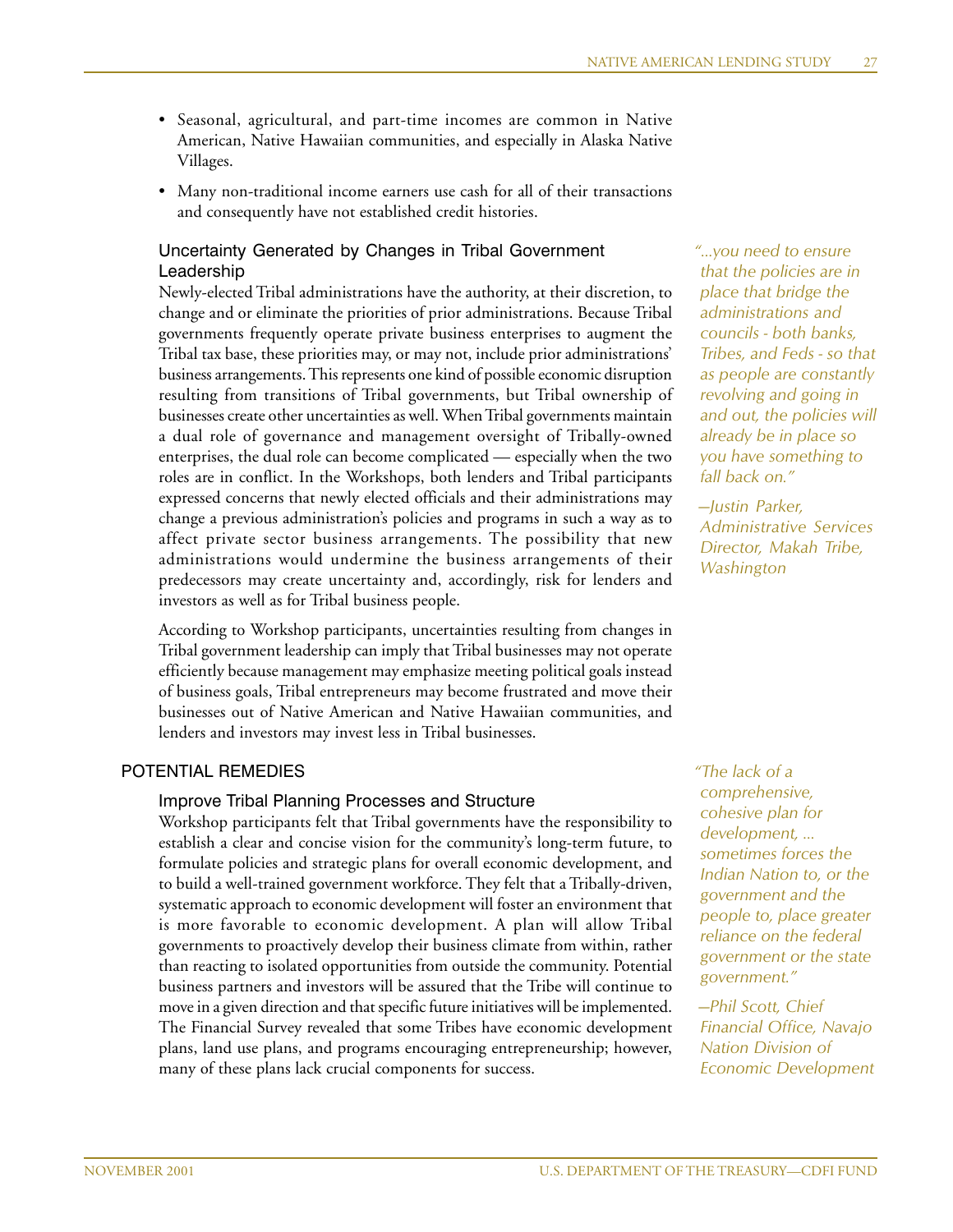Specifically, participants recommended that Tribal plans should include strategies for economic diversification, a consumer spending assessment, and land use and zoning plans. They should identify businesses the Tribe wishes to target — those that are appropriate for the Tribe and that are consistent with the Tribe's culture and goals — such as, maximizing economic growth or job creation. In addition, performance evaluation plans containing measures to monitor progress should be included.

#### Separate the Goals and Management of Tribal Government From Those of Tribal Business

Lenders, investors, and Native American and Native business partners participating in the Workshops recommended that Tribes separate management of Tribal enterprises from the management of Tribal government operations. This would de-politicize business decisions and encourage business management decision making to focus solely on the benefit of the business operation. One strategy suggested by Workshop participants is to spin off Tribally-owned enterprises to a separate body for oversight and management, and delegate privately owned enterprise decision-making authority to a nonpolitical body, thus clarifying the roles between Tribal government activities and Tribally-owned enterprise/corporation business activities. For example, several Tribes have created Tribally-owned enterprises and corporations with separate boards and management. The Navajo Nation and Southern Ute Tribes have created Tribal for-profit oil and gas corporations, the Salt River Pima-Maricopa Community owns and operates a sand and gravel business and a cement company, and the Mississippi Band of Choctaw Indians owns and operates manufacturing plants and construction companies, all with separate governing bodies.

#### Strengthen Tribal Courts

Tribal courts are an integral part of a legal environment that promotes/facilitates economic development on Indian Lands, but they vary widely in their capacity and breadth of jurisdiction. Some Tribes are too small to have a court system and rely primarily on courts in surrounding jurisdictions and federal courts for enforcement. CDFI Fund research determined that there are approximately 275 formal Tribal courts, including peacemaker, traditional, and formal courts.

Workshop participants noted that lenders and investors are often reluctant to accept the jurisdiction of Tribal courts to enforce financial contracts, although it is unclear whether this reluctance is based on experience with courts or lack of knowledge of them. To address this problem, Workshop participants recommended an increase in the capacity of Tribal courts to resolve commercial and financial disputes and to enforce commercial codes. Recommended actions include the further development of independent Tribal courts, provision of training for court personnel on commercial and financial law, increasing the skills and capacity of judges and judicial personnel regarding lender and investor issues, and establishment of enforcement procedures for foreclosures and repossession, garnishment, and bankruptcy. Some initiatives are currently underway: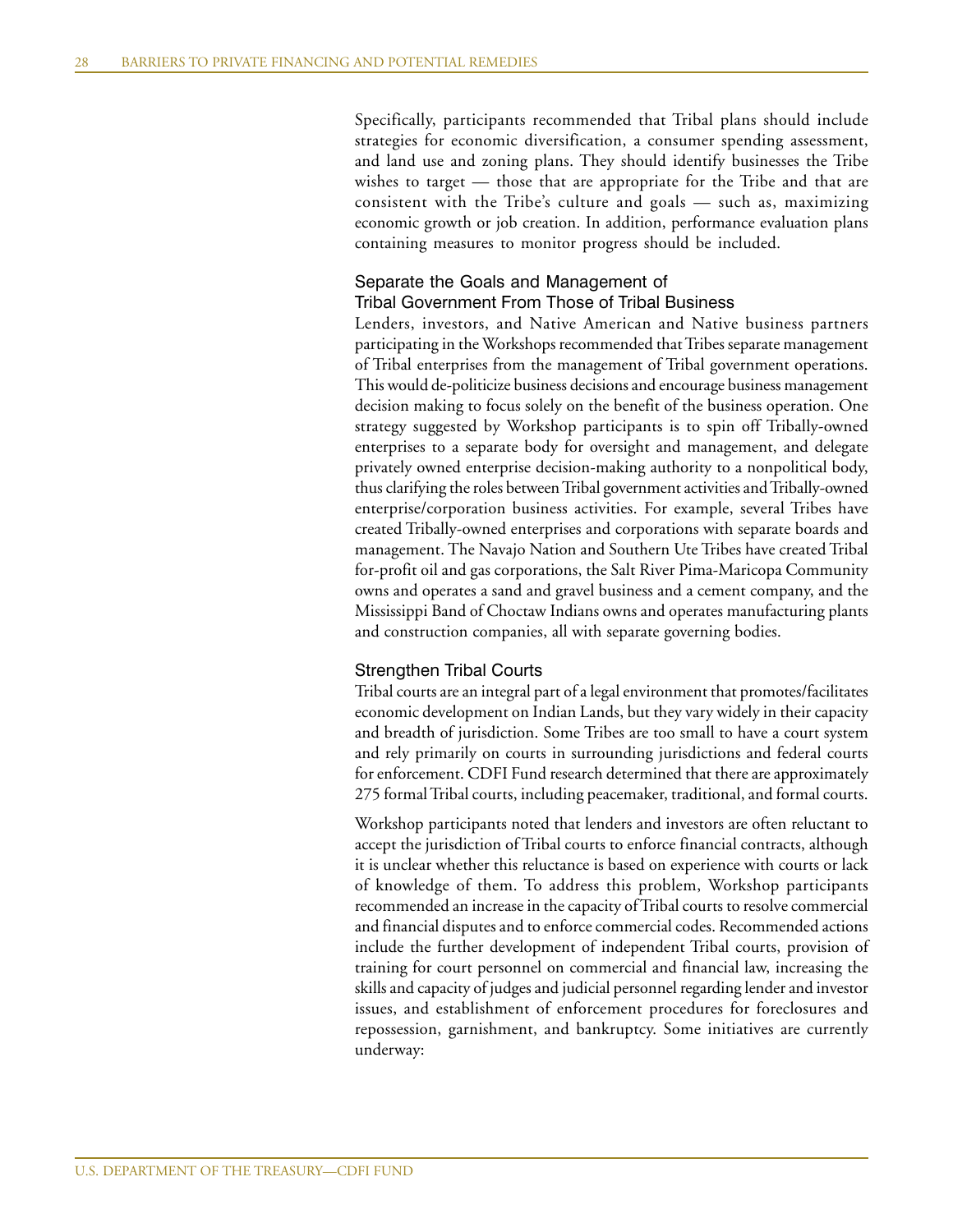- The Bureau of Justice Assistance, U.S. Department of Justice, and BIA are currently funding technical assistance and training grants for Tribal Court capacity building.45
- The National American Indian Court Judges Association has established the National Tribal Justice Resource Center to assist Tribes in strengthening methods of self-government and to provide technical assistance for enhancing Tribal justice systems.<sup>46</sup>
- The Tribal Court Clearinghouse has been created as a resource for Tribal court development, training, court review, code drafting, and training. <sup>47</sup>

# Streamline and Improve the Efficiency and Effectiveness of Federal and State Programs for Native Americans and Native **Hawaiians**

Workshop participants acknowledged the important role that state and federal programs play in economic development on Indian Lands and Hawaiian Home Lands. However, Workshop participants also consistently expressed the need to accelerate the pace of government decision-making, reduce excessive requirements and paperwork, rationalize the requirements of different programs that conflict with one another, reform programs that do not meet the needs of the community, and revise programs with overly-restrictive entry guidelines. They stressed that bureaucratic delays and onerous programmatic requirements extend timelines for physical and business development on Indian Lands and Hawaiian Home Lands. Many participants felt that if the federal government and the State of Hawaii could shorten their decision-making processes and ease programmatic requirements, development timelines could be shortened, and the associated risk and cost could be reduced.

Moreover, many Workshop participants felt that streamlining the processes that limit Tribes' abilities to alienate land, so that Tribal governments and individuals can exercise greater control over the assets that benefit them, would help remove barriers to the private sector to finance real estate and business development. As an example, in 2000 Congress passed the Omnibus Indian Advancement Act, Public Law 106-568.<sup>48</sup> The Act provided the opportunity to establish a streamlined process for the Navajo Nation to lease trust lands without having to obtain the approval of the Secretary of the Interior for individual leases, except leases for exploration, development, or extraction of any mineral resources. The terms of these leases, in the case of business or agricultural leases, would not exceed 25 years, but may include an option to renew for up to an additional 25 years. For residential purposes, the lease could be for a term of 75 years.

- <sup>47</sup> *See*, note 17, *supra*.
- <sup>48</sup> 25 *U.S.C.* §§ 4101, *et seq.*

<sup>45</sup> *See,* note 15, *supra*.

<sup>46</sup> *See*, note 16, *supra*.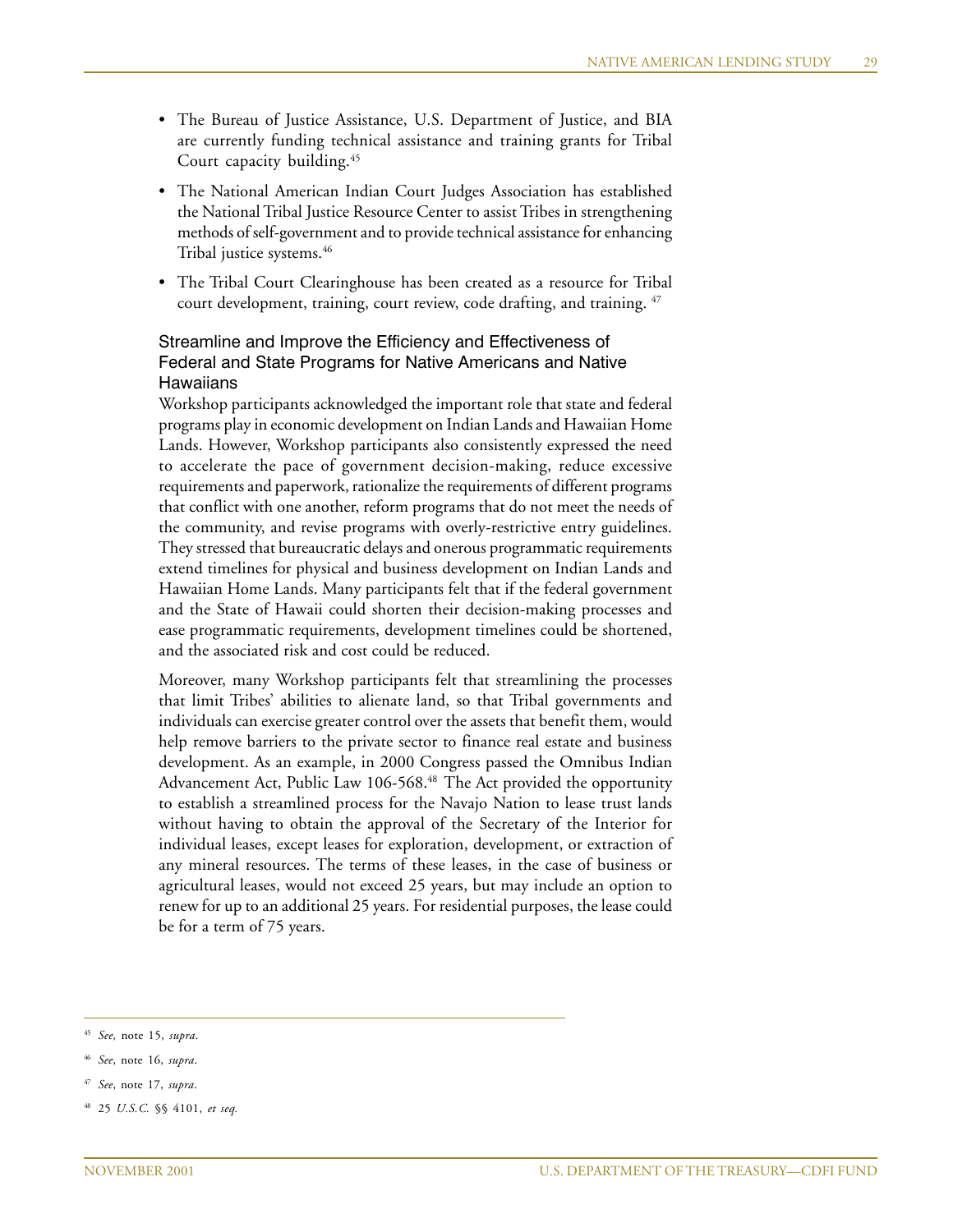#### ECONOMIC BARRIERS

Workshop participants identified four major barriers that affect the economic capacity of Native American and Native Hawaiian communities:

- Limited use of trust land as collateral
- Lack of capital, collateral, and/or credit histories of Native Americans on Indian Lands and Native Hawaiians
- Negligible economic base on Indian Lands
- Lack of networking of Native-owned businesses with equity investors

Participants suggested four recommendations:

- Create alternative collateral options for trust land
- Develop ways to access debt and equity capital on Indian Lands and Hawaiian Home Lands
- Increase equity investment on Indian Lands and Hawaiian Home Lands
- Establish a Native American and Native Hawaiian equity fund

# IDENTIFICATION OF BARRIERS

#### Limited Use of Trust Land as Collateral

One of the most complex and long-standing barriers identified in the course of the Study is the status of Indian Lands. In the latter part of the eighteenth century, Congress passed the Trade and Intercourse Act<sup>49</sup>, which voided any transfer trust of Tribally-owned land without the approval of the federal government. In 1887, Congress passed the Allotment Act<sup>50</sup>, which provided to individual Native Americans land from both the public domain and from the reservations themselves. Often, reservation land that remained after allotments were issued would be sold in fee status to non-Indians, creating a checkerboard land tenure system and jurisdictional uncertainty. This practice was ended in 1934. At present, land tenure on most reservations is identified as Tribal trust, individual allotment in trust, and fee-simple (which is privately owned land that is transferable and may be encumbered by a mortgage or lien). Historic changes in federal policy, the historical distrust of certain federal policies and programs by Native Americans, and basic cultural differences relating to land ownership have led to the present confusing, hybrid system of land tenure on reservations.

Trust land (tribal or allotted) is held in trust by the federal government for the benefit and use of the Tribe or the allottee and cannot be conveyed by the Tribe or members for such transactions as business leases or mortgages, without the approval of the Secretary of Interior. In Hawaii, the situation is very similar for Hawaiian Home Lands. These lands are held in trust for the benefit of the Native Hawaiian people, who may homestead a parcel of this trust land only with the approval of the State Department of Hawaiian Home Lands.

*"…that is the biggest impediment, in our view, as far as banks coming on and lending dollars to Tribes is because of collateral issues. You cannot put the land that is in trust as collateral because if you default, there is no way for the bank to come in and to recoup so they don't have a loss."*

*—Keller George, President, United South and Eastern Tribes, Inc.*

<sup>49</sup> 25 *U.S.C.* § 177.

<sup>50</sup> 25 *U.S.C.* §§ 331, *et seq.*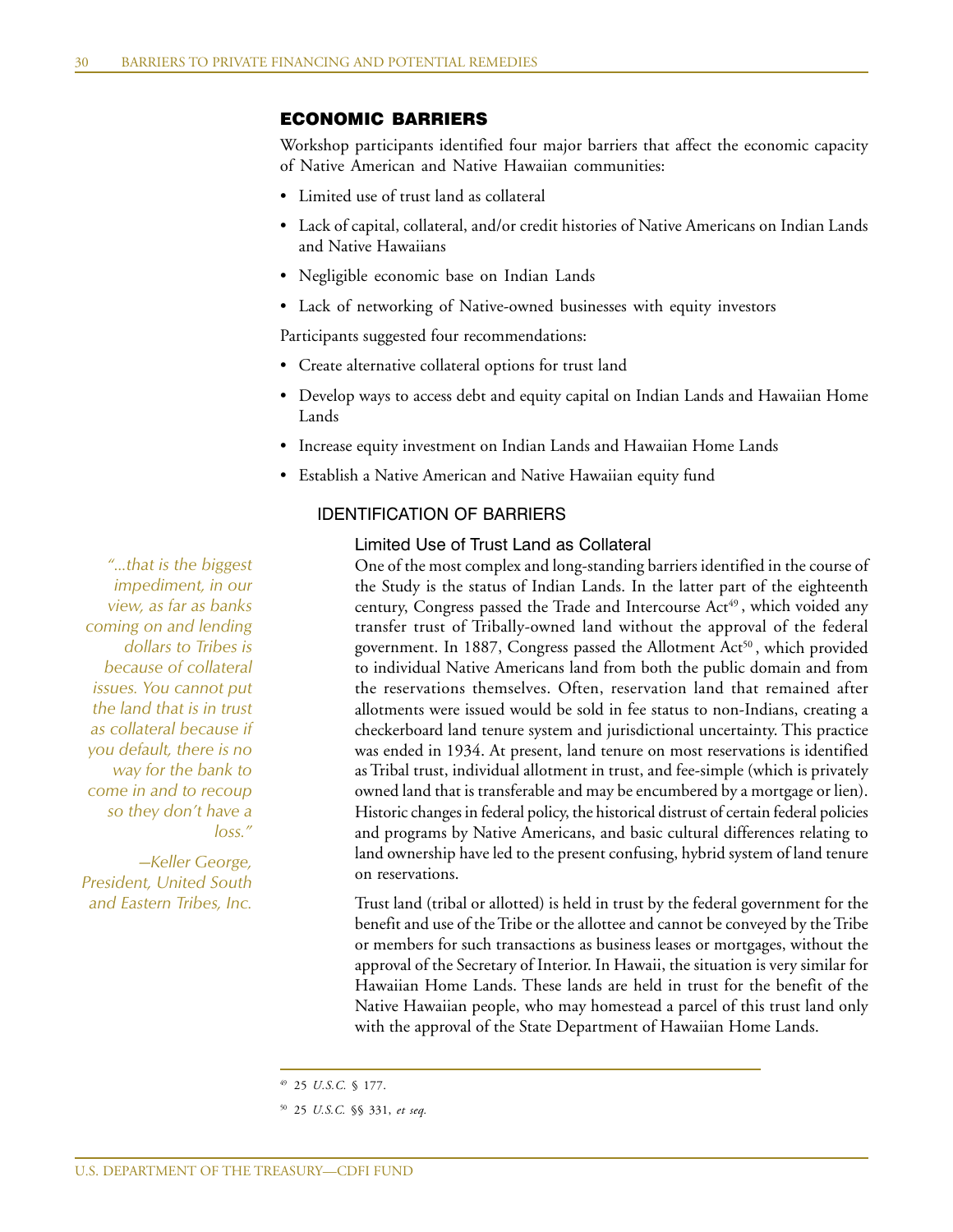According to Workshop participants, slow and inefficient operation of such restrictions can effectively deprive Native Americans and Native Hawaiians of opportunities to use what is potentially the most valuable asset in their communities and thus creates an obvious barrier to the availability of debt financing. This barrier was identified in the Workshops and in the Financial Survey, with 55 percent of the FSOs citing limited use of trust land as collateral as a significant barrier to lending.

Even leasing, an alternative to sale requires approval from the Bureau of Indian Affairs or (in the case of Hawaiian Home Lands) the State of Hawaii. According to Workshop participants, the approval process can often take six months to two years and, even after approval, many mortgage lenders are reluctant to accept a leasehold interest in property as collateral for a mortgage. The result is that most Native Americans and Native Hawaiians either purchase mobile homes, rent apartments, reside with friends or family, wait for public housing, or purchase homes outside their communities.

In Alaska, federal ownership is replaced by regional corporation ownership of land, creating similar difficulties. As in the continental United States and Hawaii, an Alaska Native does not own the land on which his/her home or business may be constructed.<sup>51</sup>

According to Workshop participants and Fund research, the limited use of trust land as collateral has the following results:

- As of 1999, there were 471 home mortgages on Indian Lands.
- The out-migration of Indian Lands caused by those seeking home ownership, results in the loss of talent and economic vitality in Native American communities.
- Native Americans and Native Hawaiians often lack home equity to pay for small-business start-ups, consumer loans, and college expenses.

# Lack of Capital, Collateral, and/or Credit Histories of Native Americans on Indian Lands and Native Hawaiians

Many Native Americans and Native Hawaiians do not have access to capital in the form of home equity, stock holdings, or other assets and, according to Workshop participants, the result is that:

- Low levels of home-ownership deny Native Americans and Native Hawaiians the most common form of collateral to obtain loans for purchases or smallbusiness startups.
- Individual Native Americans and Native Hawaiians wishing to start a business, purchase a home, or make another large purchase are often not able to qualify for the loans that they need.
- Fund research and Workshop participants suggest that compared to the United States overall, fewer business and consumer loans are granted on Indian Lands and Hawaiian Home Lands.

<sup>51</sup> The Alaska Native Claims Settlement Act of 1971, codified at 43 U.S.C. §§ 1601 *et seq.*, transferred trust land beneficiary status from the Alaska Native Tribes and Villages to 12 regional corporations. See also, *Alaska v. Venetie Tribal Government*, 118 S. Ct. 948 (1998).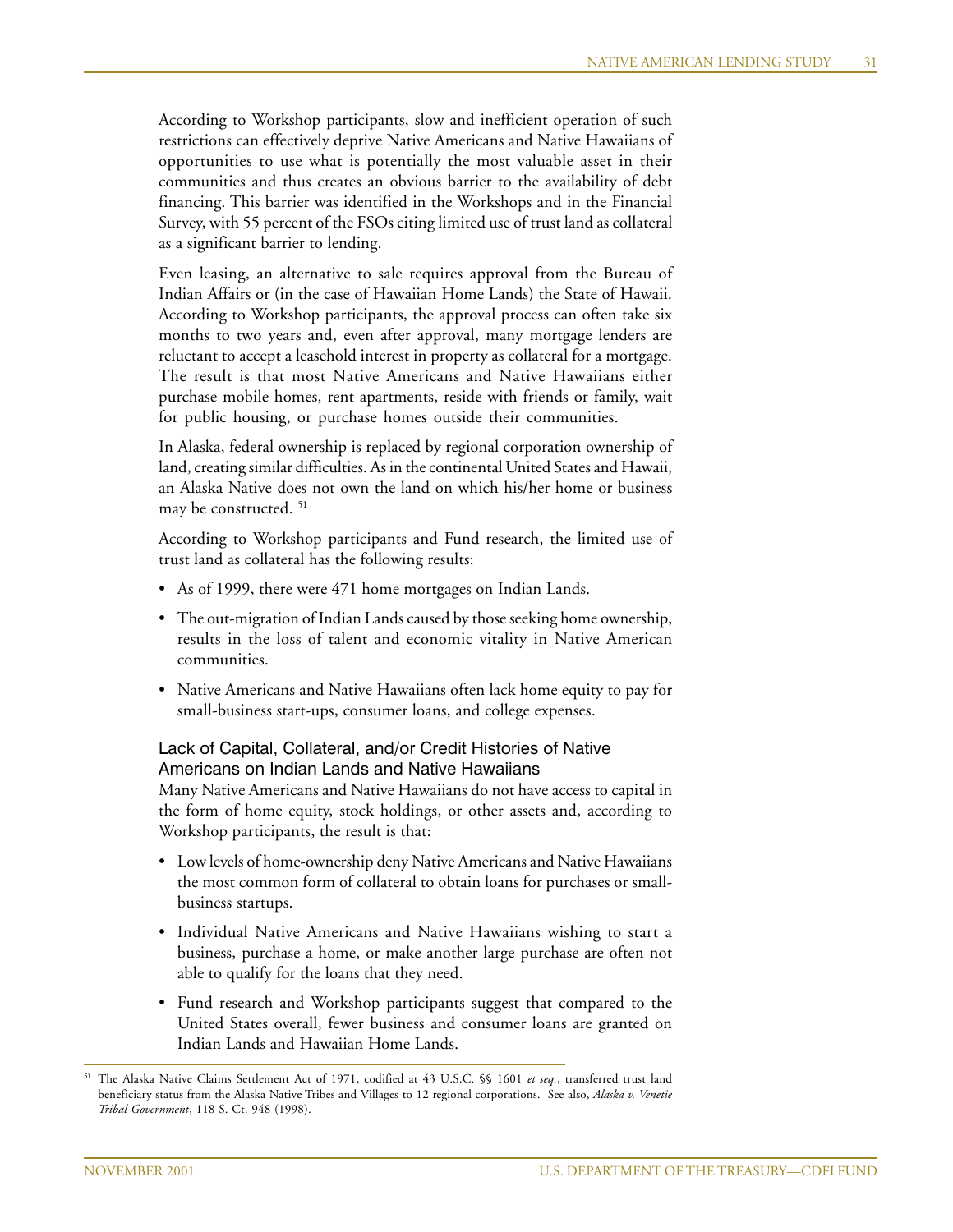#### Negligible Economic Base on Indian Lands

Another key barrier that Workshop participants identified is the limited economic base in most Native American communities, which is due to a combination of small population, remote location, and the other barriers discussed in this report. According to Workshop participants, the impacts of this barrier are severe:

- Native American communities cannot support the establishment or expansion of local businesses, so that community members are forced to seek work, goods and services off Indian Lands or Hawaiian Home Lands.
- Native American communities experience a "brain drain," as the most highly skilled members of the community emigrate in search of employment and housing opportunities.
- Private firms, investors, and financial institutions are unable to obtain the scale or volume necessary to support business.
- Community economies are concentrated in one economic sector and are vulnerable to the economic fortunes of that sector.

As a result, according to Workshop participants, Native American economies lack the diversity to withstand economic shocks or even more routine, cyclical movements. Native American communities, accordingly, are more sensitive to downturns in particular sectors.

#### Lack of Networking of Native-owned Businesses With Equity Investors

The CDFI Fund's Equity Investment Research Report shows that locations with significant numbers of investors and significant volume of investment activity do not coincide with significant populations of Native American and Native Hawaiian people. Additionally, investors and Native American and Native Hawaiian entrepreneurs often operate in different social/business circles. This separation can inhibit investment in Native American and Native Hawaiian businesses. "Angel" and venture capital investors generally take an active role in the management of the companies in which they invest, and most prefer to invest in companies located in close proximity to them. Areas with the highest number of venture capital offices, such as Silicon Valley in California and Boston, Massachusetts, are not generally the locations with large numbers of Native American and Native Hawaiian firms. In addition, "angel" investors and venture capitalists often obtain investment leads and business plan submissions through a network of trusted sources, generally colleagues that they have worked with or socialized with for years, and Native American and Native Hawaiian business owners and entrepreneurs are not usually members of these referral networks. This geographic and social mismatch between Native American and Native Hawaiian entrepreneurs and investors can impede access to outside investment for many Native American and Native Hawaiian entrepreneurs.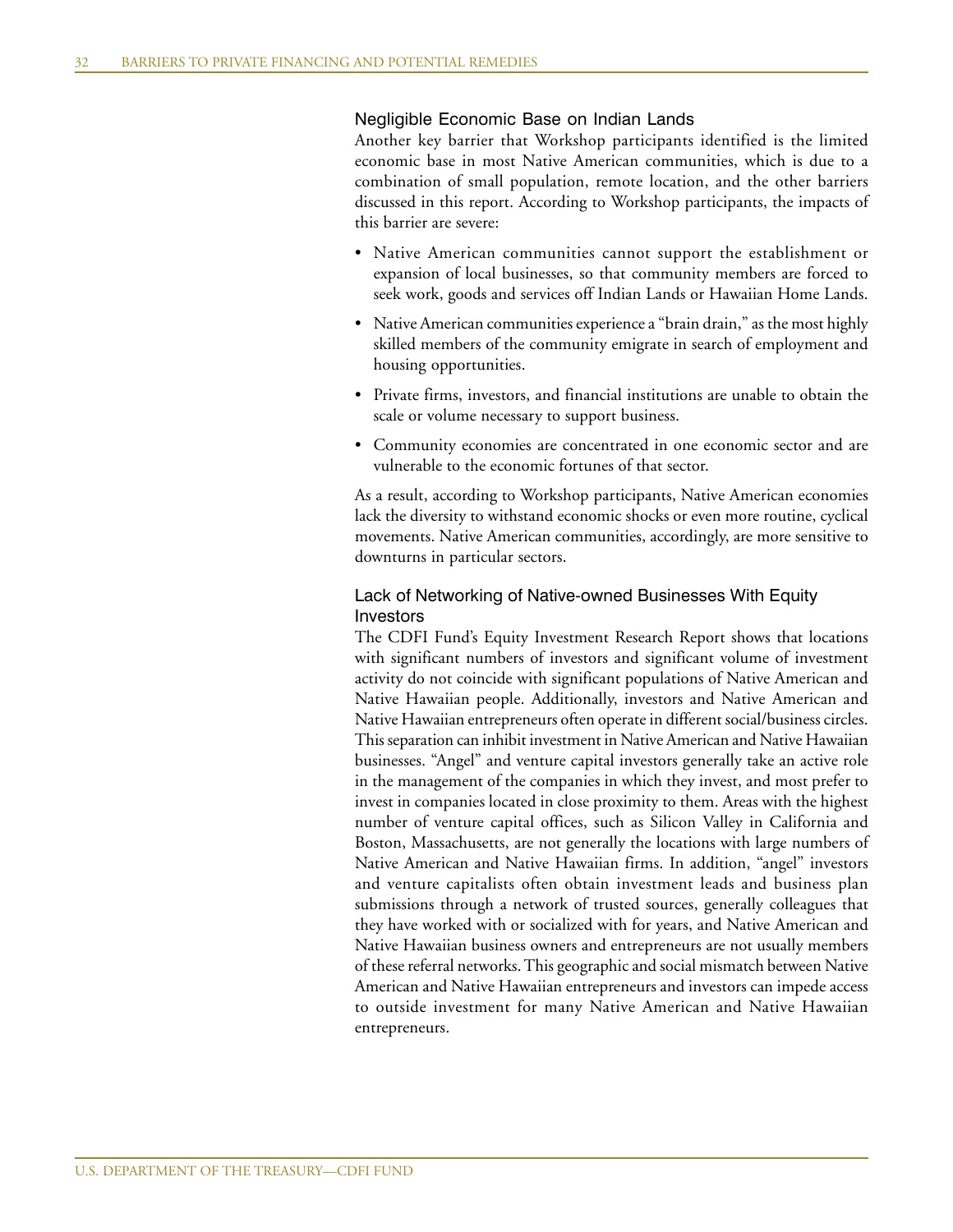#### **POTENTIAL REMEDIES**

#### Create Alternative Collateral Options for Trust Land

One strategy recommended by Workshop participants is to recognize and leverage the value of trust assets and other commercial or financial assets and to build equity pools from these resources. For example, the Southern Ute Tribe has established a growth fund built on the Tribal mineral estate. This fund has leveraged outside capital and currently provides the basis for Tribal economic self-sufficiency.

Another potential strategy identified by Workshop participants is to facilitate development of trust land and unlock the value of assets through alternative means of valuation and of turning assets into collateral. Alternative collateral options could be utilized, including master leases, and streamlined leasing procedures could be implemented to overcome restrictions on using trust land as collateral. For example, in 2000, Congress passed the Omnibus Indian Advancement Act (P.L.106-568), which established a streamlined process for the Navajo Nation to lease trust lands without having to obtain the approval of the Secretary of the Interior for individual leases.<sup>52</sup>

#### Develop Ways to Access Debt and Equity Capital on Indian Lands and Hawaiian Home Lands

There are four potential sources of capital on Indian Lands and Hawaiian Home Lands:

- Tribal financial resources. Tribal respondents to the Financial Survey reported that they use their own resources to fund infrastructure on Indian Lands, Tribally owned businesses, economic development, and home construction and purchases.
- Federal and state government loans and grants. These are primarily used, according to Financial Survey respondents, to finance infrastructure on Indian Lands and Hawaiian Home Lands, economic development, home construction, property redevelopment, and large businesses.
- Debt capital from banks. According to Financial Survey respondents, banks most commonly finance consumer purchases.
- External equity for businesses, investment. According to the Fund's research, external equity investment is the least used form of financing on Indian Lands and Hawaiian Home Lands.

Another recommendation from Workshop participants was to form more FSOs and CDFIs on Indian Lands and Hawaiian Home Lands. Workshop participants felt that locally controlled FSOs and CDFIs could be an important source of investment, loans and financial services that would be crafted to respond to their particular community's needs. A CDFI, in order

<sup>52</sup> P.L. 106-568 provides modification to existing law concerning the leasing of Navajo Nation trust lands. The Navajo Nation Trust Land Leasing Act of 2000 allows trust land to be leased, subject to Tribal regulations, without the approval of the Secretary of the Interior. The terms of these leases, in the case of business or agricultural leases, cannot exceed 25 years, but may include an option to renew for an additional 25 years. For residential purposes, leases can be for a term of 75 years.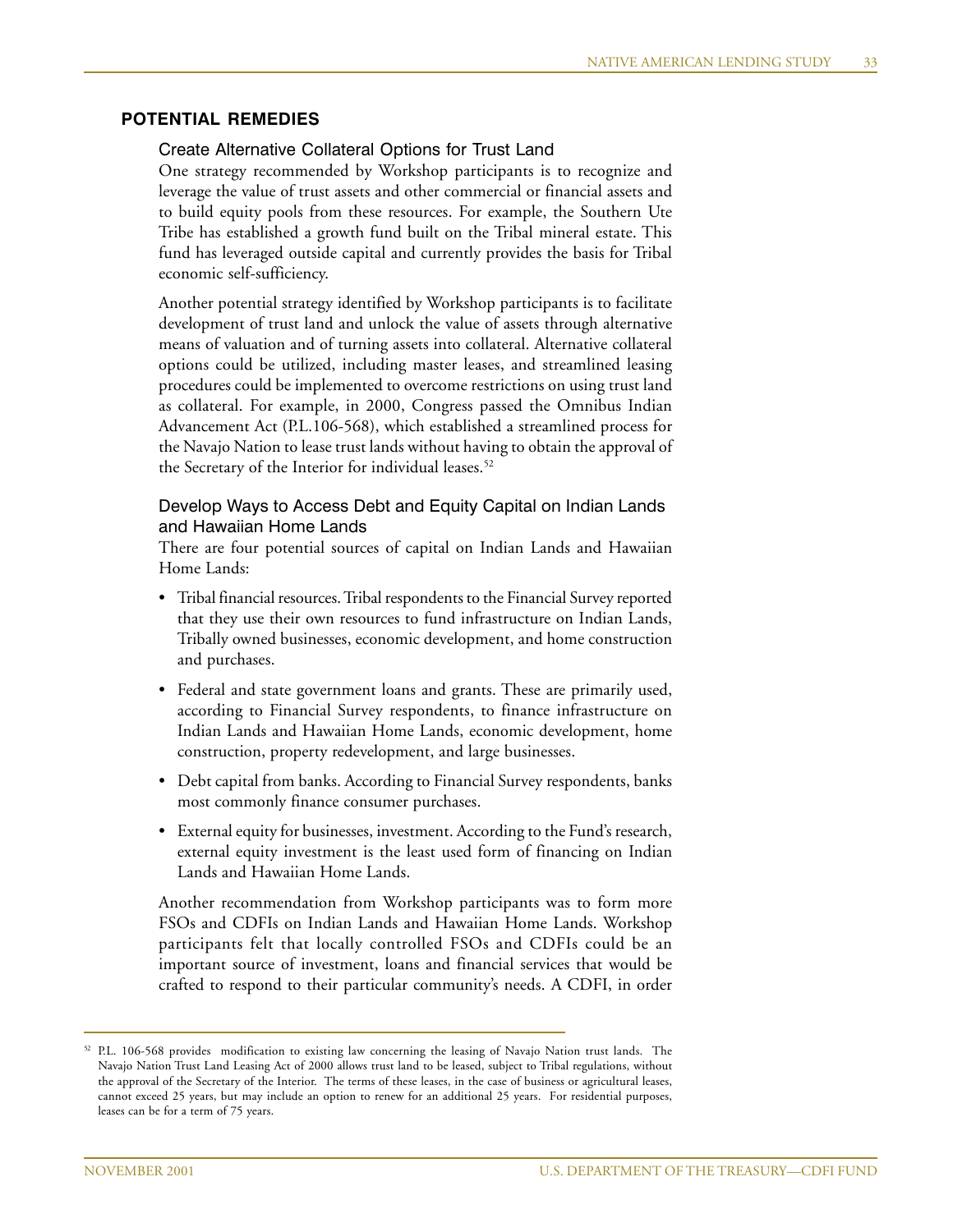to be certified as such by the CDFI Fund, is required to provide services to support the consumers of its products and to demonstrate that its products and services are targeted to the market that it serves. Several Workshop participants stated that, in many instances, only financial institutions and investors that have some broader stake in Native American and Native Hawaiian communities will undertake the level of activity and investment needed to serve the communities adequately.

Accordingly, Workshop participants recommended that Tribes and Native Hawaiian communities should develop their capacity to orchestrate and leverage all sources of capital, that financial institutions should develop new lending and financing products and revise underwriting criteria to meet the unique needs of Native American and Native Hawaiian communities, and that lending programs of regulated and unregulated entities be developed to finance businesses of all sizes and home ownership, especially on trust land.

# Increase Equity Investment on Indian Lands and Hawaiian Home Lands

Equity Investment Roundtable participants noted that having access to new equity investments would provide financing for businesses and allow greater lending to these businesses by allowing them increased ability to leverage their equity. As explained in the Equity Investment Research Report, however, external equity investment, although widely used throughout the U.S. and in countries around the world, has not been widely used on Indian Lands and Hawaiian Home Lands. Equity investment is a critical missing ingredient because equity investments often do not require the types of physical assets as collateral that loans or other types of credit financing require. In particular, equity investment does not require using land as security and accordingly, equity investments overcomes the obstacles presented by impediments to using trust land as security. Equity investments can thus provide money to businesses that do not qualify for loans but are still good investments. Bankers provide liquidity and expansion capability to businesses with cash flow and collateral, whereas equity investors invest in management teams with credible business plans — teams that investors expect will generate returns on their investments.

Many Workshop participants agreed that in order to improve access to equity capital, investors must understand Native American and Native Hawaiian communities and Native Americans and Native Hawaiians must understand how equity markets function — what investors want and why. There are many sources of equity to suit different needs: some companies evolve through one or more of these equity sources as they change and grow, whereas others may only use the type most applicable to them at the time they need it. Tribal

*"It seems like the underlying question is: How do you create – carve a channel for capital to flow into Indian Country in terms of equity funding?"*

> *—Glenn Yago, The Milken Institute*

*"The latest research we did both on the angels [startup equity investors] and the venture capital markets are interesting in the fact that there is plenty of capital out there. What they miss is quality deal flow, putting the emphasis on quality… You will certainly have to develop that pipeline that feeds the systems."*

*—Jeffrey Sohl, Professor, University of New Hampshire*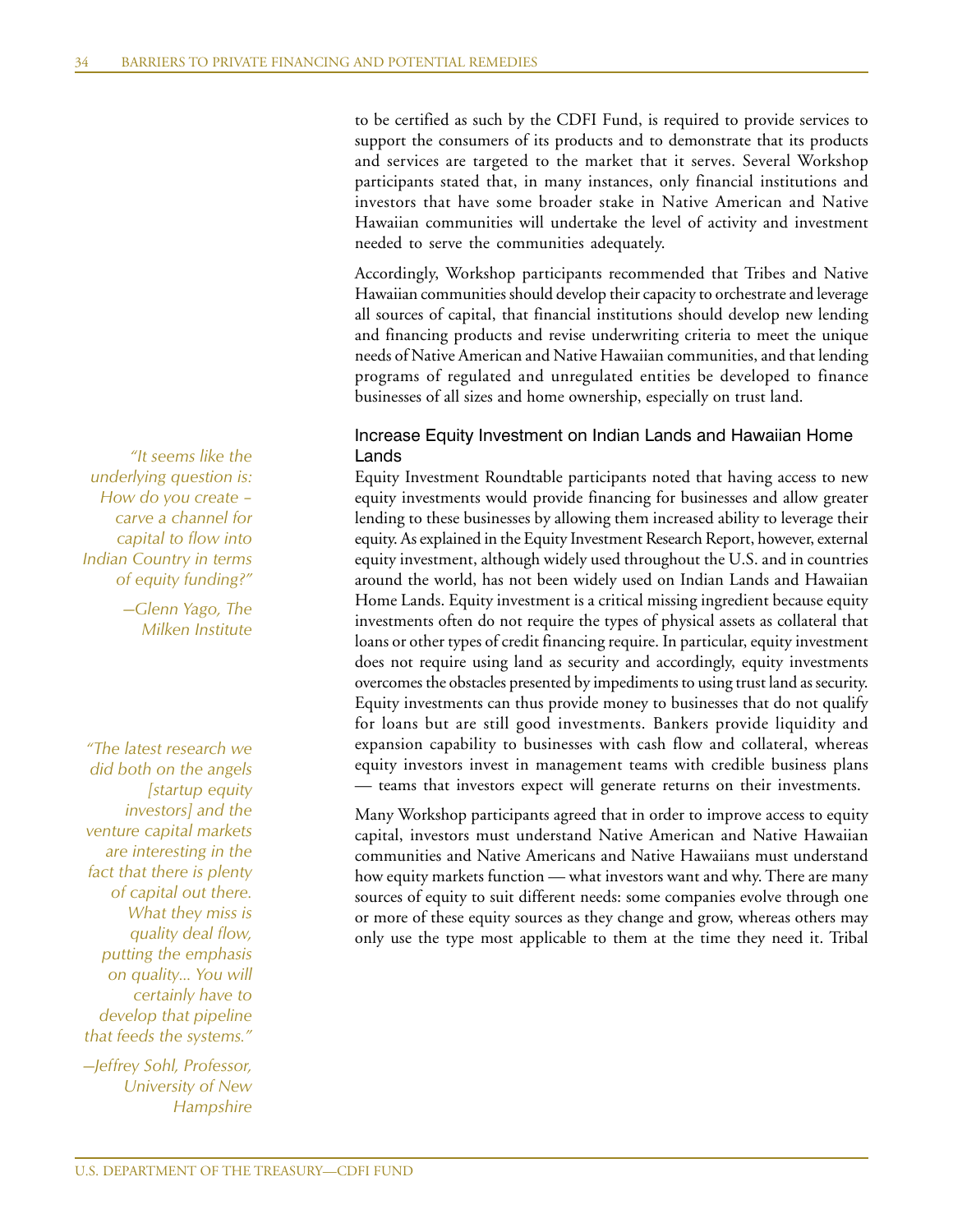leaders and private investors suggested strategies that relied on accessing capital sources that have not traditionally been on the Native American investment "radar screen" and on expanding Native American awareness to include more equity and nontraditional financing and thus increase the chance of securing funding. Exhibit 1 depicts the new tribal-investment "radar screen" and illustrates how participants at the November 28-29, 2000, Equity Investment Roundtable Meeting view future awareness of equity sources.

The New Native American Investment Radar Screen (From Perspectives of Participants at the November 28-29, 2000 Equity Investment Roundtable)



EXHIBIT 1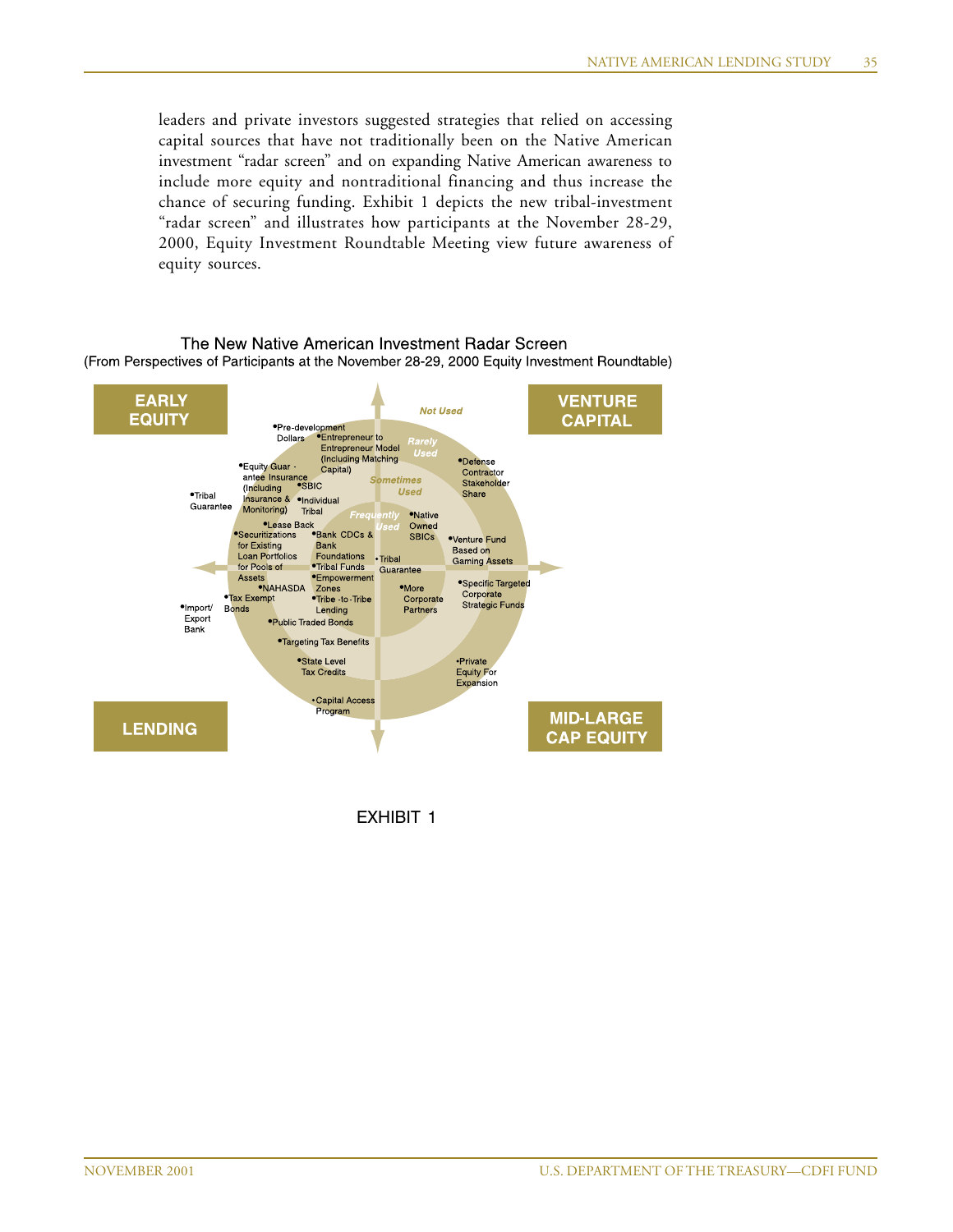

Exhibit 2 illustrates an equity landscape in terms of types of equity investment versus enterprise stages of business development.

Equity Investment Roundtable participants discussed, and the Equity Investment Research Report reviewed, several potential strategies<sup>53</sup>:

- First, business incubators provide seed capital, physical space, and expert advice on technical and management issues to small businesses and start-ups. Industry or sector-specific incubators can provide full spectrum management and technical assistance on Indian Lands and Hawaiian Home Lands, and thus meet the needs of Native American and Native Hawaiian communities.
- Second, "angel" investors are another source of early money (seed capital) and expert advice. Most angel investors are entrepreneurs who have successfully launched one or more businesses of their own and enjoy helping other entrepreneurs get their businesses started. In addition to money and advice, they contribute time and help with contacts. They are usually very involved in the day-to-day management of the business, and they usually prefer to finance businesses in an industry in which they have experience and in businesses that are in close physical proximity to their headquarters.

Existing angel investor networks could be utilized and, in addition, a Native American and Native Hawaiian angel network could be created. A relevant example is the Center of North America Capital Fund (CONAC), an angel investor network and investment fund that links two Tribes — the Turtle Mountain Band of Chippewa and the Spirit Lake Sioux — with nationwide investors for investment in North Dakota. The CONAC Fund was modeled after Minnesota's Regional Angel Investor Networks (RAIN) Fund, a series of rural investment funds formed by the Minnesota Investment Network Corporation.

<sup>53</sup> For a more complete discussion of the equity strategies discussed here, see *CDFI Fund Native American Lending Study, Equity Investment Roundtable and Research Report*, January 2001, prepared by Complexity Management, Inc. and The Johnson Strategy Group, Inc.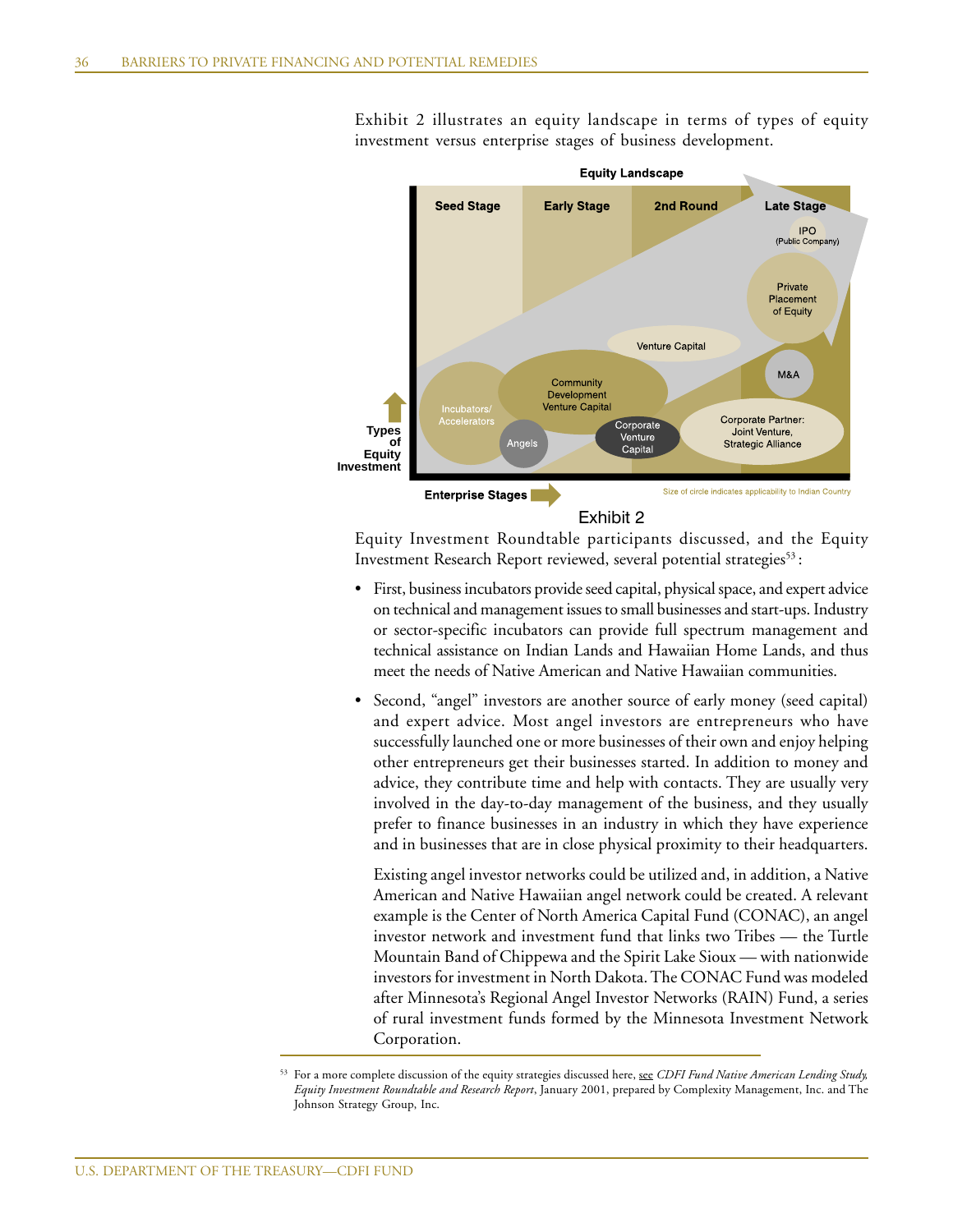• Third, existing community development venture capital (CDVC) funds can be used and Native-specific ones can be created. CDVC combines venture capital with high levels of technical assistance, similar to what incubators and angels provide. CDVC strives for both financial and social returns. CDVC has been a successful and growing approach to bringing capital to businesses in underserved communities, but is still a small part of the overall equity investment landscape, representing only about 0.03 percent of all private equity available in 2000. Traditional venture capital funds typically raise funds and then liquidate their investments and return money to investors in ten-year increments. Funding such as grants, foundation loans, and official aid does not always require a market rate of financial return. However, while some private sector equity investors are willing to accept less-than-market returns for helping the community, their resources are limited. The social returns sought by CDVCs vary, but are typically characterized by increased minority and women ownership, job creation, diversity in hiring, employment of residents in the targeted disadvantaged communities, quality benefits as part of compensation, and environmental criteria. Sensitivity to the culture of Native American and Native Hawaiian communities can also be built into the investment criteria of these funds.

For example, the Kentucky Highlands Investment Corporation (KHIC) has succeeded in providing training and technical assistance to Appalachian entrepreneurs. The corporation initiates new businesses by helping the entrepreneur create a viable business, management team, and business plan, and thus investing equity in the business.

• Fourth, some corporations have internal venture capital funds. Generally, they invest in businesses that can potentially offer a promising new technology, a complementary product or component of their own product line, or a new or complementary market approach. Corporate venture capital funds may invest in an early stage or an expansion stage of a business.

Becoming a partner with, and receiving equity investments from, corporations outside Native American and Native Hawaiian communities has been used occasionally on Indian Lands, and could be used more widely in the future. Corporate "partnering" offers not only financing, but also management skills, industry expertise, and informal networks to assist small businesses.

- Fifth, state and city venture capital programs can be used. Public sector sponsored funds, fund guarantees, and incentives of various types are proving to be a source of learning and information for investors. Public and private sector partnership approaches, often joint funds with an intermediary, have proven successful. For example, several states, including Massachusetts and Oklahoma, have launched profitable, growing businesses that created jobs and a more diverse economy.
- Finally, public/private intermediaries could be formed to direct equity and loan funds to Native American and Native Hawaiian businesses. For example, the Hopi Credit Association provides a bridge between banks and Tribal borrowers. The credit union obtains funds from banks and handles all loan

*"Demand for equity is exactly equal to the number of businesses that you start. If you put it in the vernacular, there ain't a business that's going to be started without equity."*

*—Ray Moncrief, Kentucky Highlands Investment*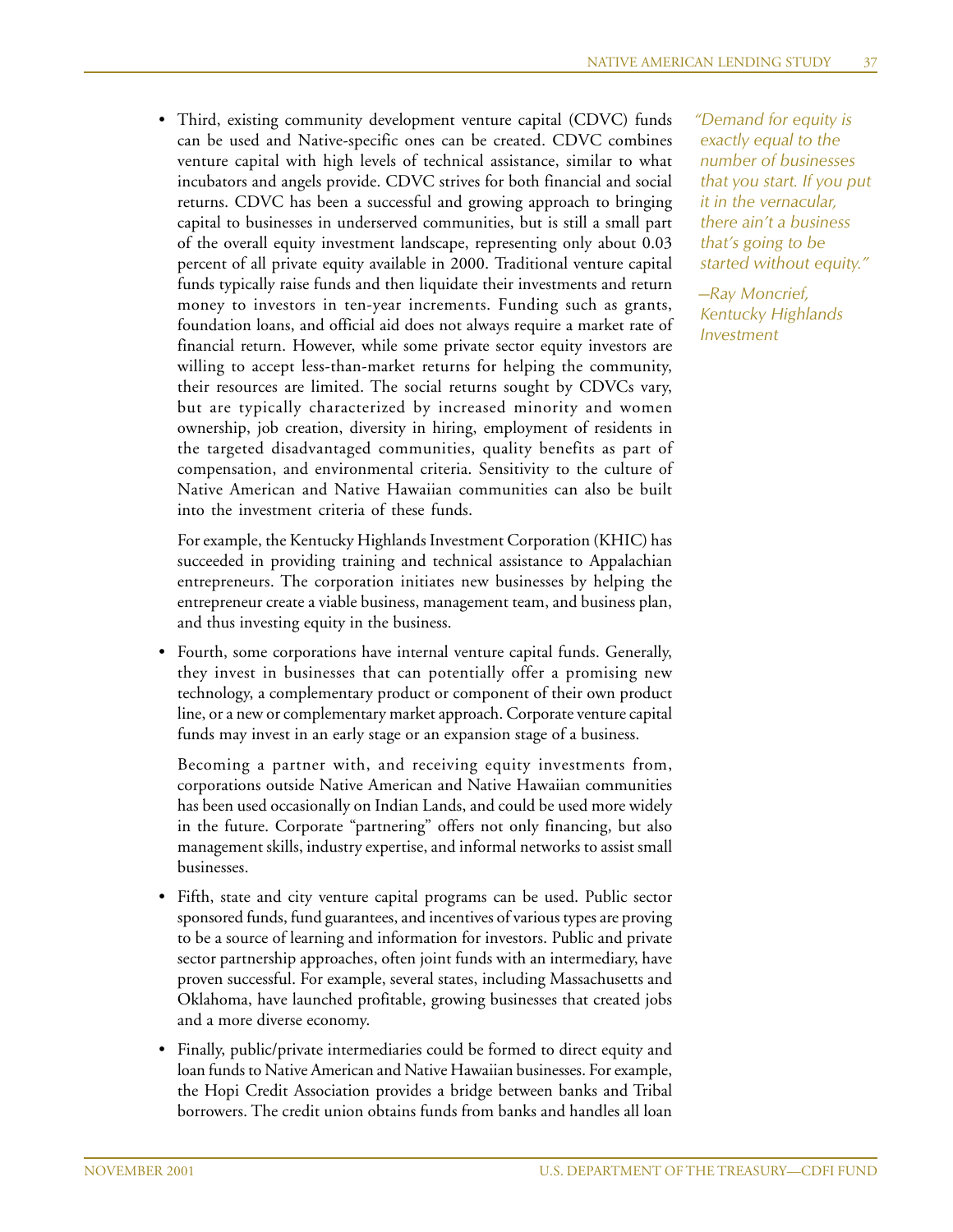selection and servicing interaction with Native Americans, the banks with a responsible Tribal credit union that understands banking needs, and the Native Americans are comfortable with a credit union that understands their needs. In another case, the Southern Ute Growth Fund uses a partnership approach: the Tribe co-invests, using its growth fund and capital provided by outside investors, in a variety of growth opportunities. This approach initially began with the Tribe's oil and gas business, and then expanded to other ventures.

#### Establish a Native American and Native Hawaiian Equity Fund

Equity Investment Roundtable participants, noting that an emerging economy can find it difficult to become self-sustaining until adequate levels of private debt and equity capital are available to the businesses in that economy, felt that public funds can play an important role in this process. Since public funds can have the mission of developing a particular region, they can be provided on the basis of greater risk and lower returns than private sector investors may be willing to accept. Historically, the public sector has often played a crucial role in investing in underdeveloped areas, and can help develop a critical mass of investment to encourage the private sector to invest.

To attract equity to Native American and Native Hawaiian communities, one option identified by Workshop participants was for the federal government to play an initial role by sponsoring an equity fund on Indian Lands and Hawaiian Home Lands. According to Workshop participants, this could encourage private sector investors to invest on Indian Lands and Hawaiian Home Lands and could be combined with other incentives, such as guarantees, tax credits, or other risk-reduction measures.

# FINANCIAL AND PHYSICAL INFRASTRUCTURE

Workshop participants and Financial Survey respondents identified the lack of financial and physical infrastructure as a significant barrier to investment in Native American and Native Hawaiian communities. These issues will be discussed in the following barrier sections:

- Lack of financial institutions on or near Indian Lands or Native Hawaiian communities
- Lack of physical and telecommunications infrastructure on Indian Lands or Hawaiian Home Lands

Participants and respondents suggested the following four potential recommendations:

- Increase the number of financial institutions on or near Indian Lands and Hawaiian Home Lands
- Develop regional financial institutions
- Develop financial products and services that will meet the needs of Native American and Native Hawaiian depositors and borrowers
- Create innovative strategies to develop Indian Lands and Hawaiian Home Lands infrastructure

*"Without necessary infrastructure to build an economy, why would a banking industry want to lend money? It wants money returned. But for money to return, it has to have a sustained economy… But to have a sustained economy, you need necessary infrastructure."*

*—Brian Henry, Alaska Village Initiatives*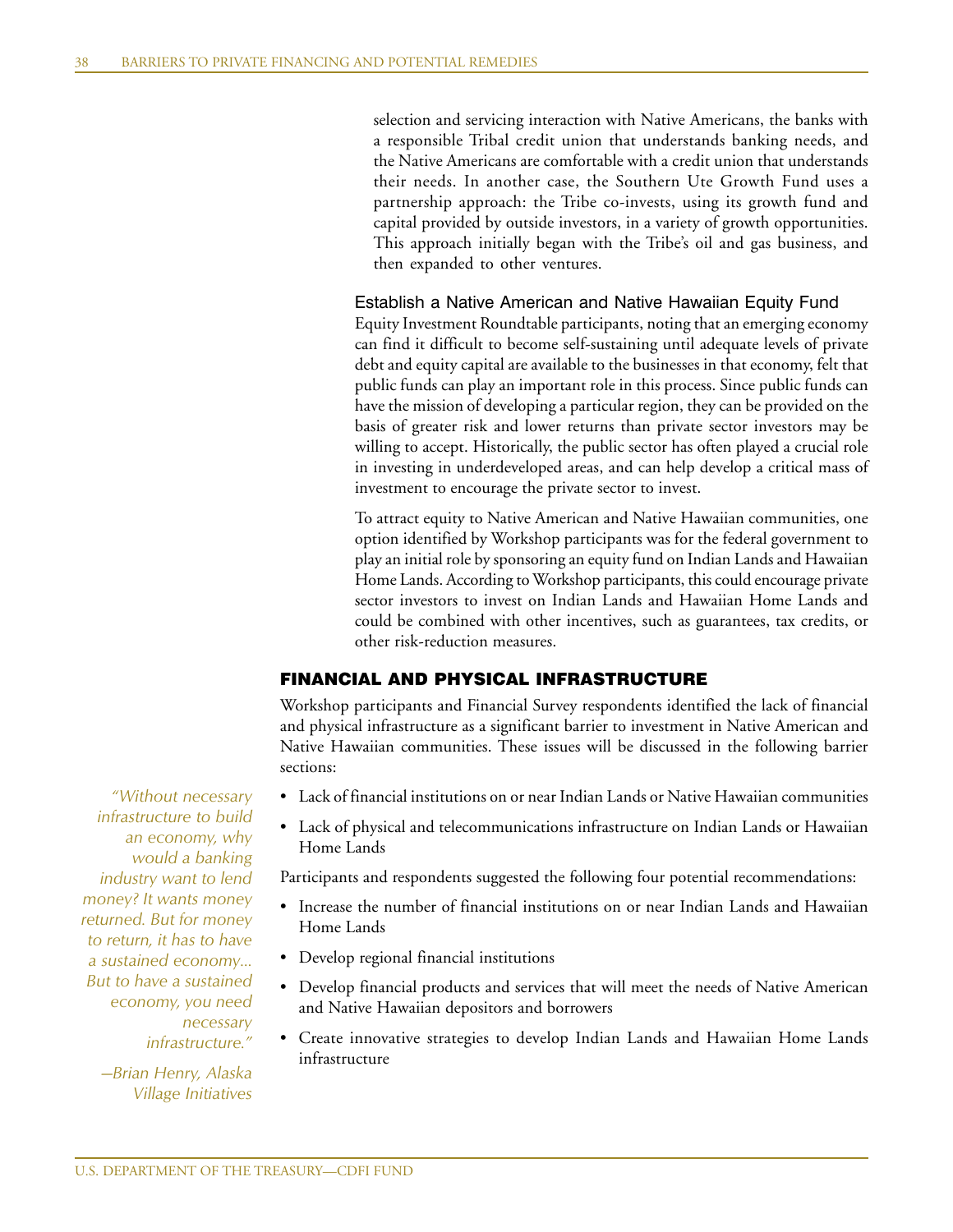# IDENTIFICATION OF BARRIERS

# Lack of Financial Institutions on or Near Indian Lands or Native Hawaiian Communities

The Financial Survey identified the lack of financial institutions based in Indian Land and Hawaiian Home Land as a serious problem and noted that, unlike non-Native American or non-Native Hawaiian communities, Indian Lands and Hawaiian Home Lands are not generally served by a variety of financial institutions. In the Financial Survey, 33 percent of Tribal respondents indicated that they had to travel at least 30 miles to reach an ATM or a bank branch, and many Native Americans and Native Hawaiians have difficulty in accessing any form of banking service. This lack of basic financial services has implications for financial literacy, capacity building, and banker-customer communication. It exacerbates the capital access gap and increases the difficulty of starting new businesses and acquiring home mortgages. The Financial Survey also found that:

- Only 14 percent of communities on Indian Lands have a financial institution in their community.
- Approximately half of these communities have a financial institution nearby, and only about half have an easily accessible ATM.
- Six percent of the residents of Indian Lands must travel more than 100 miles to reach the nearest bank or ATM.

Native American Workshop participants noted that in many of their communities that lack financial institutions, individuals needing credit must often rely on sub-prime lenders who charge high fees for their services. In addition, the absence of financial service providers reinforces the cash and barter system of trade and contributes to Native Americans' and Native Hawaiians' unfamiliarity with financial institutions and the contemporary financial services culture. According to CDFI research and Workshop participants, the impact of this lack of financial institutions on Indian Lands and Hawaiian Home Lands is substantial:

- Native Americans and Native Hawaiians' access to even basic banking services is limited, and they must leave Tribal lands to obtain these services.
- Financial services are costly for Native Americans and Native Hawaiians.
- Native Americans and Native Hawaiians have limited opportunity to acquire financial expertise or the capacity and experience to manage community-based financial institutions.
- Many Native Americans and Native Hawaiians have either no credit history or a poor credit history that prevents them from qualifying for loans.

# Lack of Physical and Telecommunications Infrastructure on Indian Lands or Hawaiian Home Lands

According to Workshop participants, there is serious lack of physical and telecommunications infrastructure<sup>54</sup> on Indian Lands and Hawaiian Home Lands. Several Workshop participants and, in particular, investors who

<sup>54</sup> For purposes of this report, physical infrastructure is defined as water, sewer, and electrical lines and roads; telecommunications infrastructure is defined as telephone, cable, and fiber optic lines.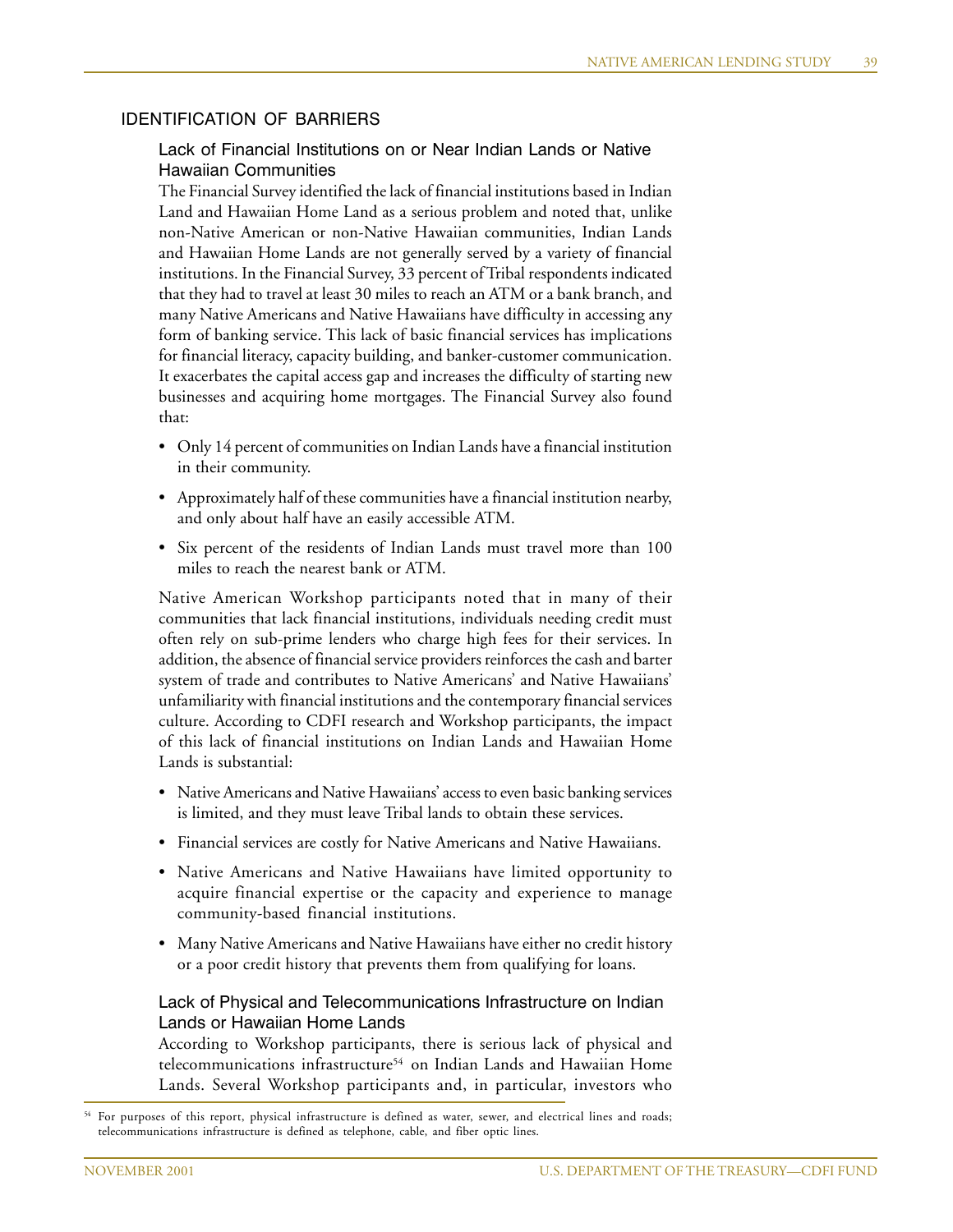participated in the Equity Investment Roundtable cited this absence of developed infrastructure as a significant impediment to attracting investment to Indian Lands. Further, participants reported that undeveloped infrastructure significantly increased the costs associated with business development on Indian Lands:

- Only 47 percent of households on Indian Lands have telephones, compared to 94 percent for non-Native rural communities in the United States.<sup>55</sup>
- Twenty-six percent of Tribes report that they do not have 911 police/fire emergency services.<sup>56</sup>
- In rural areas (with populations of 2,500 or fewer), 12 percent of Native American households lack electricity and 23 percent do not have access to natural gas.57
- Only nine percent of rural Native American households have personal computers and, of these, only eight percent have Internet access.<sup>58</sup>
- There is significant unmet need for road and bridge improvements on Indian Lands and Hawaiian Home Lands.<sup>59</sup>
- More than 66 percent of the Indian Reservation Roads (IRR) system consists of unimproved earth and gravel surfaces that wash out in severe weather, and 26 percent of IRR bridges are deficient. The annual fatality rate on these roads is more than four times the national average. $60$

Workshop participants expressed concern about infrastructure, and a recent study by the New Mexico State University also found that Tribes identified infrastructure development as one of their top priorities.<sup>61</sup> The NMSU Study of infrastructure needs on Indian Lands in the lower 48 states and Alaska found that "Tribes overwhelmingly identified their top investment priorities as housing, roads, wastewater technology, and medical facilities."62

Moreover, the NMSU Study reports that due to this inferior physical and telecommunications infrastructure:

- The cost of economic development is increased and private commercial development is decreased.
- Business startups face prohibitive costs, and economic activity on Indian Lands is limited to a large degree to service industries.

 $62$  Ibid.

<sup>55</sup> "Fact Sheet Promoting Deployment/Subscribership in Underserved Areas, Including Tribal and Insular Areas", Federal Communications Commission, June 8, 2000.

<sup>56</sup> *Assessment of Technology Infrastructure in Native Communities*, New Mexico State University, 2000.

<sup>57</sup> Ibid.

<sup>58</sup> Ibid.

<sup>59</sup> Senator Ben Nighthorse Campbell, "Amending the Indian Reservation Roads Program," *Senate Report 106-406*, September 11, 2000, p. 3.

 $60$  Ibid.

<sup>61</sup> *Assessment of Technology Infrastructure in Native Communities*, op. cit.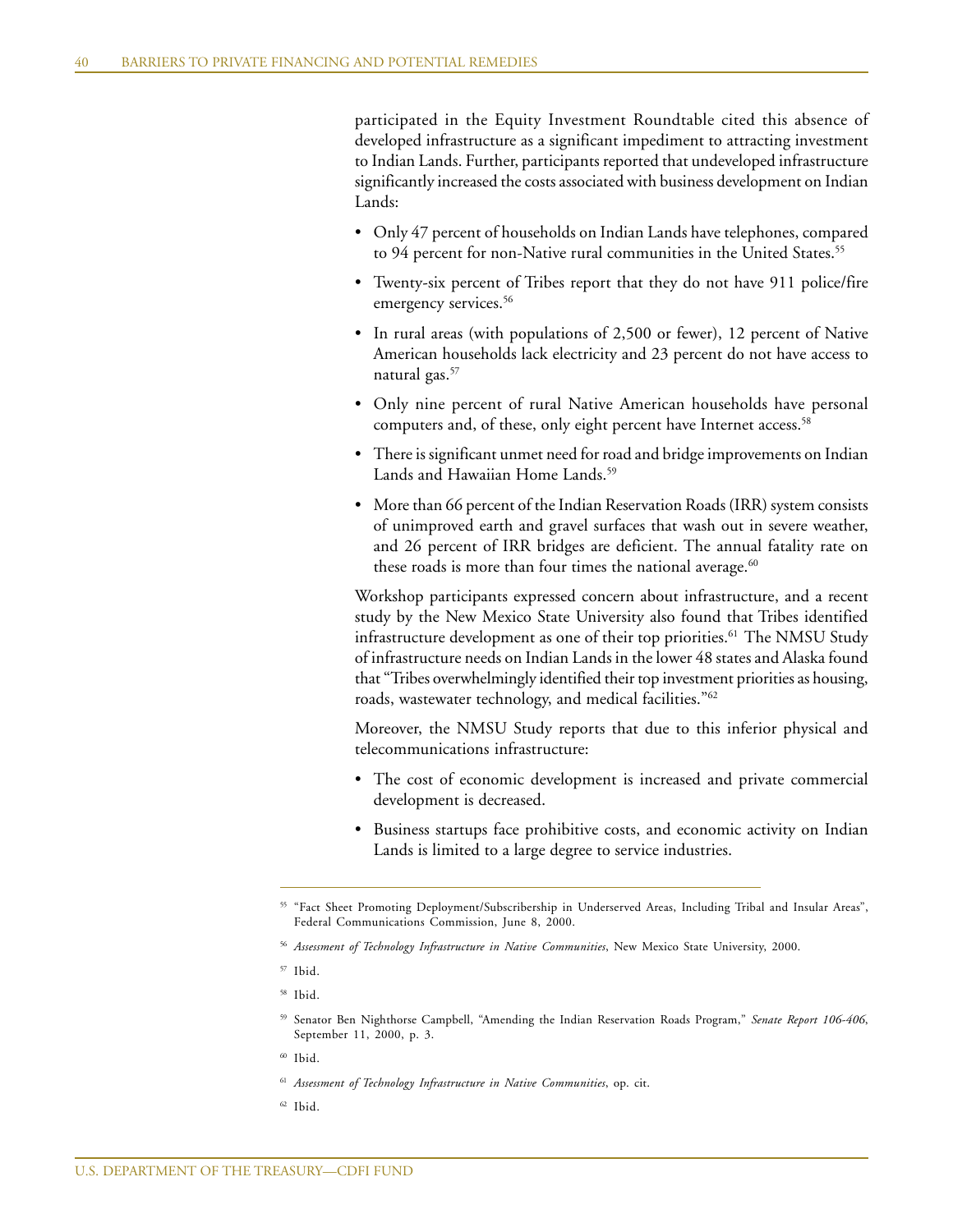- The Native American economies are not self-sustaining and create relatively few jobs.
- Internet access is more expensive and more difficult to obtain in Native American communities.

# POTENTIAL REMEDIES

#### Increase the Number of Financial Institutions on or Near Indian Lands and Hawaiian Home Lands

Workshop participants noted that different approaches have been used to address the lack of access to financial services. A few Tribes have formed agreements with banks to build branch banks on their land, some Tribes and Native American non-profits have started revolving loan funds (some are CDFIs), and some Tribal governments have instituted government-run revolving loan funds.

Workshop participants strongly felt that the creation of community based financial institutions in Native American and Native Hawaiian communities should be given high priority, and CDFIs were identified as a crucial and underutilized resource. Since, no single financial institution model can address the needs of all Native American and Native Hawaiian communities, establishing and expanding CDFIs on Indian Lands and Hawaiian Home Lands offers important advantages for they can provide lending and investment funds that employ people from the community. In addition, CDFIs provide opportunities for to develop partnership programs among Tribes, other financial institutions, equity investors, and federal agencies.

Another strategy is the expansion of existing financial institutions to Indian Lands and Hawaiian Home Lands, and purchasing existing banks. There are examples of successful initiatives cited by Workshop participants:

- The Cheyenne River Sioux Tribe used an existing revolving loan fund to create the non-profit Four Bands Community Fund, a CDFI that provides loans to businesses.
- In 1990, the Navajo Nation had only three bank branches and one ATM serving a geographic area of 17 million acres. To increase the availability of financial services on the reservation, the Tribe entered into an agreement with Norwest Bank (now Wells Fargo) to build four new branch banks, hire and train Navajo personnel, and target financing to business startups and housing development.
- In all, nine Tribally-owned commercial banks, seven credit unions, and 14 loan funds have been developed nationwide to serve Native American and Native Hawaiian communities.
- Hawaiian Community Assets, Inc. is developing a charter for the first Native Hawaiian-owned bank.
- As of September 30, 2000, the CDFI Fund had certified 34 CDFIs that serve Native American or Native Hawaiian communities.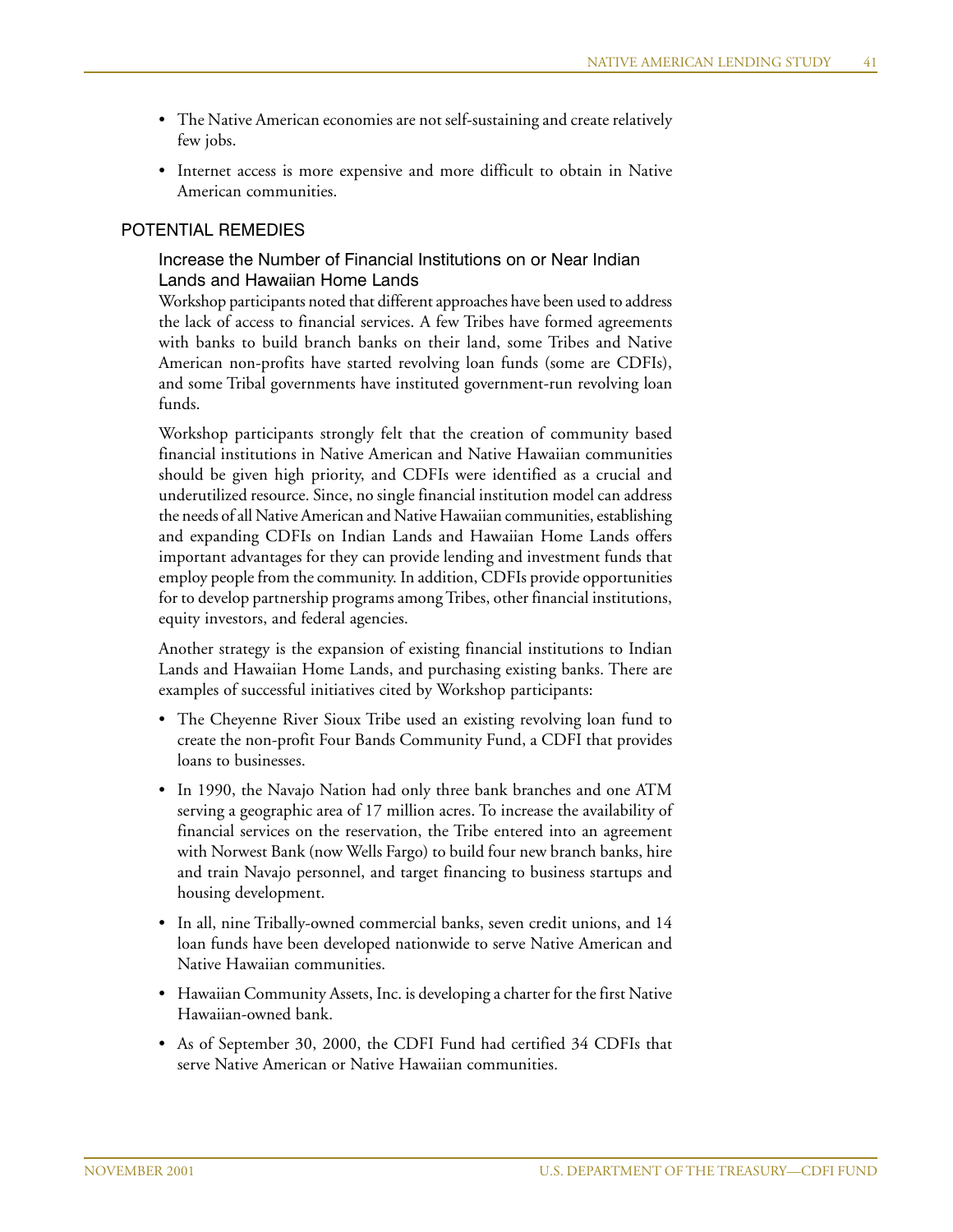*"…this is the first time I've met some of the credit officers from Tribal credit enterprises here, and it's really exciting to see them here, but I think they're all set up separately and I think an association might be real helpful for training, for collaboration, for working with other banks, for partnerships."*

*—Dave Tovey, Confederated Tribes of the Umatilla Indian Reservation, Oregon*

#### Develop Regional Financial Institutions

Workshop participants stated their belief that regional partnerships and alliances are essential to overcoming barriers to capital and credit access,

The regional focus is important because, according to Workshop participants:

- Tribes and Tribal organizations can coordinate with federal agency financial assistance providers at the regional level for initiatives such as Small Business Investment Companies (SBICs) or CDFIs.
- Regional partnerships and alliances can address economies of scale for small or newly recognized Tribes that do not have the necessary legal, economic, and physical infrastructure necessary to support financial institutions.

Possible strategies identified by Workshop participants include building partnerships established through the Workshop cosponsors<sup>63</sup> and other Inter-Tribal organizations; establishing regional information clearinghouses for information on model financing approaches, accessing equity capital, and sources of training and technical assistance; and providing channels of information to Tribal communities so that they can adapt model approaches unique to their cultural settings; and holding follow-up forums similar to those conducted in this Study.

Another approach is to establish regional partnerships among banks, lending institutions, venture capitalists, federal agencies, and Tribes/Inter-Tribal organizations to:

- Conduct regional forums to assist Tribal businesses in identifying types and sources of financing that best serve a given enterprise.
- Create financing intermediaries that provide regional and local assistance to Tribes and Tribal entrepreneurs.
- Develop technical and underwriting standards at the regional level that can be adapted to varying Tribal business environments.

Examples of successful regional initiatives cited by Workshop participants include:

- The Native American Development Corporation is a nonprofit CDFI that provides Native American business communities in Montana and Wyoming with funds to create jobs, develop long-term economic self-sufficiency, and facilitate access to capital. Its Capital Loan Fund was initially capitalized with funding from banks, the federal government, First Nations Development Institute, and private corporations.
- The Native American Lending Group, Inc. is a nonprofit multi-Tribe CDFI in New Mexico that serves 19 Pueblo communities. It was created to provide Tribes, Native American businesses, and individuals access to private investment capital.

<sup>63</sup> See Chapter II, pages 18-19, for the list of the 14 cosponsors.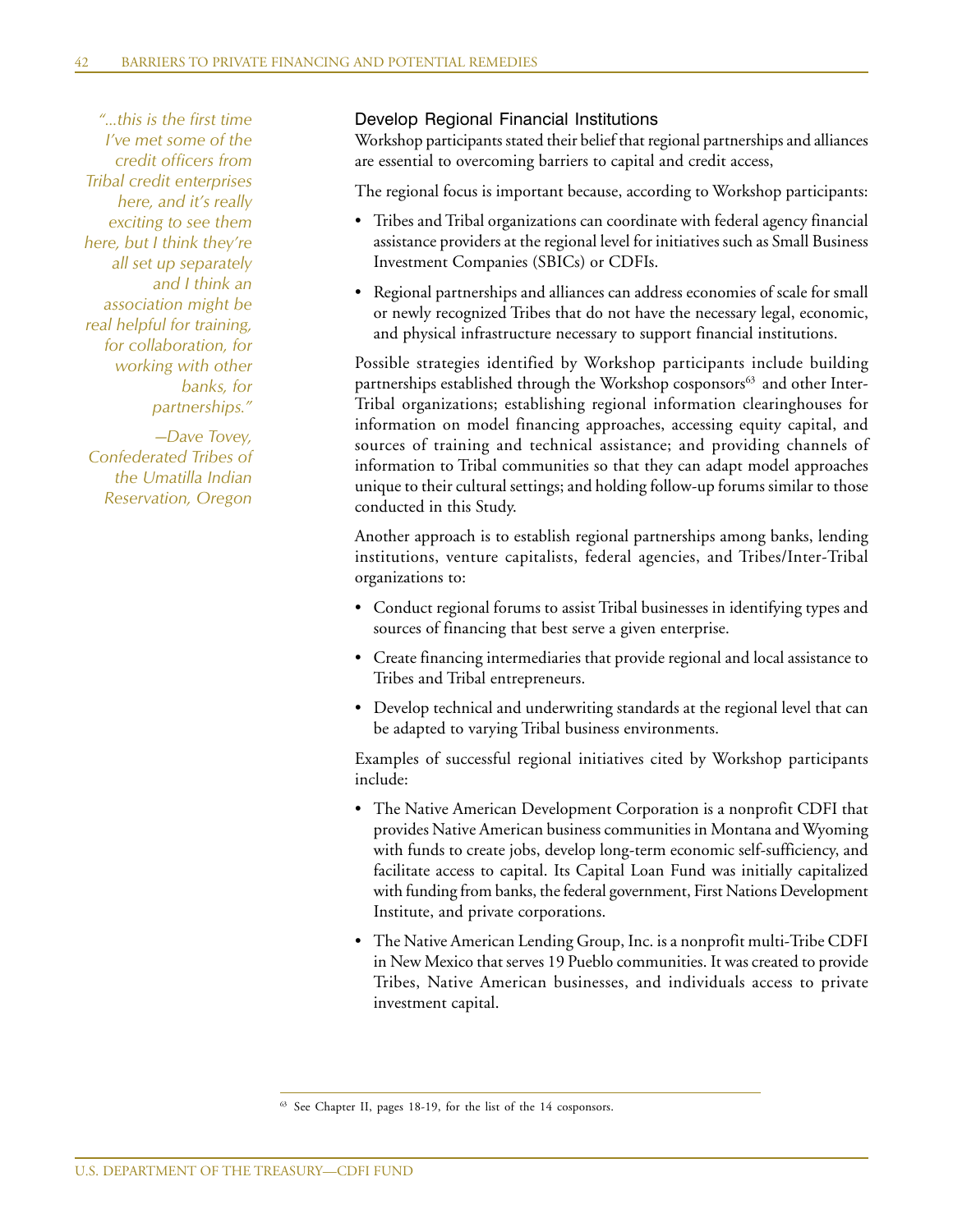• Coastal Enterprises, Inc. is a nonprofit CDFI serving low-income communities in Maine, provides financial and technical assistance for development and expansion of industries, small businesses, housing, and social services. CEI has partnered with the Penobscot Indian Nation to develop a CDFI to fund housing and business development.

# Develop Financial Products and Services That Will Meet the Needs of Native American and Native Hawaiian Depositors and Borrowers

Many Workshop participants expressed the opinion that, in order to bridge the divide between lenders and Native American communities, FSOs should develop products and services that will address the economic attributes of Native American or Native Hawaiian markets. For example, many participants suggested that FSOs develop underwriting standards that can evaluate potential borrowers who are employed seasonally, or who have lived in mostly cash economies. In addition, Workshop participants believed that there would be more creditworthy borrowers in Native American communities if FSOs provided more educational and outreach services.

# Create Innovative Strategies to Develop Indian Lands and Hawaiian Home Lands Infrastructure

According to Workshop participants, infrastructure must be in place if Native American and Native Hawaiian economies are to develop and create jobs, and that, absent commercial grade infrastructure, projects proposed for financing are frequently rejected by lenders. Various ideas were explored at the Workshops to facilitate development of an infrastructure system capable of supporting commercial and industrial needs on Indian Lands and Hawaiian Home Lands:

- Conduct a commercial and industrial infrastructure assessment to determine infrastructure needs throughout Native American and Native Hawaiian communities.
- Create partnerships between Tribal governments and private developers to plan for comprehensive infrastructure development, including information technology needs.
- Ensure that a federal infrastructure investment strategy best utilizes available federal resources and encourages private partnerships to participate in the funding and development process.
- Assess the feasibility of creating an entity similar to the Rural Community Assistance Project (RCAP) that would focus on infrastructure development in rural Native American and Native Hawaiian communities.

Workshop participants noted that the federal government has already begun to address some of these issues. As an example, the Workshop participants cited an initiative by the Federal Communications Commission (FCC) has to increase assistance to Native Americans through the *Lifeline* and *Link Up* programs, and conduct outreach to ensure that Native Americans are familiar with these programs and know how to qualify for them. FCC has also changed its auction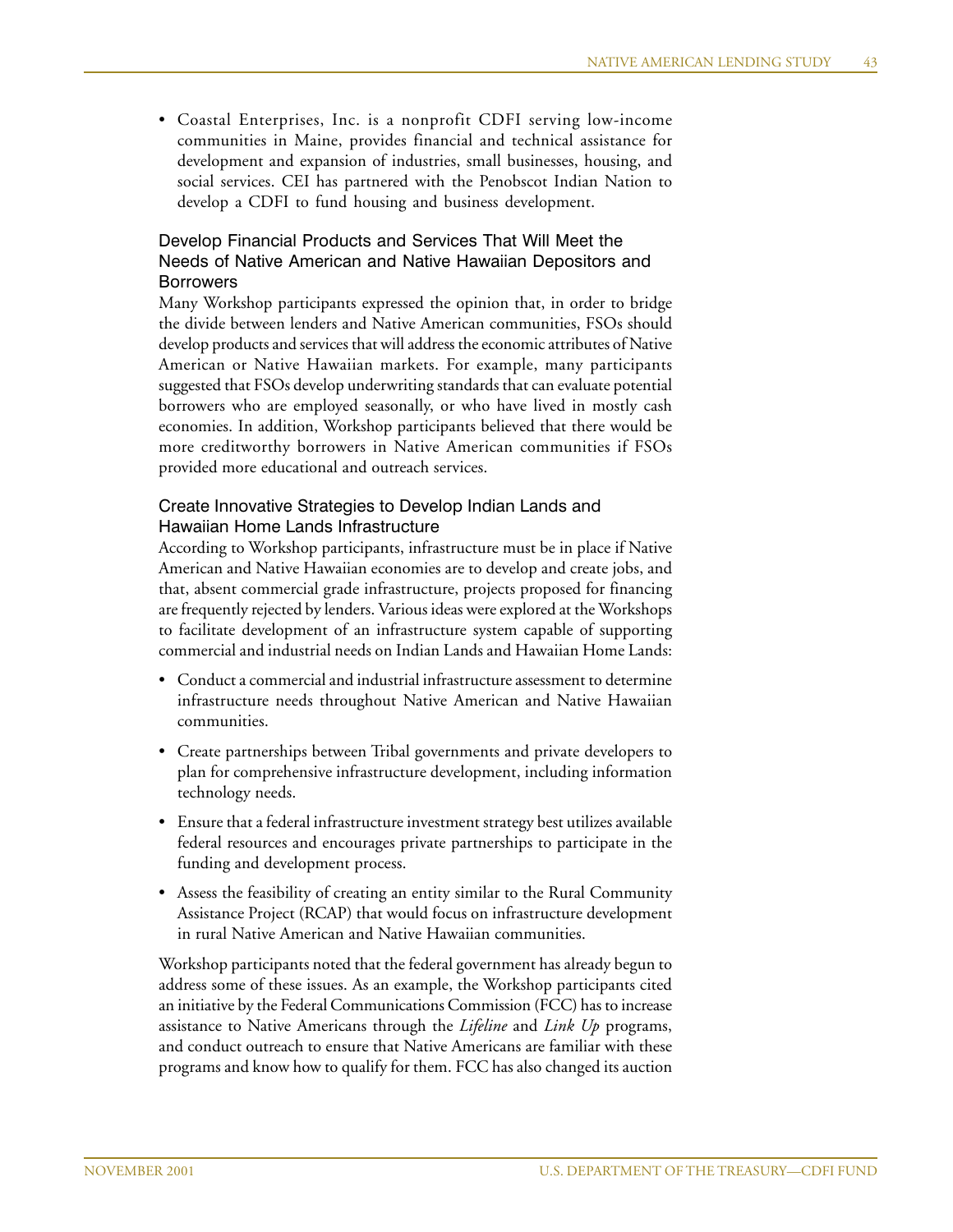rules to increase incentives for wireless carriers to serve Indian lands, and has streamlined the process for telecommunications companies to receive universal-service support in serving Indian Lands.<sup>64</sup>

Another opportunity may exist through the Indian Financing Act of 1974<sup>65</sup>, under which Tribes may issue tax-exempt bonds to fund "essential government functions" that state and local governments customarily provide — including principal infrastructure improvements. However, according to Workshop participants, most Tribes do not have the ability to service tax-exempt bond debt. While Tribes as sovereigns have the authority to levy taxes, there is frequently an inadequate tax base to finance infrastructure improvements.

A number of other mechanisms exist to finance infrastructure development, including loans from Tribal trust funds, loans to Tribes from revolving credit funds (established in section 10 of the Indian Reorganization Act of  $1934^{66}$ ), loans for infrastructure development pursuant to the Indian Financing Act, Tribal (general obligation) bonds, publicly issued and traded Tribal bonds, revenue bonds, joint ventures with the private sector, and grants. However, most of these are based on some form of debt, and most Tribes, according to Workshop participants, do not have tax bases that would enable them to qualify for loans or bonds.

# EDUCATIONAL AND CULTURAL BARRIERS

Workshop participants and Financial Survey respondents identified banker, investor, and Tribal lack of knowledge, understanding or capacity more often than any other set of barriers to private investment. Specifically, they identified the following seven barriers that were grouped into this theme:

- Lack of knowledge or experience with the financial world on the part of Tribes and individual Native Americans and Native Hawaiians
- Lack of technical assistance resources
- Failure of lenders and investors to understand Tribal government or legal systems
- Poor understanding of Tribal sovereignty and sovereign immunity
- Historical absence of trust between Tribes and banks
- Differences between Native American and Native Hawaiian cultures and the banking and investor cultures
- Discrimination against and/or stereotyping of Native American and Native Hawaiian communities

<sup>66</sup> 12 *U.S.C.* § 465.

<sup>64</sup> "Federal Communications Commission Takes Steps to Promote Access to Telecommunications on Tribal Lands," Federal Communications Commission, June 8, 2000, p.1.

<sup>65</sup> 12 *U.S.C.* §§ 1451, *et seq.*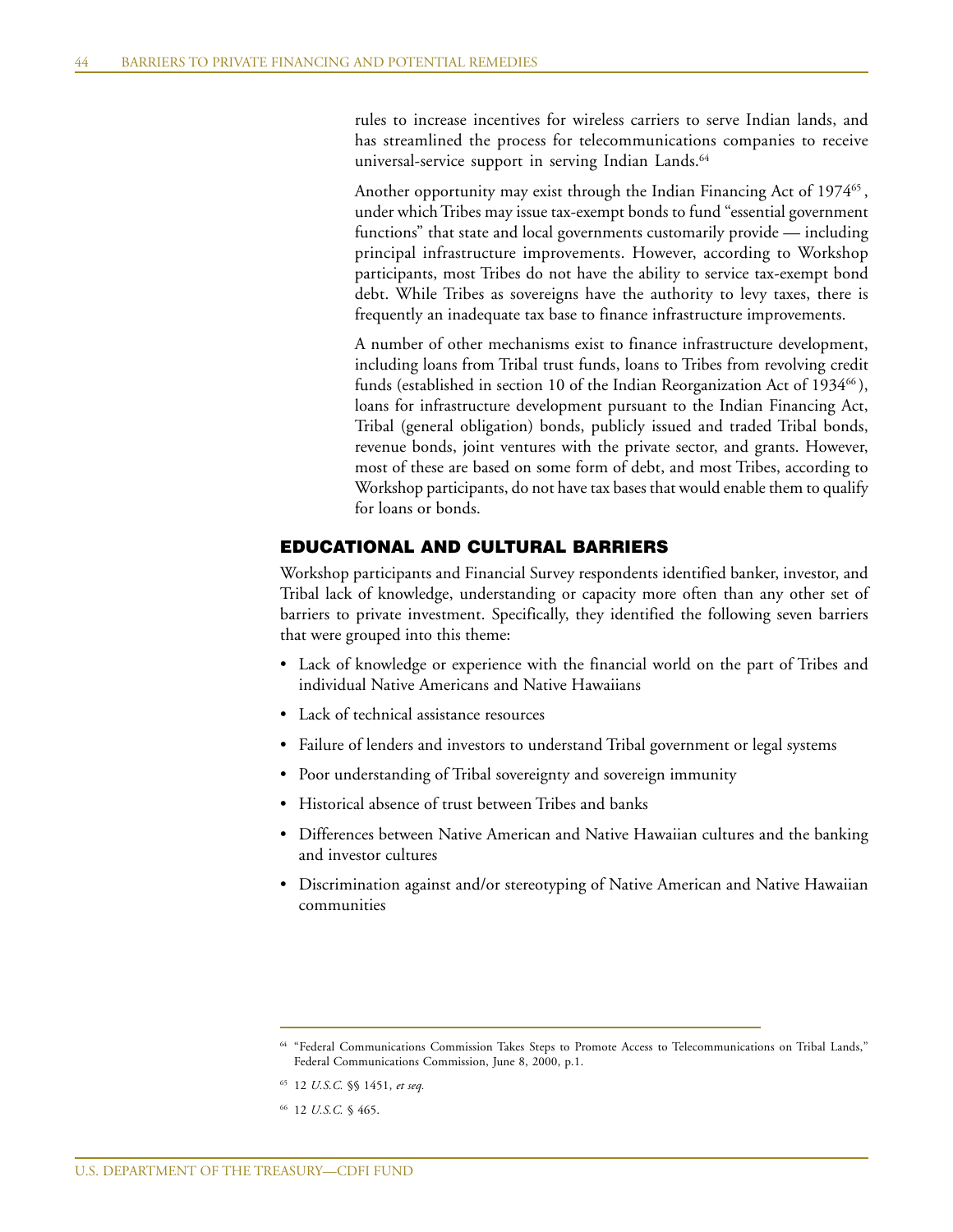Participants and respondents suggested the following four recommendations:

- Expand financial education for Native Americans and Native Hawaiians
- Develop entrepreneurship programs for Native Americans and Native Hawaiians
- Conduct lender and investor education
- Expand technical assistance

#### IDENTIFICATION OF BARRIERS

#### Lack of Knowledge or Experience With the Financial World on the Part of Tribes and Individual Native Americans and Native **Hawaiians**

According to CDFI Fund research, in Native American and Native Hawaiian economies, most transactions have been conducted using cash. Many Native Americans and Native Hawaiians thus lack an understanding of banking, credit reporting, and loan qualification processes and standards and have difficulty obtaining credit because they have no credit histories or, in some cases, bad credit histories. Moreover, Native American residents of Indian Lands and Native Hawaiians often lack knowledge and experience in preparing the business plans required for bank financing. In addition, many are unfamiliar with how financial markets work, how to make equity financing choices, and what investors require.

According to CDFI Fund research and Equity Investment Roundtable, equity investment has not traditionally been a Tribal focus for capital formation. While Tribes are beginning to reinvest their funds as equity in new businesses, accepting external equity investment is still often a foreign concept. Native American and Native Hawaiian cultures have not traditionally been profit-driven, and the Tribal government's objective in business management and business development is often job creation to address immediate unemployment problems. Moreover, according to Workshop participants, in the past, some unscrupulous salespeople have taken advantage of these Tribal sensibilities to offer investments to Tribes that subverted Tribal values and returned little. Such experiences have contributed to a history of Tribal distrust of "outside" business interests. This is often exacerbated when a non-Native investor or lender requires that, as part of the deal, the Tribe or entrepreneur relinquish partial ownership and control of the business to the investor.

In evaluating potential funding opportunities, bankers and equity investors analyze the loan applicant's management skills, financial knowledge, and business planning ability. Equity investors also require that applicants seeking investment capital have business plans, which is often an unfamiliar concept to many Native Americans and Native Hawaiians, according to Workshop participants. Therefore, before they even apply for capital, potential Native American and Native Hawaiian entrepreneurs are likely need assistance with strategic, business, and financial planning. Equity Investment Roundtable participants noted that the consequences of inexperience with the financial services sector can be serious: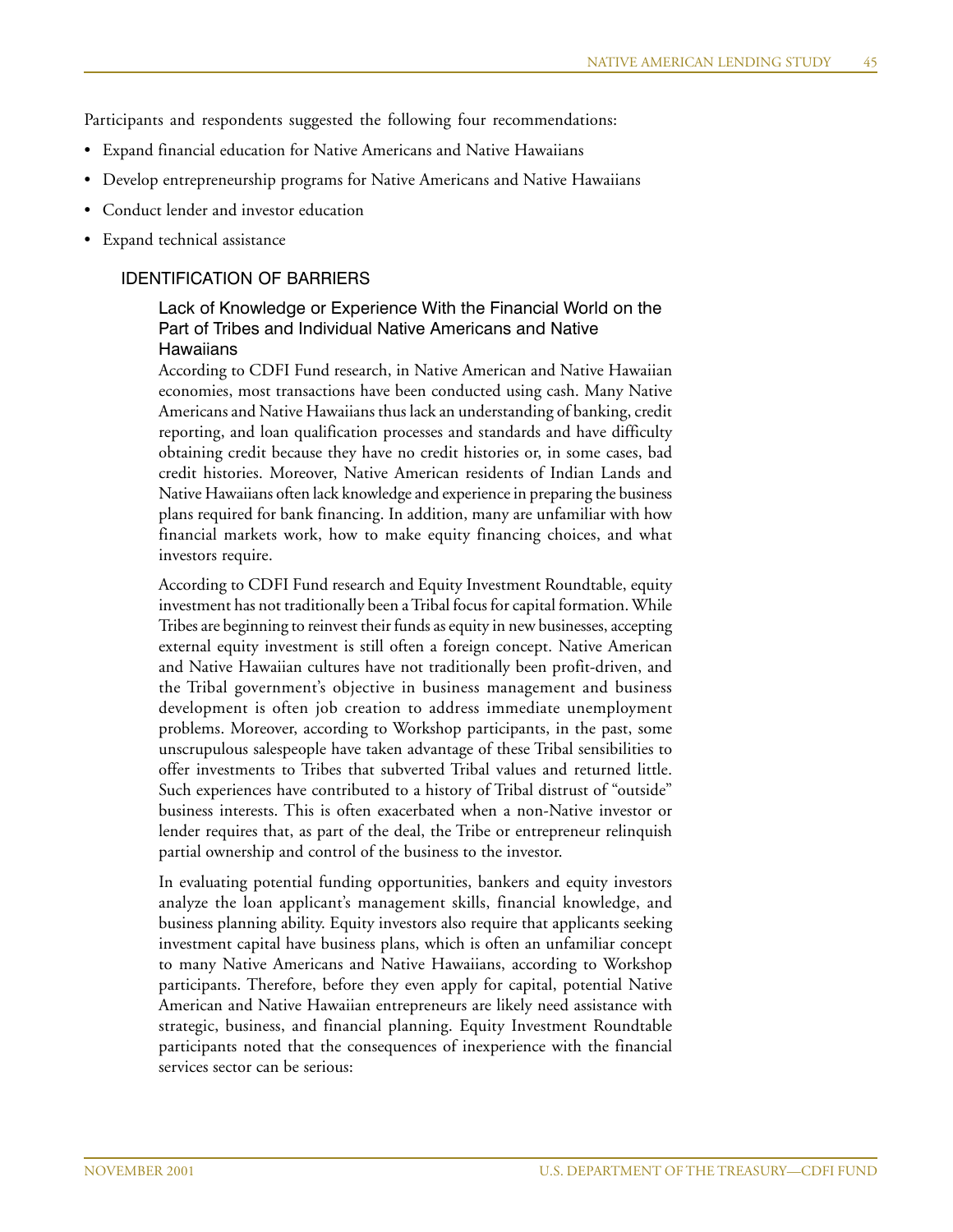- Many Native Americans and Native Hawaiians do not establish credit histories or have poor credit histories that disqualify them from many loans, and they tend to have relatively high loan default rates.
- Native Americans and Native Hawaiians can be vulnerable to predatory lenders.
- Native Americans and Native Hawaiians can be subject to high financial service costs that are passed on in high interest rates on loans.

Similarly, according to Workshop participants, the implications of a lack of understanding of private equity investment can be serious:

- Tribes do not know how to locate and approach equity investors.
- Native American and Native Hawaiian business proposals are not funded if they do not meet equity investors' goals.
- Native Americans and Native Hawaiians often do not know how to package development proposals for consideration for loan in equity investment, and are thus not successful in obtaining funds.

#### Lack of Technical Assistance Resources

The Study identified the lack of technical assistance and training financial literacy, financial management and banking and investment standards as serious barriers. Workshops participants identified a variety of unmet training needs for Tribal governments and Native American and Native Hawaiian entrepreneurs. Many stakeholders would benefit from technical assistance and training that facilitate greater access to lending and investments in Native American communities. The consensus of Workshop participants was that a lack of technical assistance limits Tribes' opportunities to build the internal capacities of potential financial managers or entrepreneurs.

## Failure of Lenders and Investors to Understand Tribal Government or Legal Systems

Equity Investment Roundtable participants suggested that many lenders and investors have had limited exposure to Tribal government operations, regulations, and enforcement. Lenders and investors are concerned about not being able to collect on their debts or fear that the process of doing so will be complex and difficult. They may not know how to get Tribal government approval or how to get a stalled project moving. They may not have or know how to find attorneys that are knowledgeable about a particular Tribe's laws and regulatory requirements and they may not trust the impartiality of the Tribe's courts. As a result, lenders and investors perceive higher risk and cost associated with lending and investment activity on Indian Lands and thus few lenders and investors pursue Native American markets.

#### Poor Understanding of Tribal Sovereignty and Sovereign Immunity

Study results indicate that lenders and investors do not understand Tribal and Village sovereignty and sovereign immunity, and thus often are reluctant to conduct business on Indian Lands because they fear that they will not be able to recover assets or enforce contracts in the event of a default or a bankruptcy.

*"…there is a misunderstanding of Tribal sovereignty… We fear what we don't understand. And when you fear what you don't understand, it makes you reluctant to work with the Tribes. And if the lenders won't work with the Tribes and they fear them, then biases are created. And when the biases are created they get carried generation to generation and the problem just persists over and over again."*

*—Sharon Scott, Alatna Tribal Council, Alaska*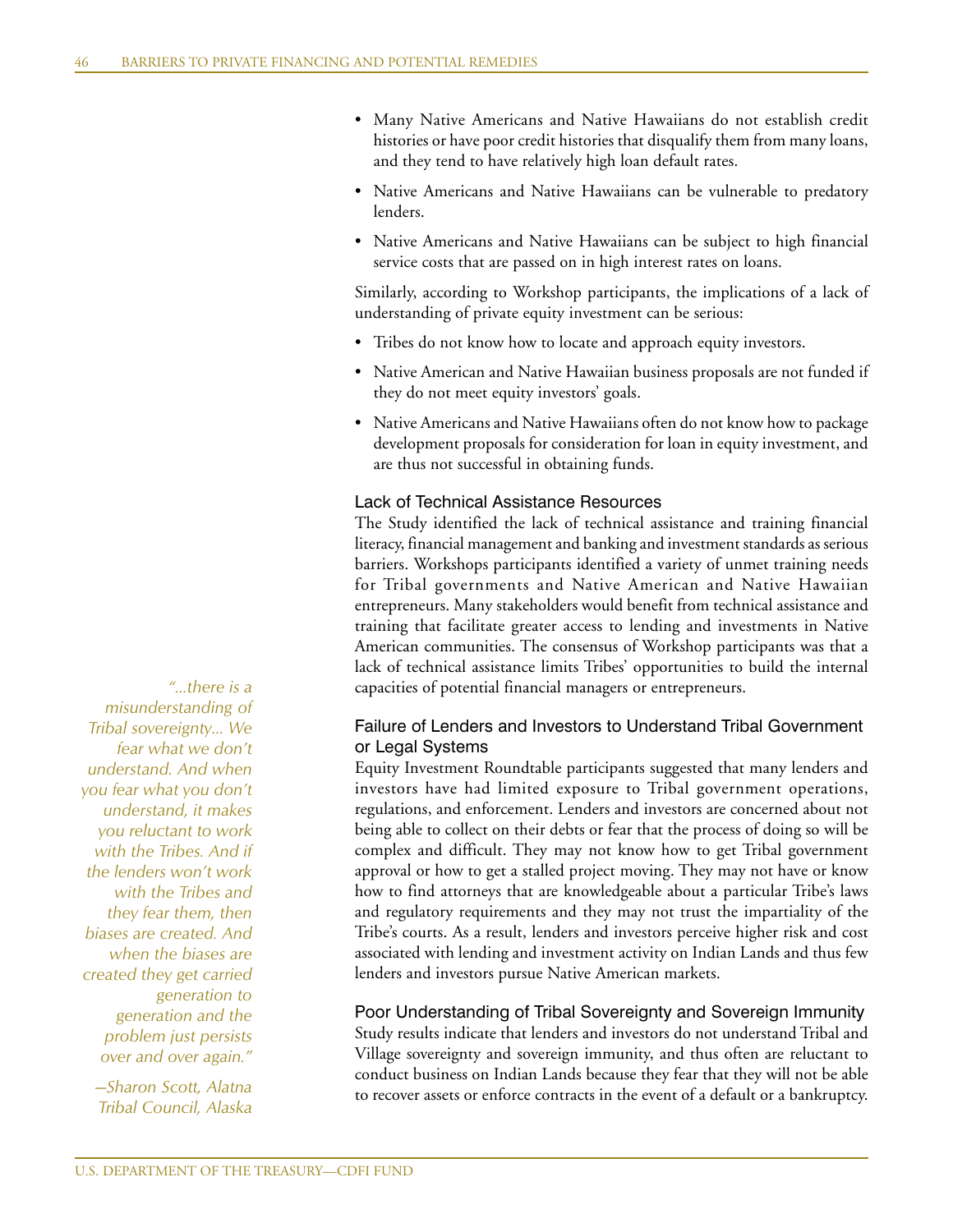Further, a number of lenders and investors who participated in Workshops or the Equity Investment Roundtable reported that they have tried to make loans in Native American communities and have been unsuccessful because they underestimated the time required or did not adequately address community concerns.

#### Historical Absence of Trust Between Tribes and Banks

The Financial Survey revealed significant differences in perception between Tribes and FSOs, involving the difficulty of accessing financial products and services. Workshop participants reported that there has been a historical lack of trust between Native Americans and Native Hawaiians and FSOs. Further, they reported that this lack of trust has impeded the development of working relationships, and caused misunderstanding that has led, in turn, to: failed negotiations for loans; cultural isolation; increased costs of doing business for Native Americans and Native Hawaiians; and a reluctance on the part of banks to underwrite loans.

# Differences Between Native American and Native Hawaiian Cultures and the Banking and Investor Cultures

A key difference between Native American and Native Hawaiian cultures and the financial and investment culture on views of wealth and sharing became evident in the Workshops and the Equity Investment Roundtable. As participants explained, traditional banking and investor cultures value profit and the accumulation of assets; creditworthiness is determined by "objective" standards based an individual's accumulated wealth, income stream, controlling assets, and credit history; and land is an asset with a value that is determined (it belongs to individuals and can be legally transferred).

In contrast, according to Workshop participants, Native Americans and Native Hawaiians with an asset to lend to another are more likely to consider the borrower's character and the relationship between the lender and the borrower. The traditions and customs regarding debts of Tribal members exist in various ways. Workshop participants and commentators have observed that debtor creditor relationships in Native American communities frequently are family as well as individual obligations. Moreover, they have noted, Native American creditors' determinations of potential borrowers' creditworthiness factors in the individuals' character and the ongoing relationship between the lender and the borrower. Perhaps most telling, CDFI Fund research found, and Workshop participants confirmed, that such local "underwriting" practices yield more than competitive repayment rates.

In many Native American and Native Hawaiian communities, relationships are built on interdependence and resource sharing. Generosity and giving away one's possessions is a mark of Native American wealth. This is often demonstrated at social gatherings where one's possessions are distributed at a "give away" or "potlatch" to members of the community. The concept of wealth building, as most bankers and investors understand it, is often foreign in many Native American and Native Hawaiian cultures. Land is held communally and its value belongs to the community. The idea that one can establish a credit history and develop assets through a home mortgage is not seen as creating wealth.

*"…a lot of the Tribes are faced with the fear of losing self-governance and control. So we felt it was real important they understand…the rules of lending and how it would apply to them as a sovereign nation."*

*—David Salmon, Chalkyitsik Traditional Council, Alaska*

*"We need to come up with a balance, and they [cultural heritage vs. western values] both have a place in our lives today in the Hawaiian community. But that is a very sensitive issue. You don't want to have to give up one in order to pursue the other."*

*—William Chang, Hina-Malailena, Hawaii*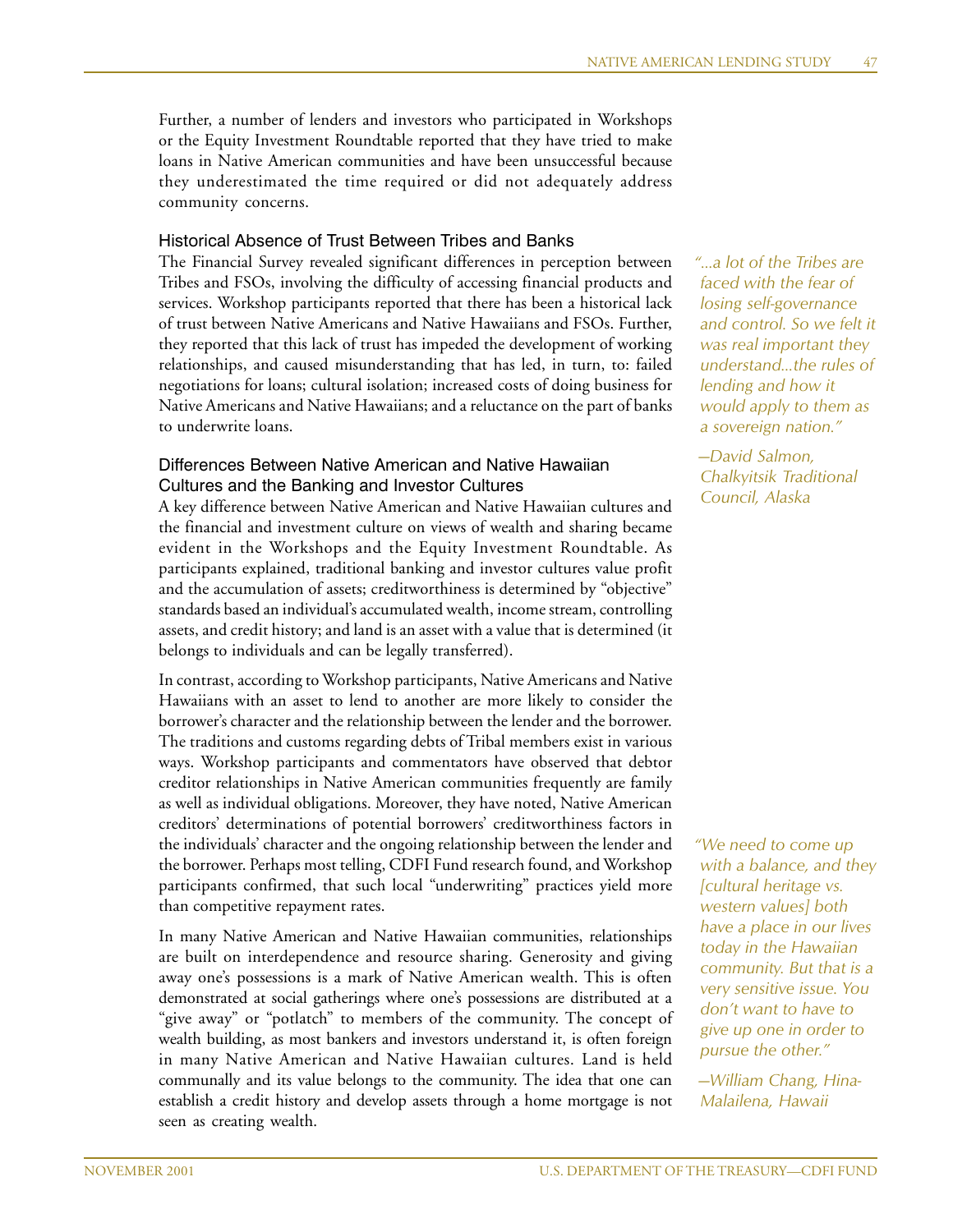*"It takes me back to my point this morning about communication, knowledge, and understanding. The more both sides have that, the more you reach a level of trust. That's really where the partnerships need to go between Indian Country organizations and outside organizations."*

> *—James W. Wagele, Bank of America*

*"Our group felt that education was our No. 1 priority… We're talking about Tribal leaders being educated as to what is needed to get loans, what processes you have to go through; the lenders as to how Tribes are run, what our Tribal codes are…"*

> *—Sharon Holmdahl, Colville Tribal Credit, Washington*

The lack of understanding of these differences in value systems and their impact on relationship building, approaches to contract making and receptiveness to marketing approaches was apparent in the Workshops. For example, some Native American and Native Hawaiian representatives discussed the importance of maintaining their cultures and the difficulties that they encounter when trying to establish new policies and procedures that fulfill lender and investor demands and expectations. Workshop participants from FSOs, investment, Native American, and Native Hawaiian communities expressed a desire to learn more about each other in ways that will facilitate relationship-building, contract-making and product development.

# Discrimination Against and/or Stereotyping of Native American and Native Hawaiian Communities

According to Workshop participants, Native Americans and Native Hawaiians suffer from discrimination and/or stereotyping in lending arenas. Study participants reported that such activity plays out in many subtle and overt ways ranging from misunderstandings and missteps that occur when two individuals raised with different values communicate with each other to overt redlining and discriminatory lending practices. Workshop participants report that much discrimination today is subtle, and sometimes surfaces as less outreach by lenders to Native American and Native Hawaiian communities than to other communities and as prospective Native American and Native Hawaiian borrowers feeling unwelcome and uncomfortable in the lending arena. In addition, Workshop participants report that few in the Native American and Native Hawaiian communities are familiar enough with federal and state consumer protection and fair lending laws to address potential discrimination in lending.

#### POTENTIAL REMEDIES

# Expand Financial Education for Native Americans and Native **Hawaiians**

A key strategy identified by Workshop participants for addressing educational and cultural barriers is to provide financial education to Native Americans and Native Hawaiians. Such education can enhance economic and community development efforts on Indian Lands and Hawaiian Home Lands by giving people the expertise to shape their own and their communities' economic futures. Financial literacy curricula are readily available from various sources, although they may need to be adapted for Native American and Native Hawaiian students. 67

 $\degree$  For example, First Nations Development Institute, in partnership with the Fannie Mae Foundation, has developed a personal finance curriculum that is tailored to the Native American community. In addition, the National Partnership for Financial Education, a consortium of federal agencies and regulators, non-profits, and trade associations, is working to improve financial literacy in Native American communities.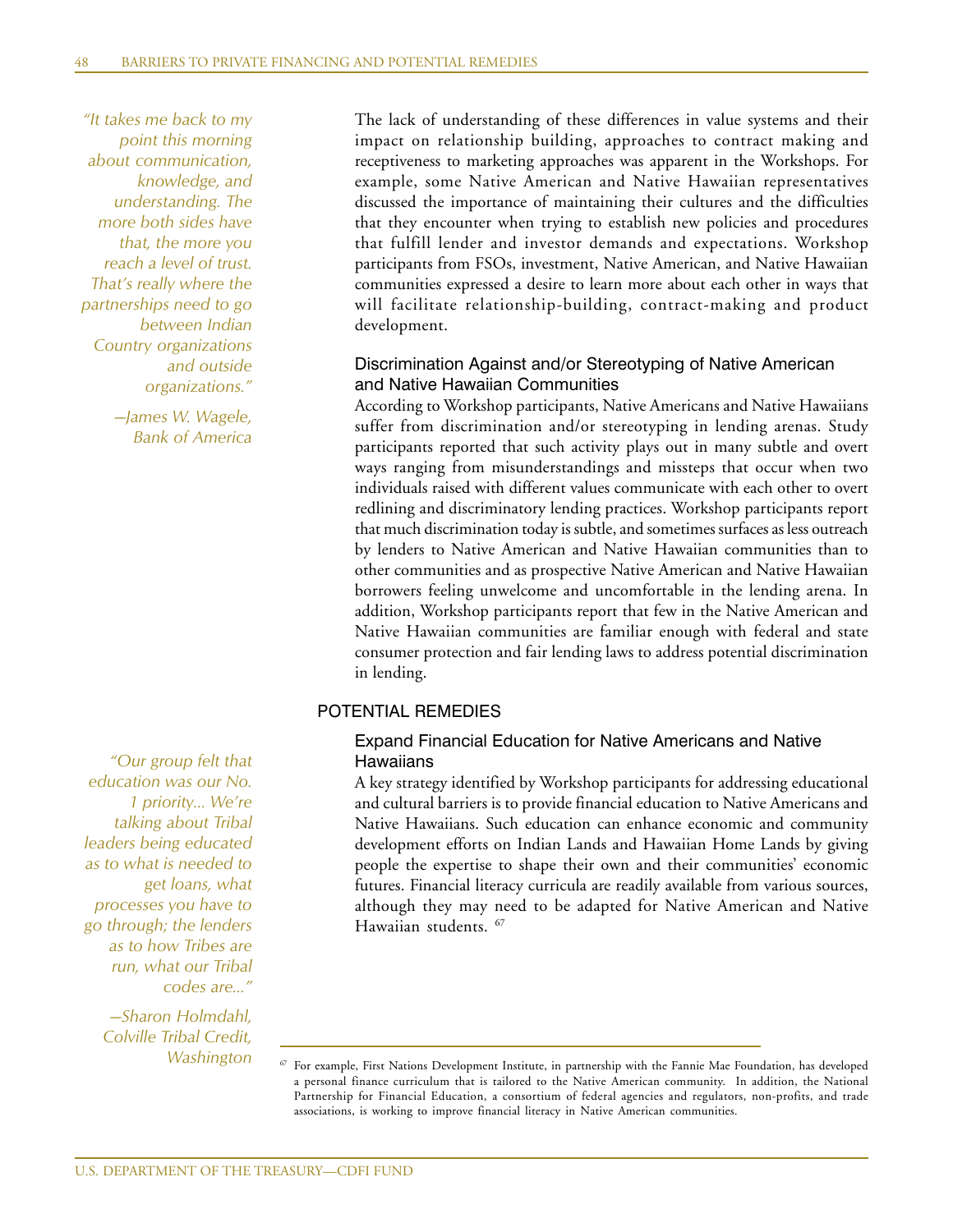The actions recommended by Workshop participants include:

- Establishment of teaching partnerships among Tribal and non-Tribal colleges, financial institutions, nonprofits, and CDFIs.
- Incorporation of web-based training in the curriculum.
- Facilitation of funding and teacher recruitment through the private sector, Tribes, Inter-Tribal organizations, and federal agencies.

# Develop Entrepreneurship Programs for Native Americans and Native Hawaiians

According to Workshop participants, entrepreneurs and small business owners are essential to Native American and Native Hawaiian economies; however, the skills of the trade of a good mechanic or restaurateur, for example, are qualitatively different from the financial, marketing, and personnel development skills required of a successful entrepreneur. An entrepreneurial training program and small business finance education program can help bridge this gap.

Educational curricula can be adapted to fit elementary-to-high-school educational programs, and Workshop participants recommended teaching entrepreneurial skills to both school children and adults. Moreover, Workshop participants suggested that entrepreneurship programs in high school could be reinforced with business development programs, such as Junior Achievement, where young people learn to start small businesses, and core materials on personal finance, small business finance, and entrepreneurship can be presented.

An example of a training program cited by Workshop participants is the American Indian Business Leaders entrepreneurial training program, headquartered at the University of Montana in Missoula, for Native American high school and college students.

#### Conduct Lender and Investor Education

One initiative suggested by Workshop participants is to develop educational programs on Native American and Native Hawaiian economies and markets so as to increase lender and investor awareness of Native American and Native Hawaiian market opportunities, business successes, and emerging entrepreneurs. Workshops and National Roundtable discussions revealed that stakeholders are interested in continuing the information and education exchanges begun here. Specific actions recommended by the participants include:

- Development of guides to Tribal government structures and procedures, sovereignty and sovereign immunity, land status, Native American and Native Hawaiian culture, protocol, and etiquette Tribal laws, regulatory/licensing requirements and financing and economic development needs.
- Creation of a directory of Tribal credit officers, economic development officers, department heads, and attorneys qualified to practice in Tribal courts.
- Development of a general marketing campaign that illustrates effective practices and success stories by implementing awards programs, such as Honoring Nations (Harvard University's annual awards for innovative Tribal government programs).

*"We're only going to be here for so long, but we need to start working with young people, you know, the kids, and that's part of your vision here and I want to see that continued further."*

*—Mark Madsen, Jamestown S'Klallam Tribe, Washington*

*"…we want to increase the awareness with the partners that we have, the Federal government, lenders, private players, by bringing them out to the communities… This then, we would hope, would lead to specific projects that were designed specifically for that community…"*

*—Jeri Walters, National Bank of Alaska*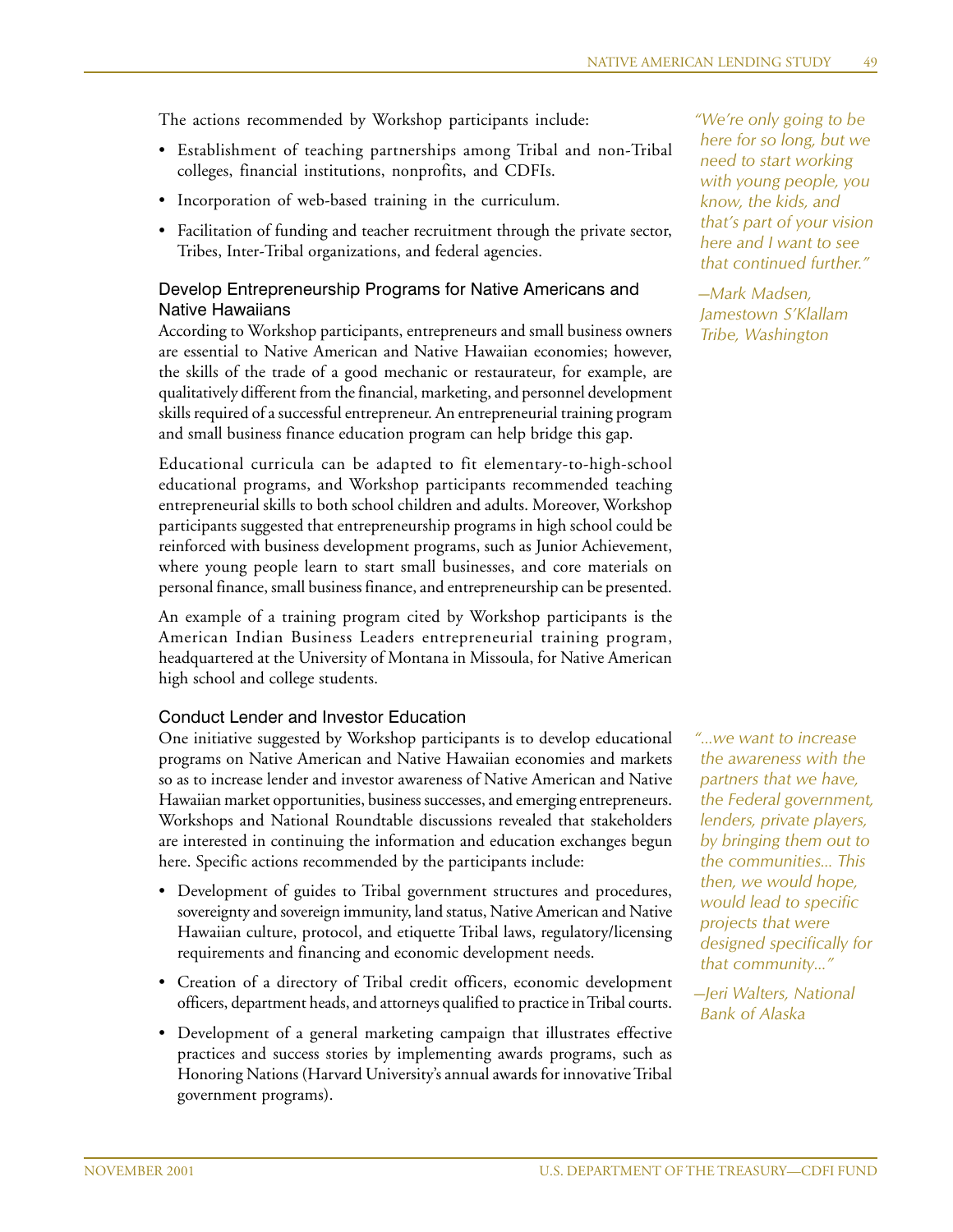- The initiation of educational seminars by Native American and Native Hawaiian communities focusing on Native American and Native Hawaiian business investment opportunities.
- Creation of speakers bureaus, to be offered through extension services, chambers of commerce, Tribal community colleges, Inter-Tribal organizations and Alaska Native regional corporations.
- Development of web-based databases that include economic and institutional profiles of Native American and Native Hawaiian communities, federal programs that may be available to support economic development projects, and lending and investment resources.
- Development of educational materials about fair lending laws and creation of forums to present these materials to Native American and Native Hawaiian audiences.
- Development of educational materials about discrimination and cultural awareness, and creation of forums to present these materials to lenders, investors, and state and federal officials.

# Expand Technical Assistance

Workshop participants recommended developing technical assistance resources for small business owners on Indian Lands and Hawaiian Home Lands. Most Workshop participants agreed that small business finance and entrepreneurship training and education alone would not be enough to create financial opportunities on Indian Lands and Hawaiian Home Lands, for entrepreneurs and small-business owners would likely require assistance in applying the training to their unique situations. The Financial Survey indicated that Native Americans and Native Hawaiians with access to counseling, training, and/or technical-assistance resources are more likely to rate financial products and services as easier to obtain.

Actions recommended by Workshop participants include:

- Development of small business incubators, resource centers, "one-stop shops," and CDFIs to provide business development and management technical assistance.
- Use of circuit riders or loaned staff from partner business and financial institutions to augment small business resource center nonprofit staff in training Tribal and Inter-Tribal office staffs.
- Creation of regional business resource centers funded by federal, Tribal, and private sources.

Examples of such assistance cited by Workshop participants include the SBA Micro Loan program, the SBA Tribal Business Information Centers, and technical assistance programs for program borrowers such as the Hopi Credit Association, the Lakota Fund, and the Alaska Growth Capital BIDCO, Inc.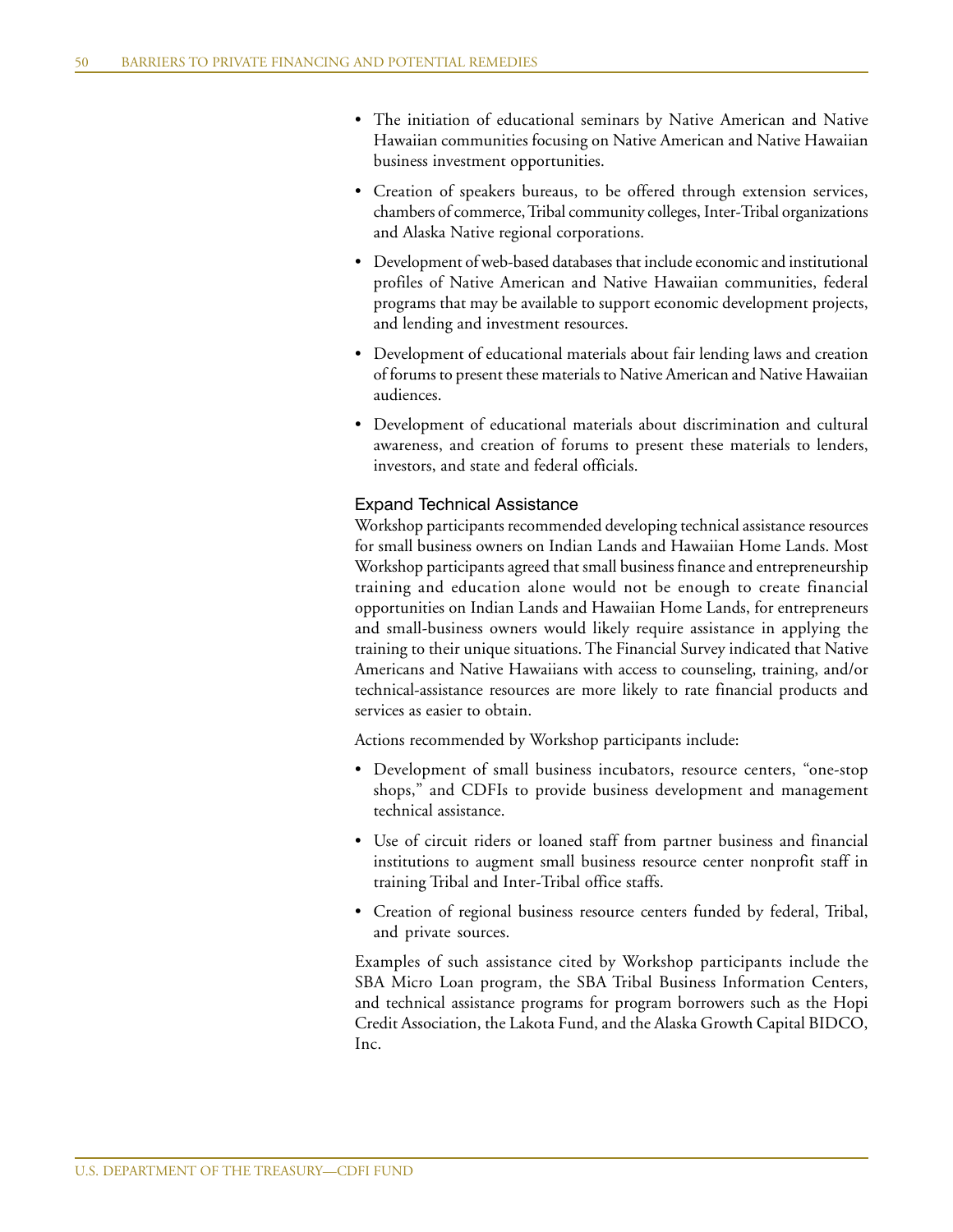According to Workshop participants, another useful strategy may be to coordinate technical assistance resources by establishing a national clearinghouse of training and technical assistance resources relating to lending and investment, developing a training package that includes planning models relevant to Tribal business opportunities, and conducting regional forums and inviting Tribal businesses to test plans before panels of experts.

According to Workshop participants, the basic financial training discussed above can be further strengthened with student internships and with exchanges for adults. Internships for Native American and Native Hawaiian students with financial regulatory agencies and financial institutions could be an effective way for students to obtain financial training and job skills. In addition, Tribal government professionals could use exchange programs and details or rotations in administration and regulatory agencies to improve their financial skills. An exchange could be particularly useful because it will allow federal and FSO staff to gain understanding of the workings and needs of Tribal governments. Actions recommended by Workshop participants include enhanced recruitment of Native Americans and Native Hawaiians by financial institutions and establishment of Federal and private sector internships, exchange programs, technical assistance and training programs, personal finance and entrepreneurship education programs, and college and graduate school student programs in business, finance, and economics.

Additionally, Workshop participants recommended the development of mentoring programs with industry that would involve educating Tribal entrepreneurs on the decision criteria and processes used by equity investment fund boards, chambers of commerce, and industry and trade groups.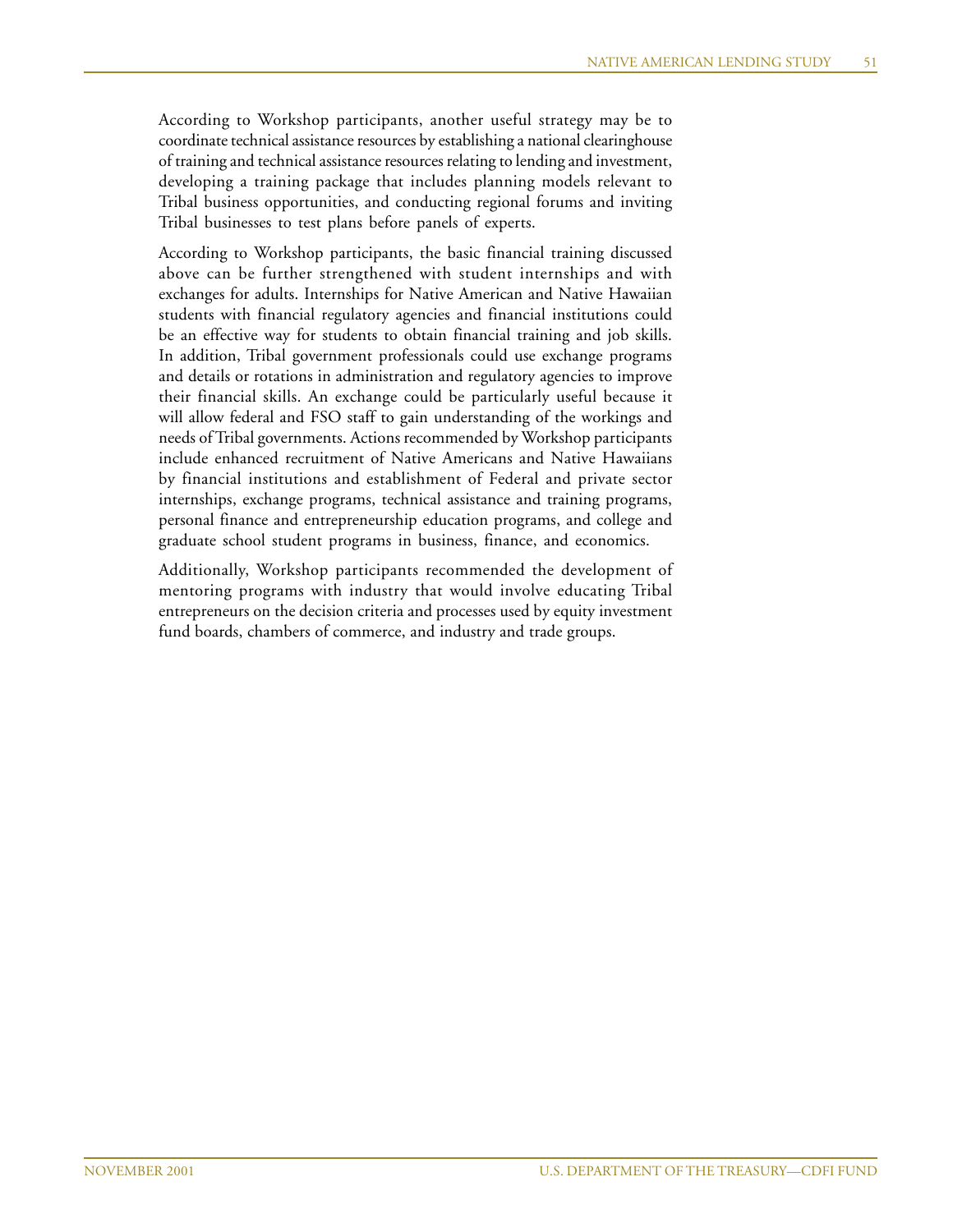This page intentionally left blank.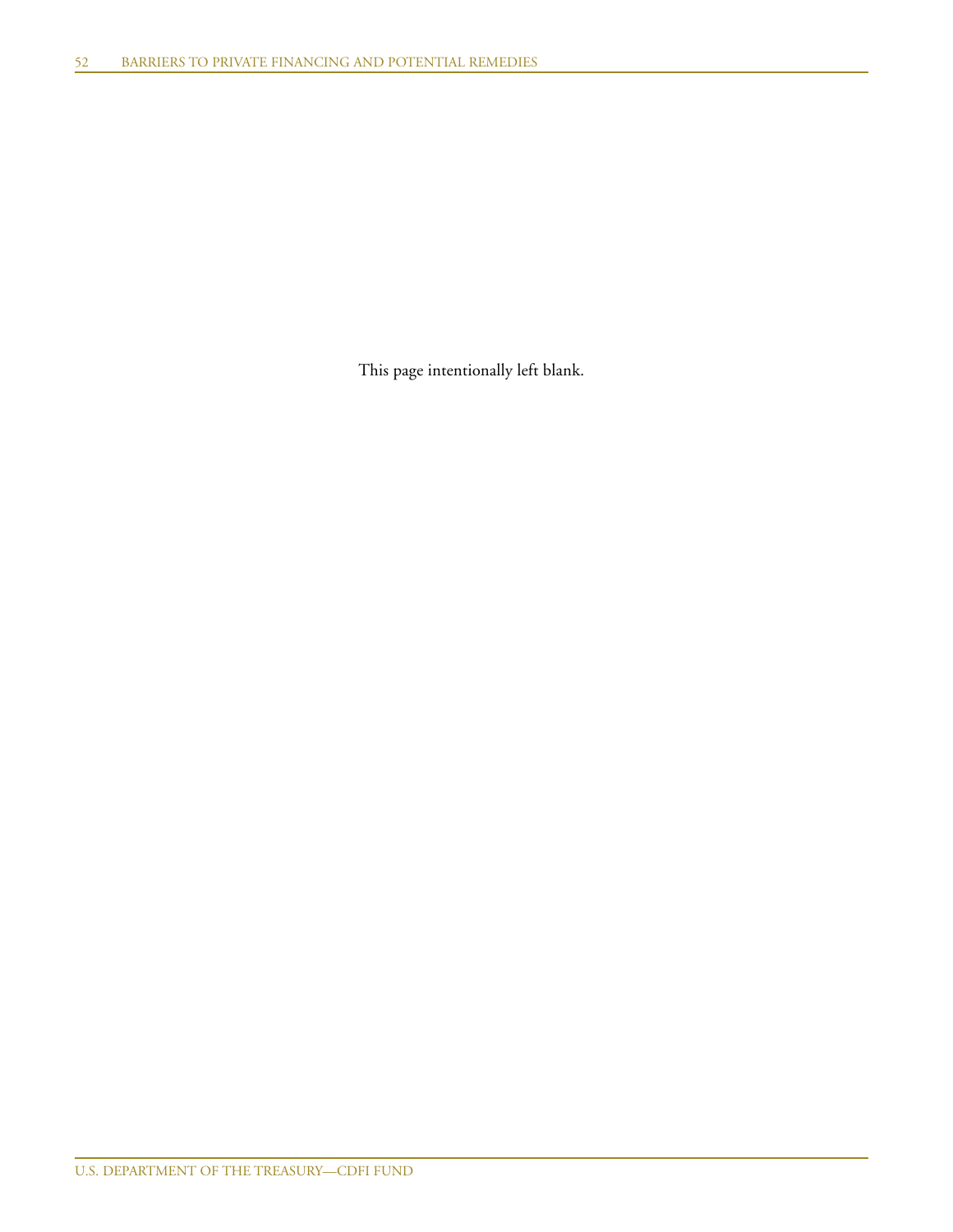*"I know what we need to do. All the ingredients are there. We just need to put the pieces together. The challenge is, are tribes ready and is Congress and the Administration willing to provide or create the necessary receptive environment and support to 'enable' Native Nations to prosper."*

*—Bobby Whitefeather, Tribal Chairman, Red Lake Band of Chippewa Indian, Minnesota*

# CONCLUSION: KEY INITIATIVES

Tribal and Native Hawaiian communities throughout the nation confront daunting economic challenges. They are confronted with legal infrastructure, governmental operations, economic financial, physical infrastructure, education and cultural barriers. As indicated in this Report, there has been palpable progress in addressing these challenges. A significant number of Tribes have mounted innovative development strategies. Efforts are underway to enhance the capacities of Tribal governments. There are many examples of "win-win" relationships with major manufacturing and financial service organizations. Real, albeit modest, progress has been made in addressing the backlog of investment in human and physical capital. Recent federal policies that stress government-to-government relationships are beginning to provide more Tribal governmental control.

Despite these achievements, much more remains to be accomplished. This requires a disciplined focus on expanding access to capital for businesses and households located in Tribal and Native Hawaiian communities. Workshop participants and Financial Survey respondents identified a host of remedies for Tribal governments, the financial community and the federal government acting independently or in concert to achieve this objective. There are, however, a few critical initiatives that can serve as essential catalysts for accelerating progress.

# FEDERAL GOVERNMENT NEXT STEPS

This Study does not purport to review every program or policy that operates on Indian Lands or Native Hawaiian Home Lands, whether federal, state or local. In particular, the discussion of federal government programs set forth in this Study was generated primarily from the comments and experiences of Workshop participants. From among their many recommendations, priority initiatives involve maintaining investments for physical, telecommunications and utility infrastructure, facilitating the creation of public-private equity investment funds, and supporting for an array of vehicles for training, technical assistance for both Tribal governments and businesses, and facilitating linkages to financial markets. These and other initiatives would be assisted by the ongoing Congressional charge to the General Accounting Office and the Department of Commerce for a comprehensive review of federal government programs and policies that affect, and attempt to facilitate, economic development and capital allocation on Indian Lands.

# CHAPTER FOUR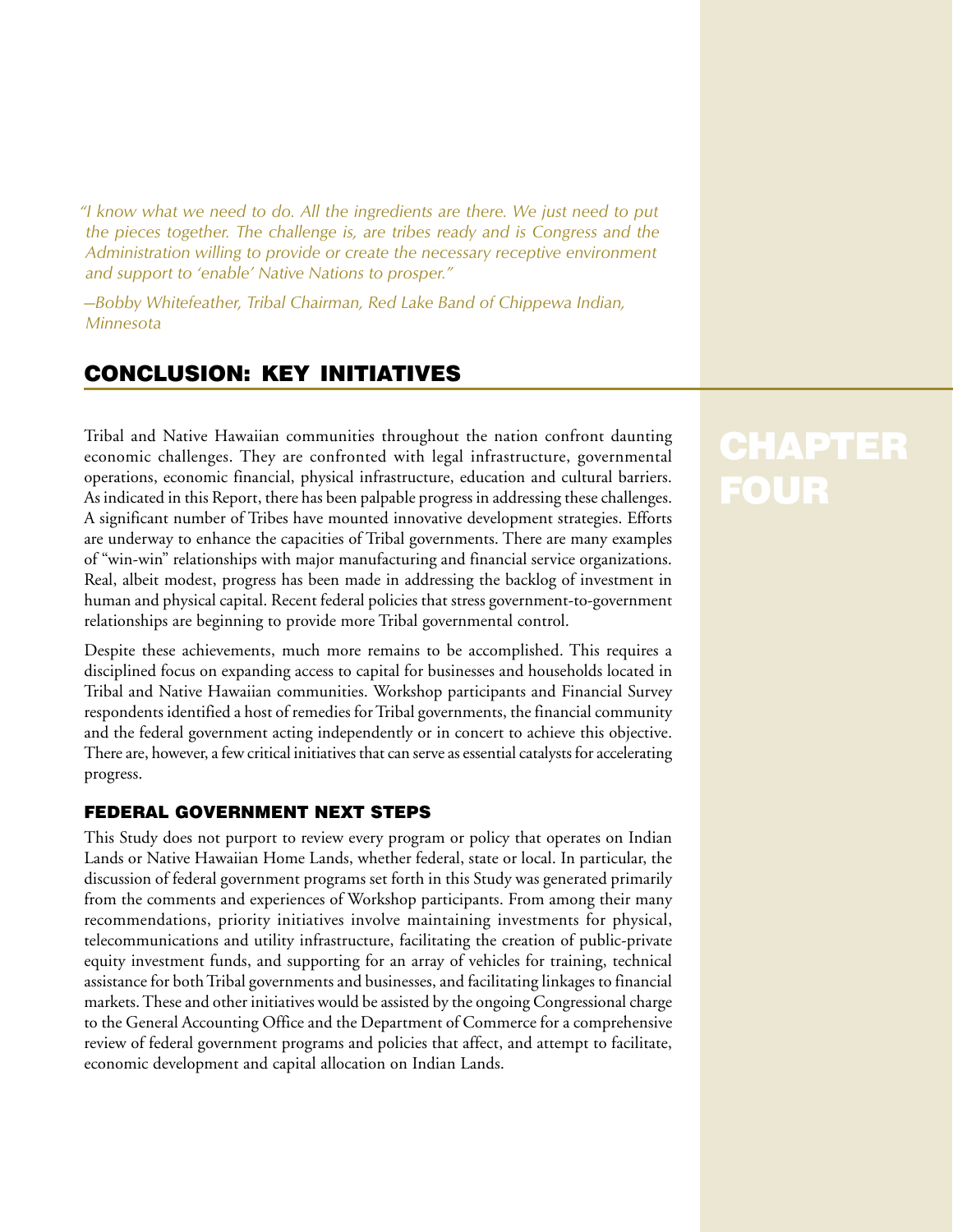# TRIBES' AND NATIVE HAWAIIANS' NEXT STEPS

In addition to "next steps" for government entities, information gathered for this Study also revealed a number of steps that Tribes and Native Hawaiians must take to facilitate the flow of debt and equity capital into Indian Lands and Native American Home Lands. The most oft-repeated step for Tribes is the need to rationalize Tribal legal systems and promulgate commercially reasonable, predictable guidelines for their exercise of sovereign immunity. One of the chief barriers to lending and equity investment in Indian Lands that is squarely in Tribal control, as reported by Workshop participants, is unpredictability of Tribal judicial systems. Accordingly, an important next step for Tribes is the development of court systems that provide for the orderly disposition of the rights of aggrieved parties to commercial transactions. Such reform would be buttressed by codifying or adopting local commercial codes, zoning and planning codes, and laws generally regulating corporate activity.

Another important step identified by the Study's participants is the adoption and publication of rational, predictable rules for the operation of sovereign immunity in commercial transactions.

In addition, Tribes and Native Hawaiian communities will have to build their respective local capacities to facilitate economic development and the financing of local activity. Tribal authorities, for example, will have to expand their capacity to plan and coordinate economic activity. Tribal Authorities and Native Hawaiian communities will need to build the capacities of prospective local entrepreneurs. Tribes and Native Hawaiian groups can forge regional cooperation through inter-Tribal organizations, and use programs like the CDFI Fund's Native American CDFI Technical Assistance (NACTA) program to increase their respective capacities.

#### FINANCIAL INSTITUTIONS' NEXT STEPS

Financial institutions, including private equity investors, also have a continuing role in addressing the barriers to lending and equity investment in Indian Lands and Native Hawaiian Home Lands. Financial institutions have to develop a local presence that is flexible enough to participate in transactions that do not fit 'typical' profiles. This might entail the opening of branch offices in Indian Land or Native Hawaiian communities. It also might entail partnering with Tribes and Native Hawaiian groups to form local CDFIs, loan funds or investor groups. To do this, financial institutions will have to find models for managing risk, while addressing the non-traditional profiles of some borrowers.

Financial institutions can be important partners for Tribes. The institutions can be an important resource in the capacity building that Tribes and Native Hawaiian communities must undertake by providing technical assistance. Financial institutions can also work as a bridge between Tribes or Native Hawaiian communities and the government to develop new financial products that are tailored to the particular needs of the communities (for example, mortgages for trust land).

#### COOPERATIVE ACTIVITY

Much of the progress in expanding access to capital was not achieved by tribal governments, financial institutions or federal agencies acting alone. Rather, progress often depended on these stakeholders acting together. One of the most important themes to emerge from the CDFI Fund's research, Workshops, and Equity Research is the need to foster even greater coordinated activity among stakeholders. For example, input of Tribal or Native Hawaiian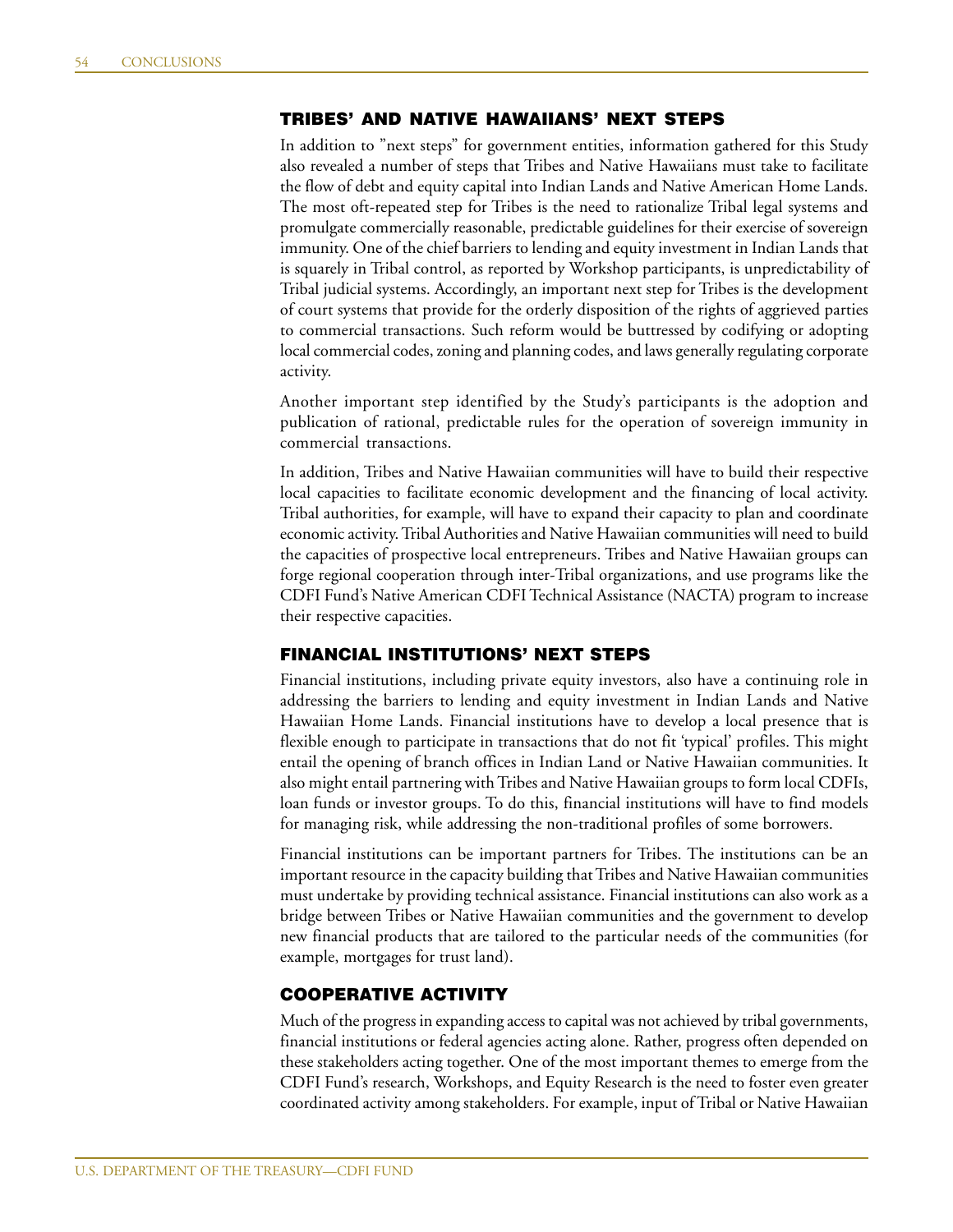representatives to any review of the effectiveness of government programs or policies would help to answer questions about community compatibility and relevance. Neither technical assistance nor cultural education will have the desired effect unless Tribes, Native Hawaiian communities, and FSOs commit to such processes. Moreover, FSOs, government regulators, and Tribes would all likely have to participate in attempts to create new loan products for Native American or Native Hawaiian communities, or to address the peculiar issues arising from attempting to mortgage trust lands.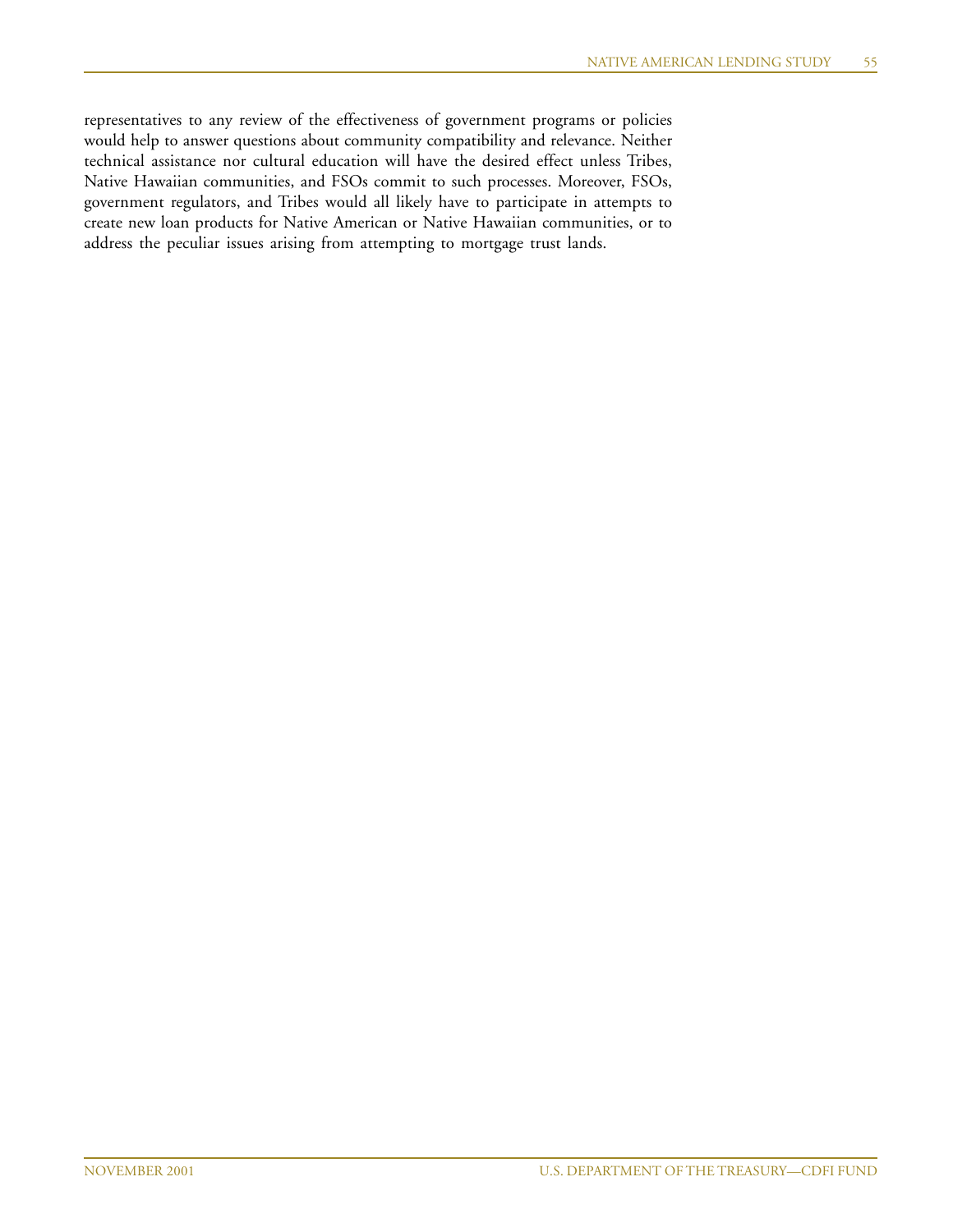This page intentionally left blank.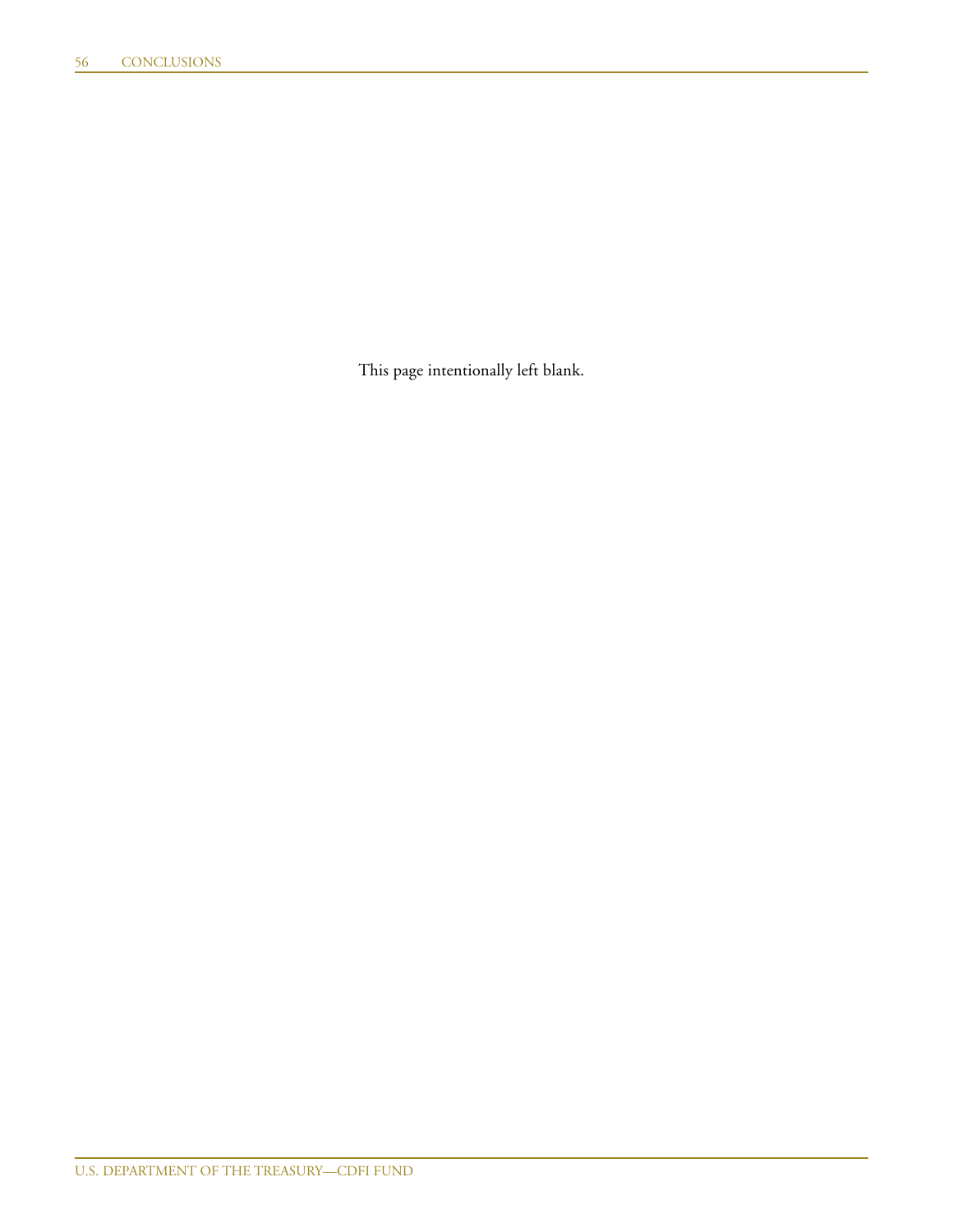# APPENDICES

# APPENDIX A

FINANCIAL SURVEY—FINANCIAL SERVICES ORGANIZATIONS

# APPENDIX B

FINANCIAL SURVEY—TRIBAL LEADERS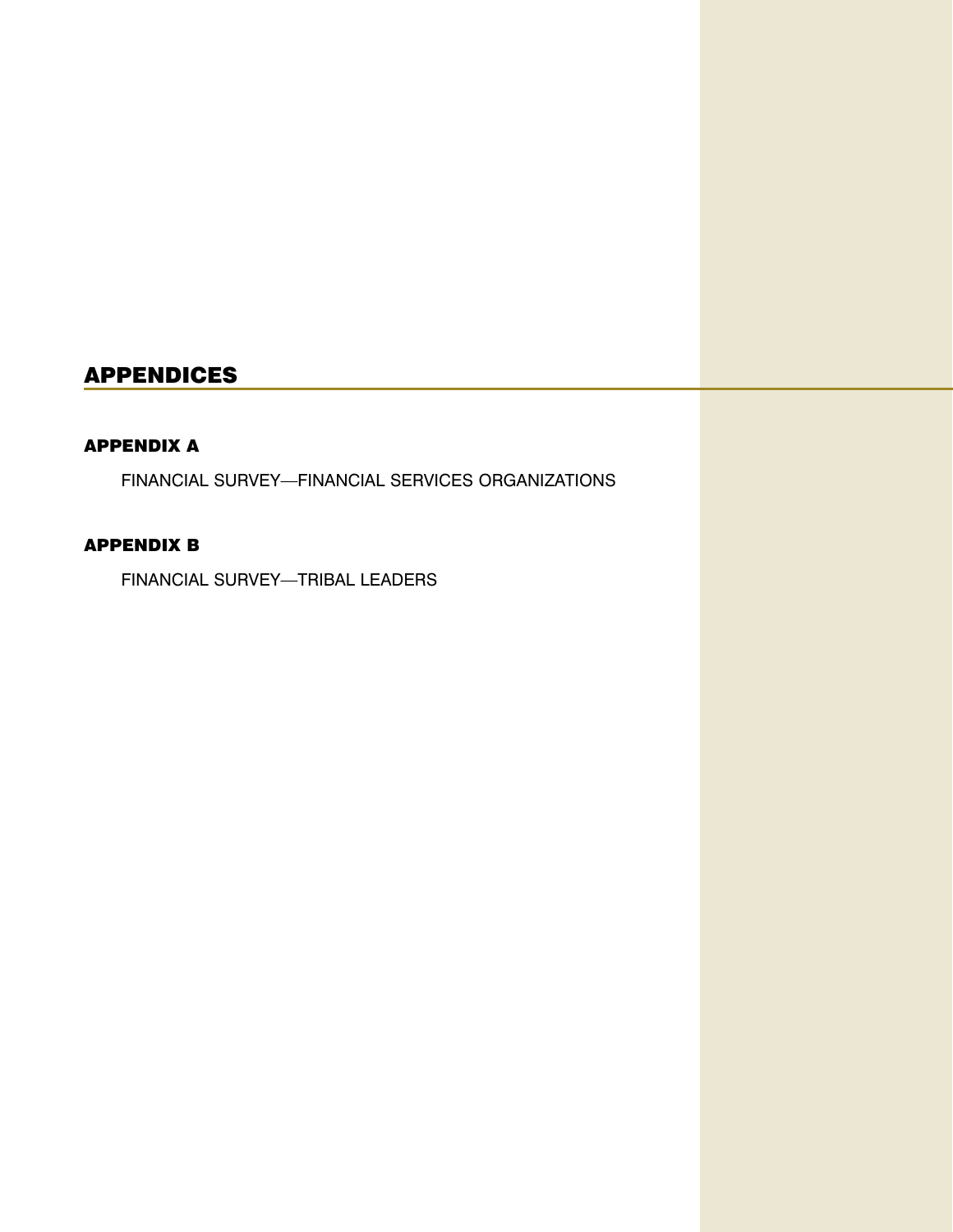# APPENDIX A: FINANCIAL SURVEY—FINANCIAL SERVICES ORGANIZATIONS

This Financial Survey seeks to gather information on the assets and activities of branch offices located closest to Reservations or Indian Lands. To the extent possible, please provide branch level data.

#### **1. What portion of your Branch's loan portfolio is comprised of the following products?**

(Loan portfolio is defined as: Total Loans Outstanding as of June 30, 2000)

| (PLEASE √ AS APPROPRIATE)                                       | <b>Not</b><br>Applicable | Minor<br>Component<br>$(10\% \text{ or }$ Less) | Not<br>Applicable |  |
|-----------------------------------------------------------------|--------------------------|-------------------------------------------------|-------------------|--|
| Conventional mortgages                                          |                          |                                                 |                   |  |
| Loans for mobile home purchases                                 |                          |                                                 |                   |  |
| Property rehabilitation loans                                   |                          |                                                 |                   |  |
| Home equity loans                                               |                          |                                                 |                   |  |
| Personal/consumer loans (e.g., trucks, autos, home furnishings) |                          |                                                 |                   |  |
| Construction loans (residential and commercial real estate)     |                          |                                                 |                   |  |
| Start-up business loans (in operation for fewer than 2 years)   |                          |                                                 |                   |  |
| Micro business loans under \$25,000                             |                          |                                                 |                   |  |
| Small business loans between \$25,000 and \$100,000             |                          |                                                 |                   |  |
| Large business loans over \$100,000                             |                          |                                                 |                   |  |

#### **2. Does your branch or institution offer the following products to residents of Native American reservations or Indian Lands?**

| (PLEASE √ AS APPROPRIATE)                                       | Not<br>Applicable        | Yes, a Minor<br>Component<br>(10% or Less<br>of Loan<br>Portfolio) | Yes, a Major<br>Component<br>(Greater than<br>10% of Loan<br>Portfolio) |  |
|-----------------------------------------------------------------|--------------------------|--------------------------------------------------------------------|-------------------------------------------------------------------------|--|
| Conventional mortgages                                          |                          |                                                                    |                                                                         |  |
| Loans for mobile home purchases                                 |                          |                                                                    |                                                                         |  |
| Property rehabilitation loans                                   |                          |                                                                    |                                                                         |  |
| Home equity loans                                               |                          |                                                                    |                                                                         |  |
| Personal/consumer loans (e.g., trucks, autos, home furnishings) |                          |                                                                    |                                                                         |  |
| Construction loans (residential and commercial real estate)     |                          |                                                                    |                                                                         |  |
| Start-up business loans (in operation for fewer than 2 years)   |                          |                                                                    |                                                                         |  |
| Micro business loans (under \$25,000)                           | $\overline{\phantom{a}}$ |                                                                    |                                                                         |  |
| Small business loans (between \$25,000 and \$100,000)           | $\overline{\phantom{a}}$ | $\mathcal{L}_{\mathcal{A}}$                                        |                                                                         |  |
| Large business loans (over \$100,000)                           |                          |                                                                    |                                                                         |  |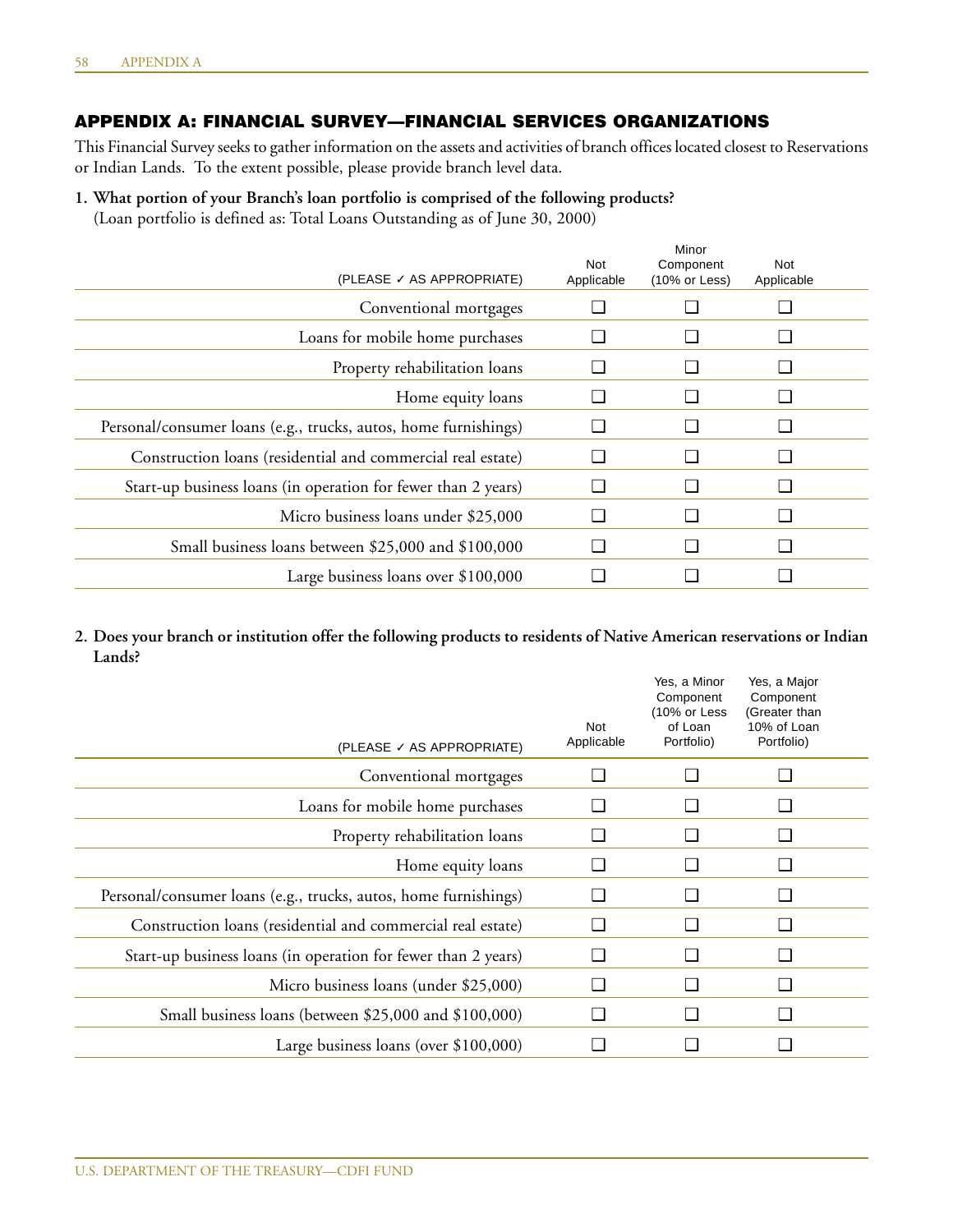|                                                                                                                                                                                              | <b>YES</b> | <b>NO</b> |  |
|----------------------------------------------------------------------------------------------------------------------------------------------------------------------------------------------|------------|-----------|--|
| Financial services (deposit accounts) to tribal members<br>residing on a Reservation or Indian lands                                                                                         |            | ப         |  |
| A branch(s) or service center(s) on a Reservation or Indian lands                                                                                                                            |            |           |  |
| An ATM(s) on a Reservation or Indian lands                                                                                                                                                   |            |           |  |
| Branches and ATM's near a Reservation or Indian lands that are<br>readily accessible to Reservation or Indian land residents<br>If so, what is the approximate distance from the Reservation |            |           |  |
| or Indian Lands to these services?                                                                                                                                                           | miles      |           |  |
| A "mobile" branch serving the Reservation or Indian lands                                                                                                                                    |            |           |  |
| Federal loan or loan guarantee programs<br>(e.g., SBA, HUD, VA, BIA, USDA, etc.) to tribal members<br>residing on a Reservation or Indian lands                                              |            |           |  |
| State loan or loan guarantee programs<br>(e.g., state financing or mortgage authority, etc.)<br>to tribal members residing on a Reservation or Indian lands                                  |            |           |  |

#### **3a. Does your branch or institution maintain and/or offer the following…**

# **3b. Does your institution provide grants or equity investments to community development financial institutions(s) on reservations or Indian Lands, or does your institution partner with local CDFI's to finance projects or businesses on the reservation or Indian Lands?**

| If yes, does your institution participate in the |  |  |
|--------------------------------------------------|--|--|
| CDFI Fund's Bank Enterprise Awards program?      |  |  |

#### **4. Does your branch or institution have…**

|                                                                                                         | YFS | NO. |  |
|---------------------------------------------------------------------------------------------------------|-----|-----|--|
| a marketing or outreach program for reservation-based or<br>Indian Land-Based Communities in your area? |     |     |  |
| specific products for reservation or Indian Land-Based<br>communities in your area?                     |     |     |  |

If yes to either question, please provide examples: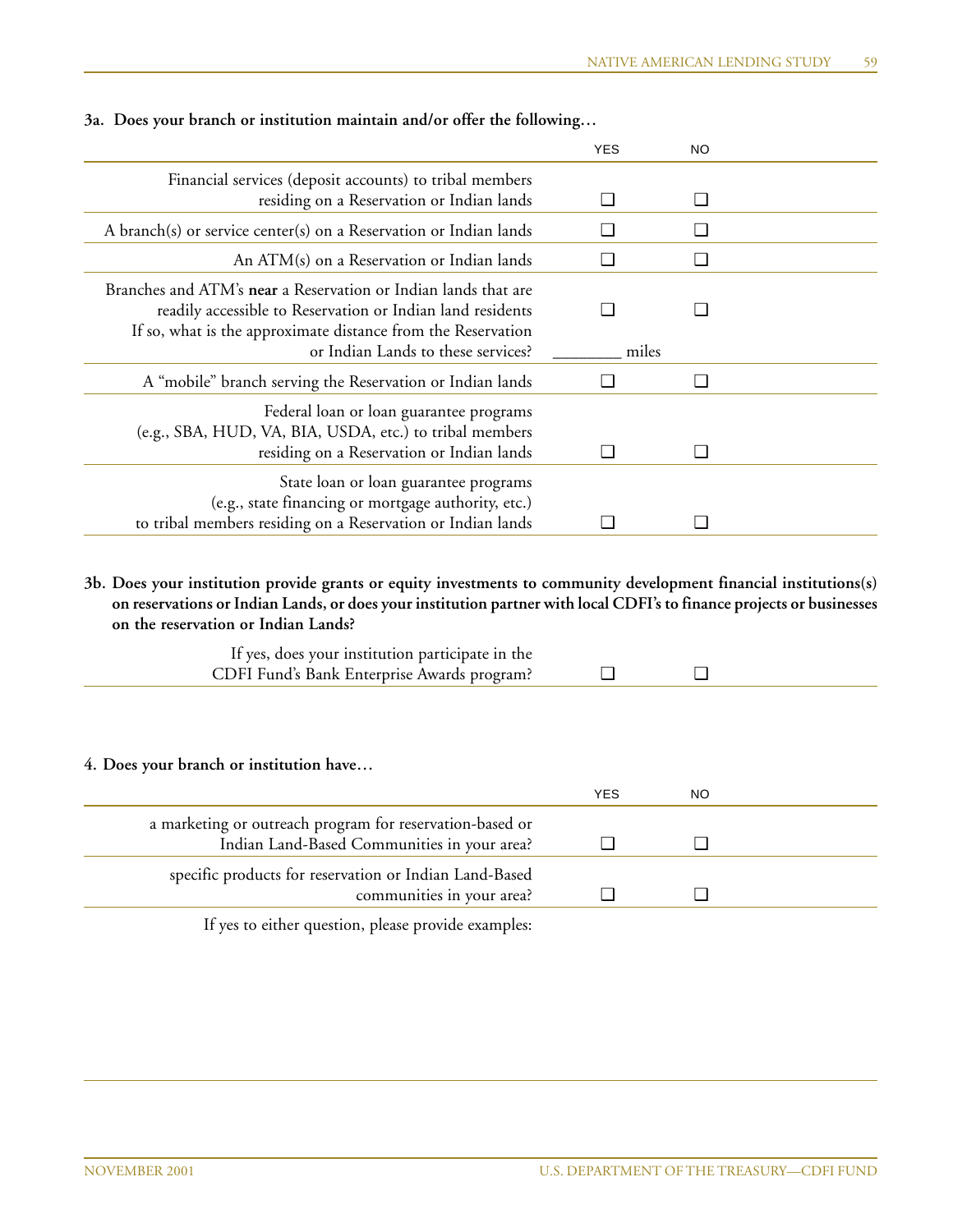**5. To what extent does your branch fund or directly provide training, counseling, or technical assistance to Native Americans, tribes, or Native American organizations on a reservation or Indian Lands on the following topics…**

|                                                                                                  | <b>NONE</b> | <b>VERY</b><br>LIMITED | <b>MODEST</b> | <b>SUBSTANTIAL</b> |
|--------------------------------------------------------------------------------------------------|-------------|------------------------|---------------|--------------------|
| Basic financial literacy                                                                         |             |                        |               |                    |
| (e.g., family budget, managing a checkbook, savings plan)                                        |             |                        |               |                    |
| Consumer credit counseling and/or credit repair                                                  |             |                        |               |                    |
| Your institution's financial products and services                                               |             |                        |               |                    |
| Home buyer education                                                                             |             |                        |               |                    |
| Basic small business financial literacy<br>(e.g., writing a business plan, sources of financing, |             |                        |               |                    |
| obtaining a bank loan – what banks look for)                                                     |             |                        |               |                    |
| Accounting and bookkeeping                                                                       |             |                        |               |                    |
| Federal laws and regulations                                                                     |             |                        |               |                    |
|                                                                                                  |             |                        |               |                    |

Other (please specify)

**6. Please indicate the degree of ease or difficulty branch or institution typically experiences financing the following on reservations or Indian Lands…**

|                                                                   | <b>NOT</b><br>APPLICABLE | EASY   | <b>SOMEWHAT</b><br>EASY | <b>SOMEWHAT</b><br><b>DIFFICULT</b> | <b>DIFFICULT</b>         | <b>EXTREMELY</b><br><b>DIFFICULT</b> |
|-------------------------------------------------------------------|--------------------------|--------|-------------------------|-------------------------------------|--------------------------|--------------------------------------|
| Conventional mortgages                                            | ❏                        | ❏      | ❏                       | ❏                                   | $\Box$                   | ❏                                    |
| Loans for mobile home purchases                                   | ❏                        | ❏      | ❏                       | $\Box$                              |                          | ❏                                    |
| Property rehabilitation loans                                     | ❏                        | ❏      | ❏                       | ❏                                   | ப                        | $\Box$                               |
| Home equity loans                                                 | $\Box$                   | $\Box$ | □                       | $\Box$                              |                          | $\Box$                               |
| Personal/consumer loans<br>(e.g. trucks, autos, home furnishings) | ❏                        | $\Box$ | □                       | $\Box$                              | ⊔                        | ❏                                    |
| Construction loans<br>(residential and commercial real estate)    | ❏                        | ❏      | □                       | □                                   |                          | □                                    |
| Start-up business loans<br>(in operation for fewer than 2 years)  | ❏                        | ❏      | ❏                       | ❏                                   |                          | ⊔                                    |
| Micro business loans under \$25,000                               | $\Box$                   | $\Box$ | ❏                       | ❏                                   | ❏                        | ❏                                    |
| Small business loans<br>between \$25,000 and \$100,000            | ❏                        | ❏      | ❏                       | ❏                                   | ❏                        | ❏                                    |
| Large business loans over \$100,000                               | ❏                        | $\Box$ | ❏                       | ❏                                   | $\overline{\phantom{a}}$ | ❏                                    |
| Comments:                                                         |                          |        |                         |                                     |                          |                                      |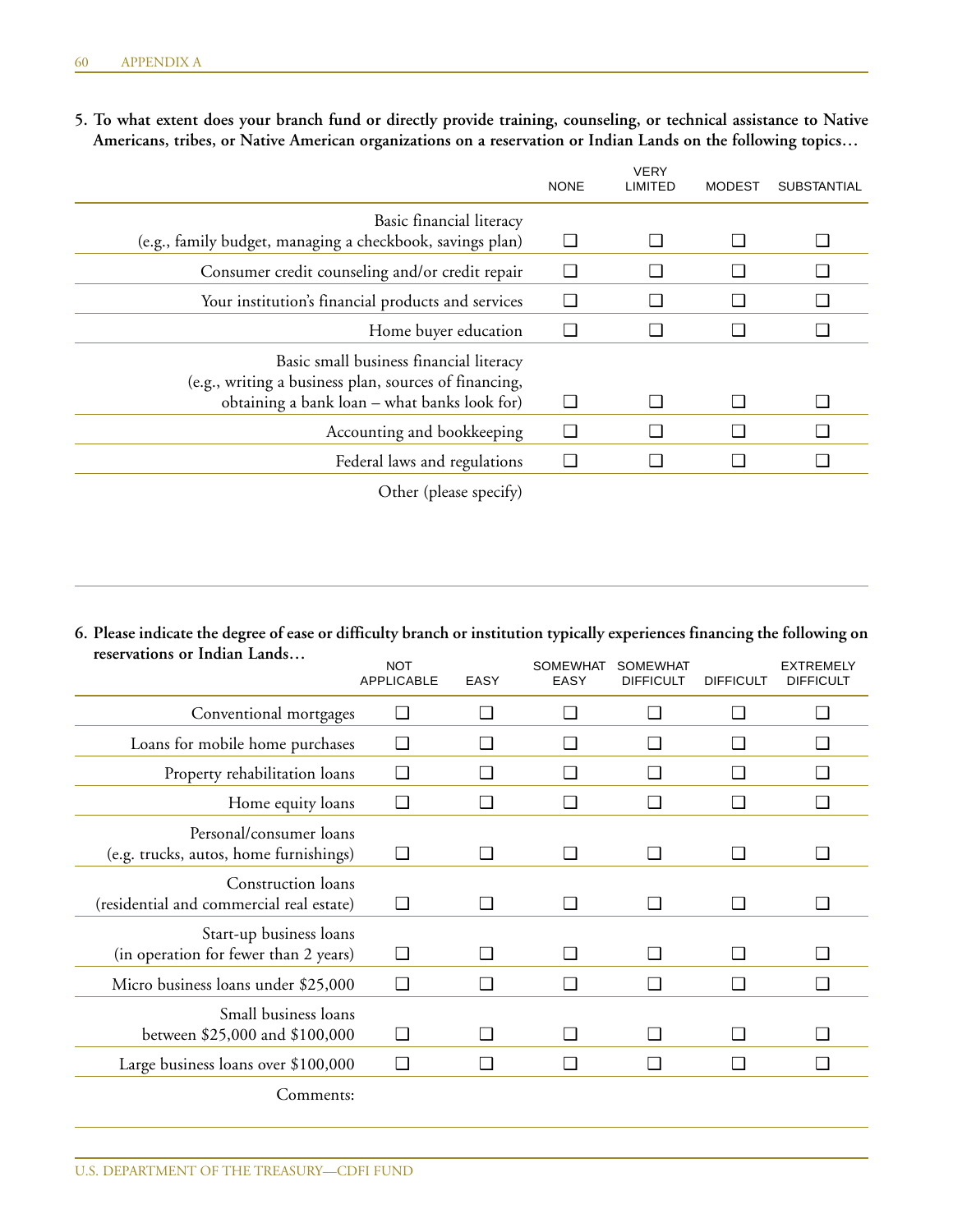#### **7. Review the list of items below and indicate the degree to which each item presents a barrier to your branch's or institution's lending activity on the Reservation(s) or Indian Lands in your area.**

Please rate each barrier by placing a √ in the corresponding box. You may add additional barriers in the space provided below.

The following list of items does not necessarily reflect the views of the Treasury Department, but is the stated views of participants in 13 national Workshops conducted by the CDFI Fund's Native American Lending Study/Action Plan Program regarding possible barriers to lending on Native American, Native Hawaiian, and Alaska Native Communities.

|    |                                                                                                                                             | <b>NOT</b><br>APPLICABLE | NOT A<br><b>BARRIER</b> | <b>MINOR</b><br><b>BARRIER</b> | MODERATE<br><b>BARRIER</b> | <b>SIGNIFICANT</b><br><b>BARRIER</b> | <b>VERY</b><br><b>SIGNIFICANT</b><br><b>BARRIER</b> |
|----|---------------------------------------------------------------------------------------------------------------------------------------------|--------------------------|-------------------------|--------------------------------|----------------------------|--------------------------------------|-----------------------------------------------------|
| A. | Cumbersome, conflicting,<br>or ineffective State and/or                                                                                     |                          |                         |                                |                            |                                      |                                                     |
|    | Federal programs and regulations                                                                                                            | $\Box$                   | ⊔                       | ❏                              | ⊔                          | ⊔                                    | ⊔                                                   |
|    | B. Inflexible lending/underwriting regulations                                                                                              | $\Box$                   | ⊔                       | $\Box$                         | □                          | □                                    | ⊔                                                   |
| C. | Limited use of Trust land as collateral                                                                                                     | $\Box$                   | $\Box$                  | $\Box$                         | $\Box$                     | $\Box$                               | $\Box$                                              |
| D. | Tribal members on the<br>Reservation or Indian lands lack<br>capital, collateral, and/or credit histories                                   | $\Box$                   | ⊔                       | ❏                              | ❏                          | ⊔                                    | ⊔                                                   |
| E. | Lenders do not understand<br>Tribal governmental or legal systems                                                                           | $\Box$                   | $\Box$                  | ❏                              | ❏                          | ❏                                    | ❏                                                   |
| F. | Tribes and Tribal members on the<br>Reservation or Indian lands lack knowledge<br>of or experience with the financial world                 | ❏                        | ⊔                       | ❏                              | ❏                          | ◻                                    | ❏                                                   |
| G. | Insufficient or non-existent written<br>Tribal commercial laws and regulations<br>(e.g., commercial code,<br>zoning code, or building code) | $\Box$                   | ⊔                       | ❏                              | ❏                          | ◻                                    | □                                                   |
| Н. | Differences between Native American<br>culture and the banking culture                                                                      | $\Box$                   | ⊔                       | ❏                              | □                          | ❏                                    | ⊔                                                   |
| I. | Lack of understanding of Tribal<br>sovereignty and sovereign immunity                                                                       | $\Box$                   | ⊔                       | ⊔                              | ⊔                          | ⊔                                    | ⊔                                                   |
| J. | Tribes or Tribal members and banks<br>have historically not trusted each other                                                              | $\Box$                   | ப                       | ◻                              | ◻                          | ❏                                    | ⊔                                                   |
| К. | Lack of physical and<br>telecommunications infrastructure<br>on the Reservation or Indian lands                                             | $\Box$                   |                         | ப                              | ப                          | $\blacksquare$                       | $\sqcup$                                            |
| L. | Discrimination against and/or stereo-<br>typing of Native American communities                                                              | $\Box$                   | l 1                     | ❏                              | ◻                          | ◻                                    | ❏                                                   |
| Μ. | Insufficient number of banks on or<br>near the Reservation or Indian lands                                                                  | $\Box$                   | $\Box$                  | $\Box$                         | $\Box$                     | □                                    | $\Box$                                              |
| N. | Lack of technical assistance resources                                                                                                      | $\Box$                   | ⊔                       | ❏                              | ❏                          | ❏                                    | ❏                                                   |
| Ο. | Change in Tribal governmental<br>leadership creates uncertainty                                                                             | $\Box$                   | ⊔                       | $\Box$                         | $\Box$                     | $\Box$                               | ⊔                                                   |

Comments or other barriers not listed: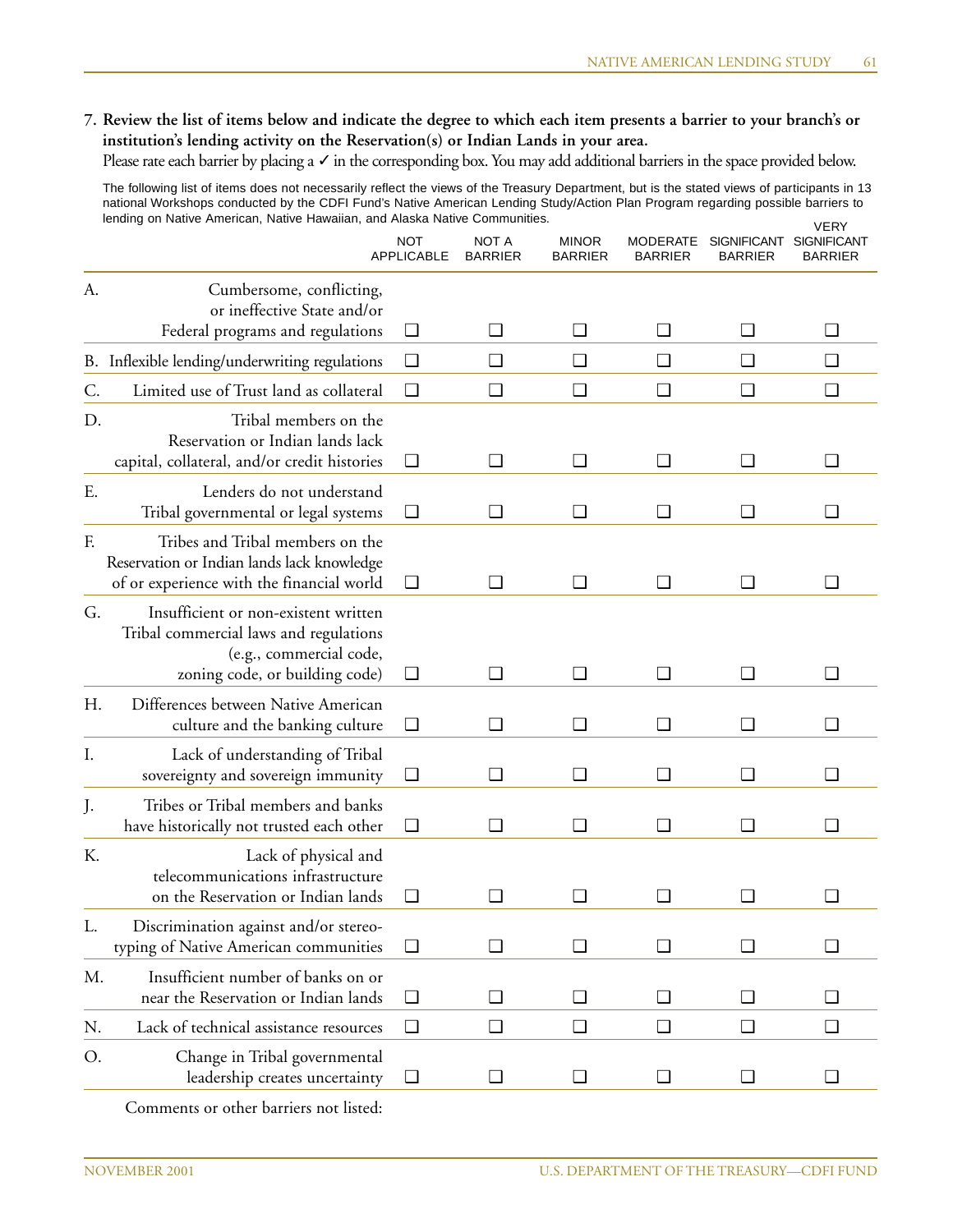#### **8. Select and rank the top three barriers from the previous question in order of significance and recommend a strategy or strategies to overcome each barrier.**

Strategies may include initiatives that can be implemented by lending institutions, Native American communities, or nationally (by Federal or private institutions). You may have more than one strategy per barrier. Please feel free to attach additional sheets of paper if necessary.

| <b>RANK</b>           | LETTER OF<br><b>BARRIER</b><br>(FROM LIST IN #7) | STRATEGY TO OVERCOME THE BARRIER |
|-----------------------|--------------------------------------------------|----------------------------------|
| (most significant) 3  |                                                  |                                  |
| 2                     |                                                  |                                  |
| (least significant) 1 |                                                  |                                  |

# **9. To which industry sectors do you extend lending?** (Please check all that apply)

❑ Agriculture ❑ Construction ❑ Manufacturing ❑ Natural Resources (Energy/Minerals/Timber) ❑ Retail ❑ Housing ❑ Services ❑ Tourism, Hospitality, Recreation ❑ Transportation ❑ Utilities and Telecommunications ❑ Other (please specify)

#### **10. What is your Branch or Institution's minimum loan threshold for…**

Personal/Consumer Loans \$

Business Loans \$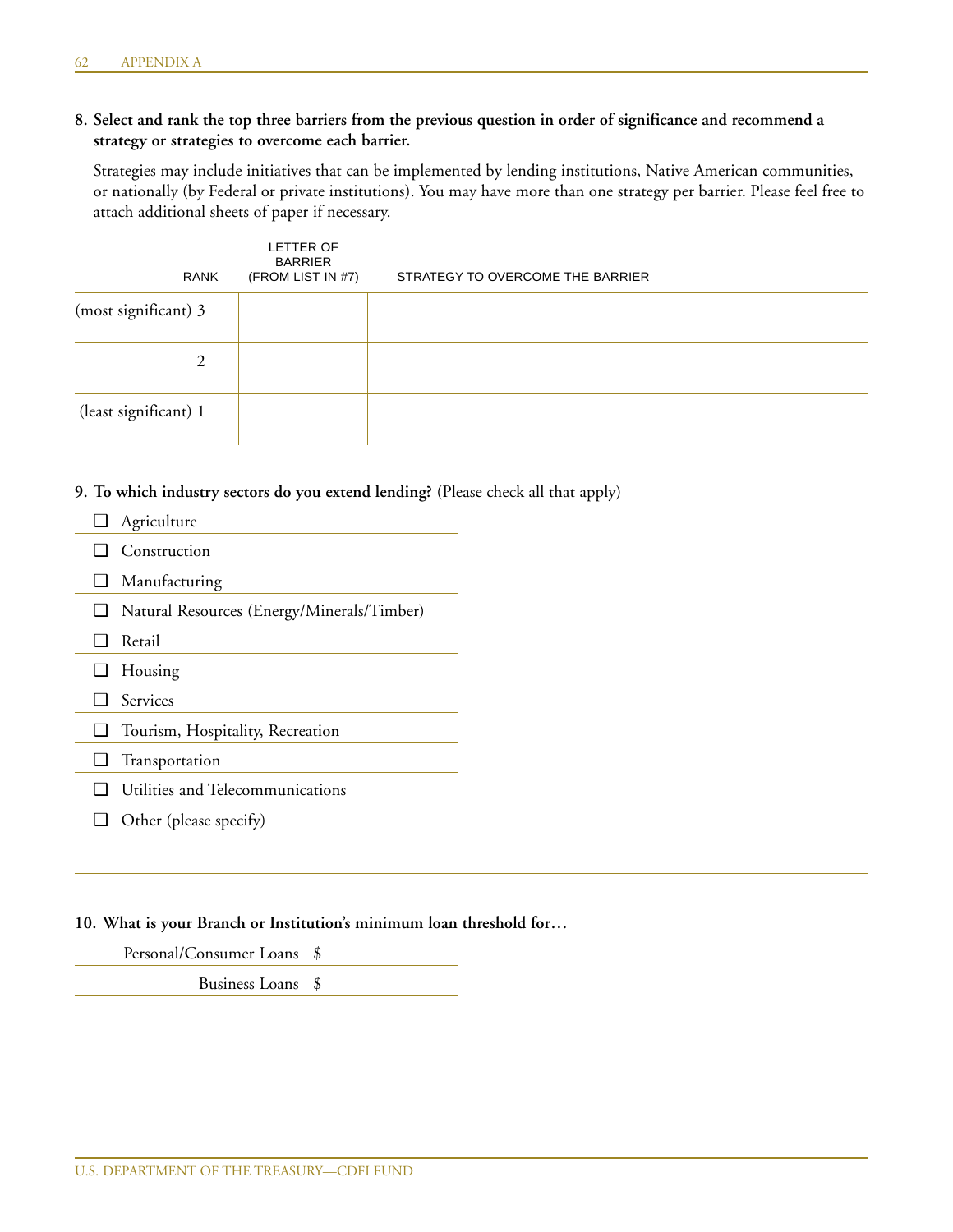- **11. What type of charter does your institution have?** (Please check all that apply)
	- ❑ Federally chartered bank
	- ❑ State-chartered bank
	- ❑ Federally chartered thrift, savings association, or savings bank
	- ❑ State-chartered thrift, savings association, or savings bank
	- ❑ Federally chartered credit union
	- ❑ State-chartered credit union
	- ❑ Other (please specify)
- **12. Please indicate the asset size of your branch or institution as of 6/30/2000**
	- ❑ Up to \$100 million
	- ❑ \$101 million to \$1 billion
	- ❑ \$1 billion to \$10 billion
	- ❑ \$10 billion to \$20 billion
	- ❑ More than \$20 billion

#### **13. Office or official responding:**

**Name and contact number** (optional):

**What state and Reservation(s) or Indian lands do you serve?** (optional):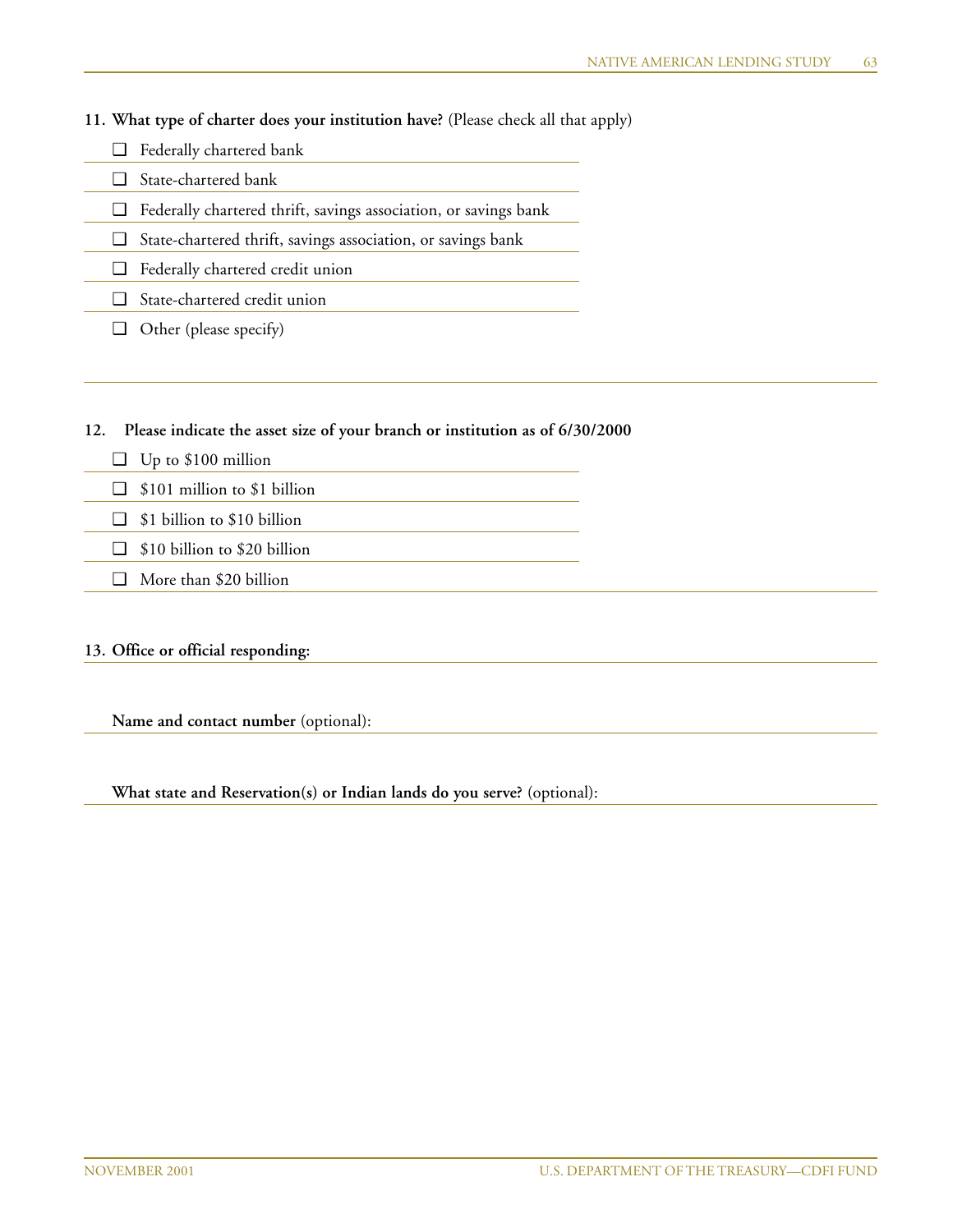# APPENDIX B: FINANCIAL SURVEY—TRIBAL LEADERS

**1. Does your tribe currently sponsor, fund, partner with, or otherwise offer to its members any of the following…**

| $\Box$ Credit office, credit department, or credit association                                                                      |
|-------------------------------------------------------------------------------------------------------------------------------------|
| Rental assistance                                                                                                                   |
| Mortgage assistance (down payment or subsidy)                                                                                       |
| Business lending program (business/financing assistance)<br>⊔                                                                       |
| Cooperative services (agricultural, arts & crafts, or other cooperative services)                                                   |
| Tribally-owned bank or other financial institution                                                                                  |
| Community development corporation (CDC)                                                                                             |
| Community development financial institution (CDFI)<br>(e.g., a community-based loan fund, credit union, venture capital fund, etc.) |

**2. Are non-tribally affiliated institutions offering the following types of financial products and services to your tribe, tribal entities, or tribal members living on the reservation or Indian Lands…**

| $(V$ IF YES)                                                                                               | <b>LOCATED ON THE</b><br>RESERVATION/<br><b>INDIAN LANDS?</b> | LOCATED NEAR THE<br>RESERVATION/<br><b>INDIAN LANDS?</b> |
|------------------------------------------------------------------------------------------------------------|---------------------------------------------------------------|----------------------------------------------------------|
| Conventional home mortgages                                                                                | $\Box$                                                        | $\Box$                                                   |
| Loans for mobile home purchases                                                                            | $\Box$                                                        | ❏                                                        |
| Property rehabilitation loans                                                                              | $\Box$                                                        | $\Box$                                                   |
| Home equity loans                                                                                          | $\Box$                                                        | □                                                        |
| Personal/consumer loans (e.g., vehicles, home furnishings, etc.)                                           | $\Box$                                                        | $\Box$                                                   |
| Construction loans (residential and commercial real estate)                                                | $\Box$                                                        | $\Box$                                                   |
| Start-up business loans (in operation for fewer than 2 years)                                              | $\Box$                                                        | ❏                                                        |
| Micro business loans (businesses requiring under \$25,000)<br>to individual tribal members                 | $\Box$                                                        | ❏                                                        |
| Small business loans (businesses requiring between \$25,000<br>and \$100,000) to individual tribal members | $\Box$                                                        | $\Box$                                                   |
| Private equity investments<br>(venture capital investments, start-up capital)                              | $\Box$                                                        | ப                                                        |
| Financial services (checking and savings accounts)                                                         | $\Box$                                                        | $\Box$                                                   |
| Large business loans<br>(businesses requiring over \$100,000) to individual tribal members                 | □                                                             | □                                                        |
| Large business loans (businesses requiring over \$100,000) to tribe                                        | $\Box$                                                        | ❏                                                        |
| "Mobile" banking services                                                                                  | □                                                             | $\Box$                                                   |
| Automated Teller Machines (ATM's)                                                                          | $\Box$                                                        | ❏                                                        |
| What is the approximate distance from the Reservation or<br>Indian Lands to the nearest branch or ATM?     |                                                               |                                                          |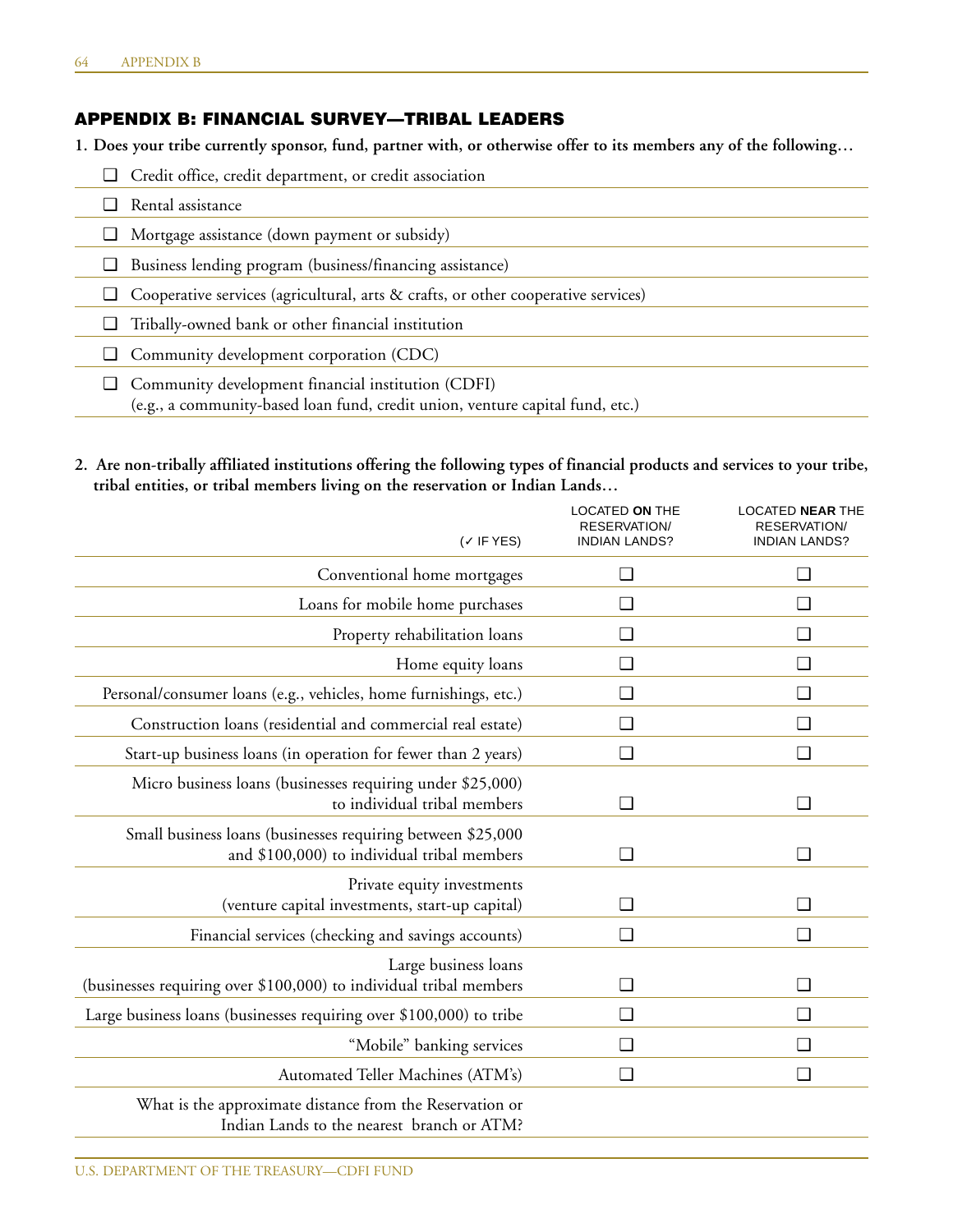**3. Indicate the ease or difficult Tribal members residing on the reservation or Indian Lands typically experience obtaining…**

| (PLEASE √ ONE FOR EACH ITEM LISTED)                                           | <b>NOT</b><br><b>APPLICABLE</b> | EASY   | SOMEWHAT<br>EASY | <b>SOMEWHAT</b><br><b>DIFFICULT</b> | <b>DIFFICULT</b> | <b>EXTREMELY</b><br><b>DIFFICULT</b> |
|-------------------------------------------------------------------------------|---------------------------------|--------|------------------|-------------------------------------|------------------|--------------------------------------|
| Conventional home mortgages                                                   | $\Box$                          | $\Box$ | $\Box$           | $\Box$                              | □                | $\Box$                               |
| Loans for mobile home purchases                                               | $\Box$                          | $\Box$ | □                | □                                   | $\Box$           | $\Box$                               |
| Property rehabilitation loans                                                 | $\Box$                          | $\Box$ | $\Box$           | □                                   | ப                | $\Box$                               |
| Home equity loans                                                             | $\Box$                          | $\Box$ | $\Box$           | ❏                                   | $\Box$           | $\Box$                               |
| Personal/consumer loans<br>(e.g., vehicles, home furnishings, etc.)           | $\Box$                          | □      | $\Box$           | □                                   | ∣ 1              | □                                    |
| Construction loans<br>(residential and commercial real estate)                | $\Box$                          | ∩      | $\Box$           | $\Box$                              | ∣ 1              | ❏                                    |
| Start-up business loans<br>(in operation for fewer than 2 years)              | $\Box$                          | l 1    | $\Box$           | $\Box$                              | l 1              | ❏                                    |
| Micro business loans<br>(businesses requiring under \$25,000)                 | $\Box$                          | ⊓      | $\Box$           | $\Box$                              |                  | $\Box$                               |
| Small business loans (businesses requiring<br>between \$25,000 and \$100,000) | $\Box$                          | $\Box$ | $\Box$           | $\Box$                              | ∣ 1              | $\Box$                               |
| Large business loans<br>(businesses requiring over \$100,000)                 | $\Box$                          | ❏      | ❏                | $\Box$                              | ⊔                | $\Box$                               |
| Business site leases                                                          | $\Box$                          | □      | $\Box$           | $\Box$                              | □                | □                                    |
| Homesite leases                                                               | $\Box$                          | $\Box$ | $\Box$           | □                                   | ப                | ❏                                    |
| Private equity investments (venture<br>capital investments, start-up capital) | $\Box$                          | ❏      | $\Box$           | $\Box$                              | ப                | $\Box$                               |
| Financial services<br>(checking and savings accounts)                         | □                               |        | $\blacksquare$   | $\blacksquare$                      |                  |                                      |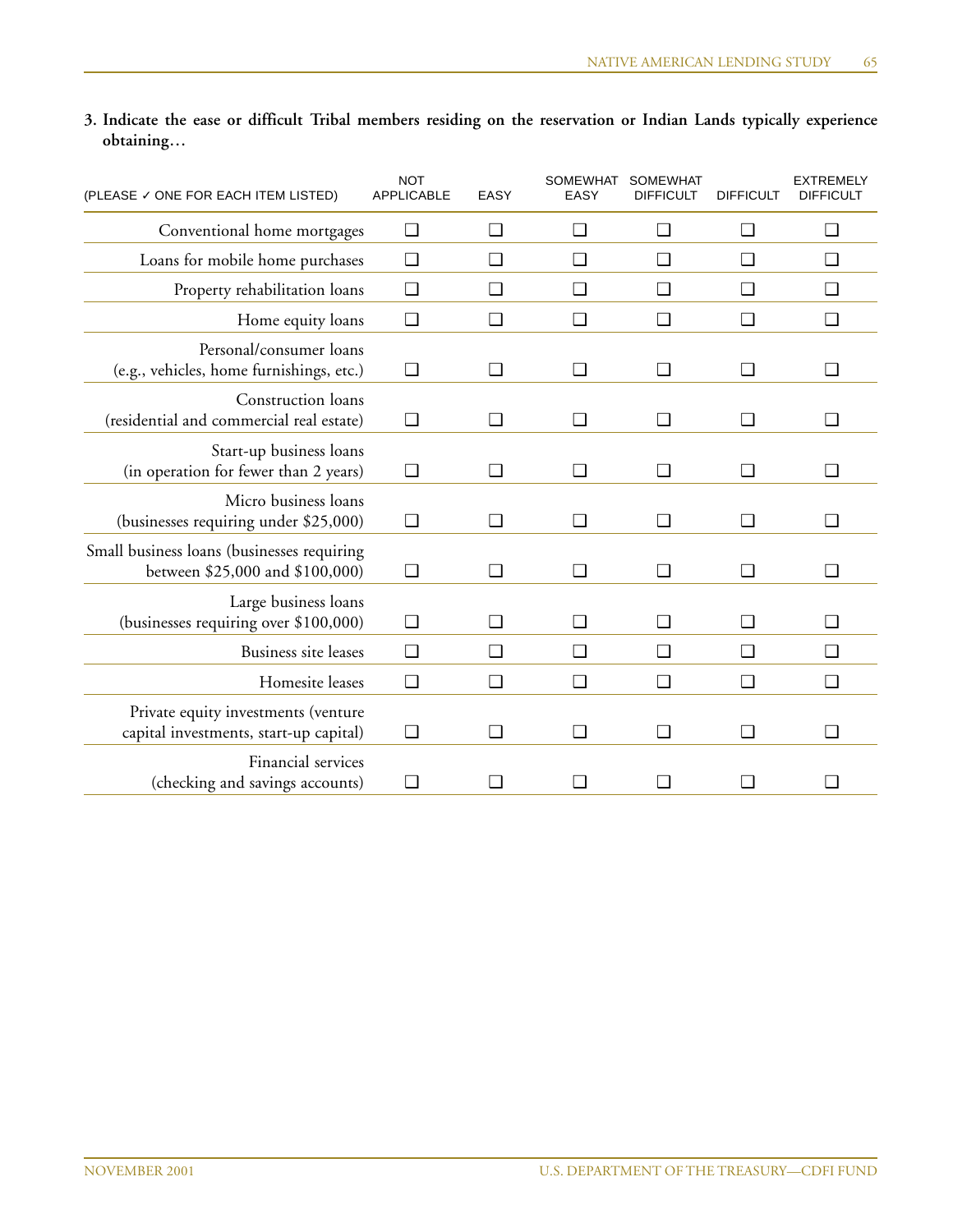**4. From the list below, please** ✓ **the sources of funds your tribe or its members use most often to finance the activities listed.** (■ = not applicable)

| (Please $\checkmark$ all that apply)                                                   | <b>Personal</b><br><b>Source</b><br>(e.g., savings,<br>credit cards.<br>loan from<br>family) | <b>Tribal</b><br><b>Source</b><br>(e.g., credit<br>office, tribal<br>corporation) | <b>Banks</b> | <b>Venture</b><br>Capital | <b>Federal or</b><br><b>State</b><br>Government<br>(e.g., grants<br>or loans) | <b>Bonding</b><br><b>Authority</b> |
|----------------------------------------------------------------------------------------|----------------------------------------------------------------------------------------------|-----------------------------------------------------------------------------------|--------------|---------------------------|-------------------------------------------------------------------------------|------------------------------------|
| How Your Tribe Finances                                                                |                                                                                              |                                                                                   |              |                           |                                                                               |                                    |
| Reservation infrastructure                                                             |                                                                                              | П                                                                                 | $\Box$       | ❏                         | □                                                                             | ❏                                  |
| Large business (26 or more employees)                                                  |                                                                                              | $\Box$                                                                            | $\Box$       | $\Box$                    | ❏                                                                             | $\Box$                             |
| Economic development<br>(e.g., capital improvement projects,                           |                                                                                              |                                                                                   |              |                           |                                                                               |                                    |
| neighborhood revitalization, etc.)                                                     |                                                                                              | ❏                                                                                 | $\Box$       | ❏                         | $\Box$                                                                        | ❏                                  |
| How Tribal Members Finance<br>Consumer purchases<br>(vehicles, home furnishings, etc.) | $\Box$                                                                                       | ◻                                                                                 | $\Box$       | □                         | ❏                                                                             |                                    |
| Home purchases                                                                         | $\Box$                                                                                       | ❏                                                                                 | $\Box$       | ❏                         | ◻                                                                             | ❏                                  |
| Home construction                                                                      | $\Box$                                                                                       | ❏                                                                                 | $\Box$       | ❏                         | ❏                                                                             | ❏                                  |
| Home equity loans                                                                      | $\Box$                                                                                       | $\Box$                                                                            | $\Box$       | □                         | ❏                                                                             | ❏                                  |
| Property rehabilitation                                                                | $\Box$                                                                                       | $\Box$                                                                            | $\Box$       | □                         | ❏                                                                             | ❏                                  |
| Micro business (5 or fewer employees)                                                  | $\Box$                                                                                       | $\Box$                                                                            | $\Box$       | □                         | ❏                                                                             | ❏                                  |
| Small business (6-25 employees)                                                        | $\Box$                                                                                       | $\Box$                                                                            | $\Box$       | □                         | $\Box$                                                                        | ❏                                  |
| Large business (26 or more employees)                                                  | $\Box$                                                                                       | $\overline{\phantom{a}}$                                                          | $\Box$       | □                         | ⊓                                                                             | $\Box$                             |

**5. Approximately how many organizations on or near the reservation/Indian Lands provide training, counseling, or technical assistance to tribal members residing on the reservation or Indian Lands regarding…**

|                                                                                                                               | FILL IN<br>A NUMBER<br>(e.g., 0,1,2,) | <b>YES</b> | IS THIS SUFFICIENT TO MEET THE<br>NEEDS OF YOUR COMMUNITY?<br><b>NO</b> |
|-------------------------------------------------------------------------------------------------------------------------------|---------------------------------------|------------|-------------------------------------------------------------------------|
| Basic financial literacy<br>(e.g., family budget, managing a checkbook, savings plan)                                         |                                       |            |                                                                         |
| Consumer credit counseling and/or credit repair                                                                               |                                       |            |                                                                         |
| Banking and lending practices                                                                                                 |                                       |            |                                                                         |
| Home buyer education                                                                                                          |                                       |            |                                                                         |
| Basic small business financial literacy (e.g., writing a business plan,<br>sources of financing, obtaining a bank loan, etc.) |                                       |            |                                                                         |
| Accounting and bookkeeping                                                                                                    |                                       |            |                                                                         |
| Federal laws and regulations                                                                                                  |                                       |            |                                                                         |
| Other (please specify)                                                                                                        |                                       |            |                                                                         |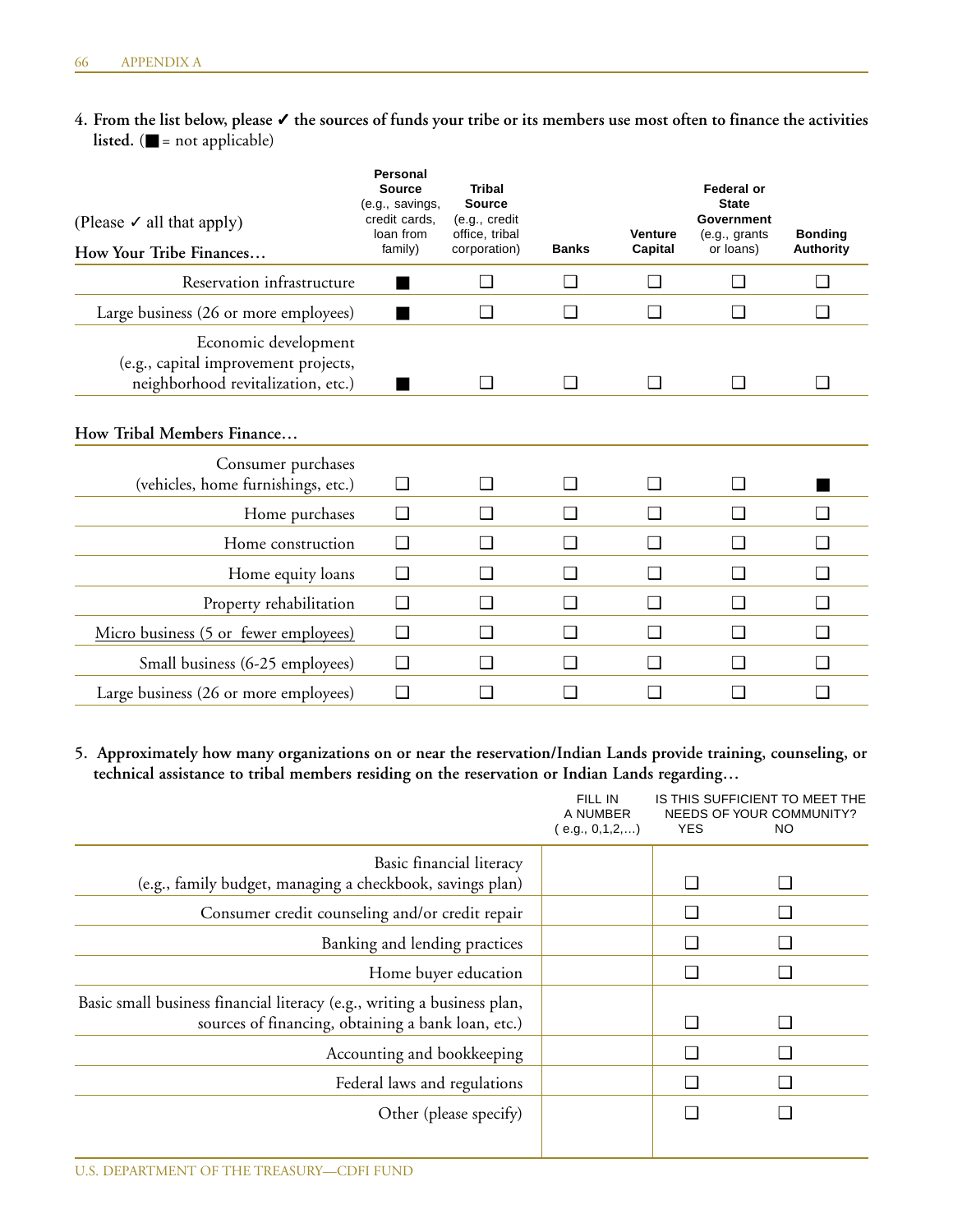## **6. Review the list of items below and indicate the degree to which each item presents a barrier to your tribe's and/or its members' ability to obtain credit, equity investments, and/or financial services from the private sector (financial institutions, investors, etc.)**

Please rate each barrier by placing a √ in the corresponding box. You may add additional barriers in the space provided below.

The following list of items does not necessarily reflect the views of the Treasury Department, but is the stated views of participants in 13 national Workshops conducted by the CDFI Fund's Native American Lending Study/Action Plan Program regarding possible barriers to lending on Native American, Native Hawaiian, and Alaska Native Communities. VERY

|    |                                                                                                                                             | <b>NOT</b><br>APPLICABLE | <b>NOT A</b><br><b>BARRIER</b> | <b>MINOR</b><br><b>BARRIER</b> | <b>MODERATE</b><br><b>BARRIER</b> | <b>SIGNIFICANT</b><br><b>BARRIER</b> | SIGNIFICANT<br><b>BARRIER</b> |
|----|---------------------------------------------------------------------------------------------------------------------------------------------|--------------------------|--------------------------------|--------------------------------|-----------------------------------|--------------------------------------|-------------------------------|
| A. | Cumbersome, conflicting,<br>or ineffective State and/or<br>Federal programs and regulations                                                 | ❏                        | ⊔                              | ❏                              | $\Box$                            | ❏                                    | ❏                             |
|    |                                                                                                                                             |                          | ❏                              | $\Box$                         | ❏                                 | ❏                                    | ❏                             |
| Β. | Inflexible lending rules and regulations                                                                                                    | $\Box$                   |                                |                                |                                   |                                      |                               |
| C. | Limited use of Trust land as collateral                                                                                                     | $\Box$                   | ⊔                              | ❏                              | ⊔                                 | ப                                    | ⊔                             |
| D. | Tribal members on the<br>Reservation or Indian lands lack<br>capital, collateral, and/or credit histories                                   | $\Box$                   | ⊔                              | $\Box$                         | $\Box$                            | ❏                                    | ⊔                             |
| Ε. | Lenders do not understand<br>Tribal governmental or legal systems                                                                           | $\Box$                   |                                | ப                              | ப                                 |                                      |                               |
| F. | Tribes and Tribal members on the<br>Reservation or Indian lands lack knowledge<br>of or experience with the financial world                 | ❏                        | ப                              | ⊔                              | ⊔                                 | ⊔                                    | ⊔                             |
| G. | Insufficient or non-existent written<br>Tribal commercial laws and regulations<br>(e.g., commercial code,<br>zoning code, or building code) | ❏                        | ⊔                              | ❏                              | ⊔                                 | ப                                    | ⊔                             |
| Η. | Differences between Native American<br>culture and the banking culture                                                                      | $\Box$                   | ⊔                              | ❏                              | ❏                                 | ❏                                    | ❏                             |
| Ι. | Lack of understanding of Tribal<br>sovereignty and sovereign immunity                                                                       | $\Box$                   | ⊔                              | ◻                              | □                                 | ❏                                    | ப                             |
| J. | Tribes or Tribal members and banks<br>have historically not trusted each other                                                              | $\Box$                   | ⊔                              | $\Box$                         | □                                 | ❏                                    | ⊔                             |
| К. | Lack of physical and<br>telecommunications infrastructure<br>on the Reservation or Indian lands                                             | $\Box$                   |                                | ப                              | ⊔                                 | ⊔                                    | ⊔                             |
|    | Discrimination against and/or stereo-<br>typing of Native American communities                                                              | $\Box$                   | ப                              | ◻                              | □                                 | ❏                                    | ❏                             |
| Μ. | Insufficient number of banks on or<br>near the Reservation or Indian lands                                                                  | $\Box$                   | ⊔                              | $\Box$                         | ❏                                 | ⊔                                    | ❏                             |
| N. | Lack of technical assistance resources                                                                                                      | $\Box$                   | ◻                              | $\Box$                         | $\Box$                            | $\Box$                               | $\Box$                        |
| O. | Change in Tribal governmental<br>leadership creates uncertainty                                                                             | $\Box$                   | ⊔                              | $\Box$                         | ❏                                 | ❏                                    | ❏                             |

Comments or other barriers not listed: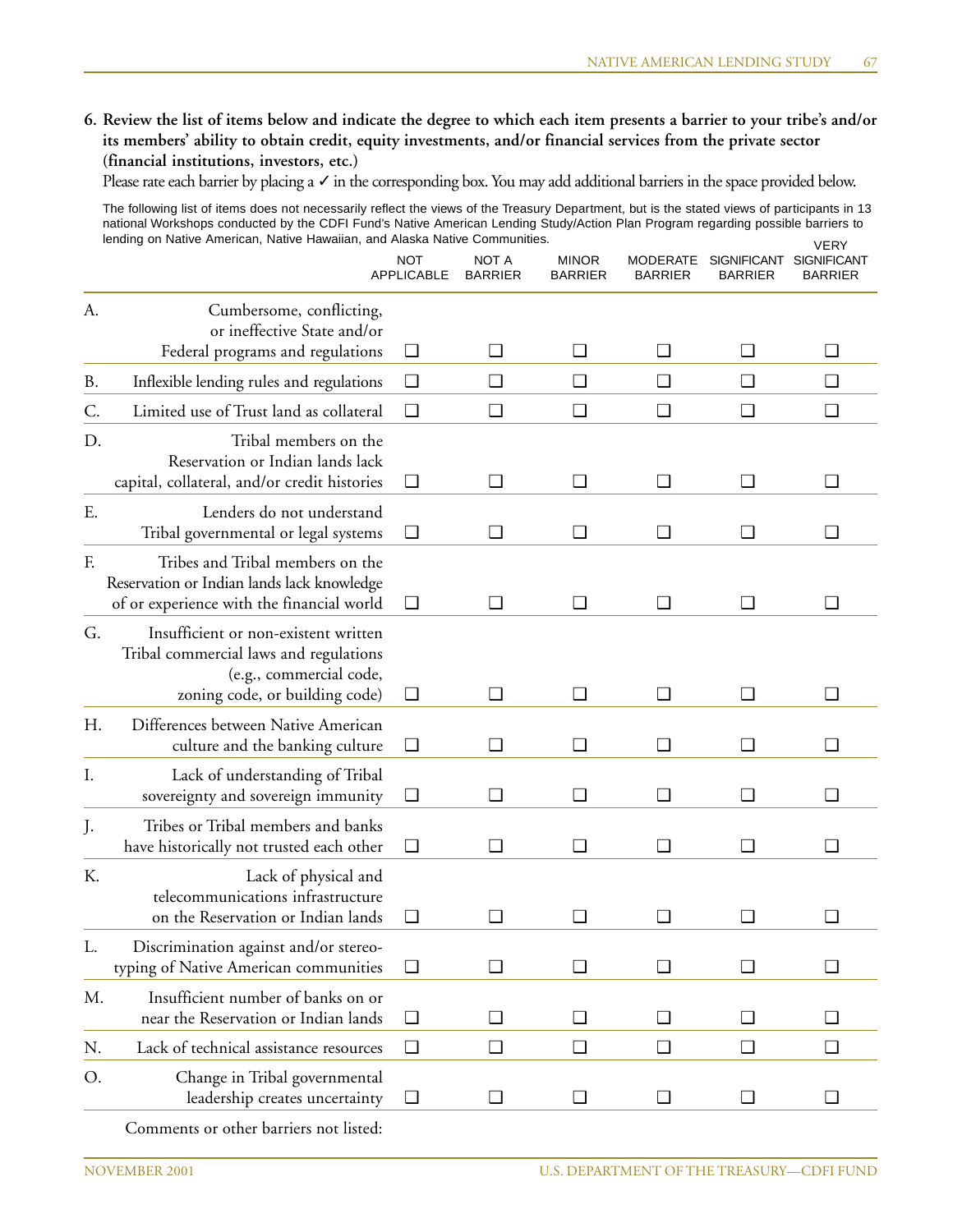## **7. Select and rank the top three barriers from the previous question in order of significance and recommend a strategy or strategies to overcome each barrier.**

Strategies may include initiatives that can be implemented by lending institutions, Native American communities, or nationally (by Federal or private institutions). You may have more than one strategy per barrier. Please feel free to attach additional sheets of paper if necessary.

| <b>RANK</b>           | LETTER OF<br><b>BARRIER</b><br>(FROM LIST IN #6) | STRATEGY TO OVERCOME THE BARRIER |
|-----------------------|--------------------------------------------------|----------------------------------|
| (most significant) 3  |                                                  |                                  |
| 2                     |                                                  |                                  |
| (least significant) 1 |                                                  |                                  |

## **8. Does your tribe have the following?** (Please check all that apply)

❑ Tribal tax code

| Overall economic development plan                                      |
|------------------------------------------------------------------------|
| A program that encourages entrepreneurship                             |
| Land use plan including roads, communication, and future building uses |
| Tribal zoning code                                                     |
| Tribal building code                                                   |
| Tribal court system                                                    |
| $\Box$ Tribal mortgage code                                            |
| Tribal commercial code                                                 |
| Tribal foreclosure code/ordinance                                      |
| Authority to waive or provide a limited waiver of sovereign immunity   |